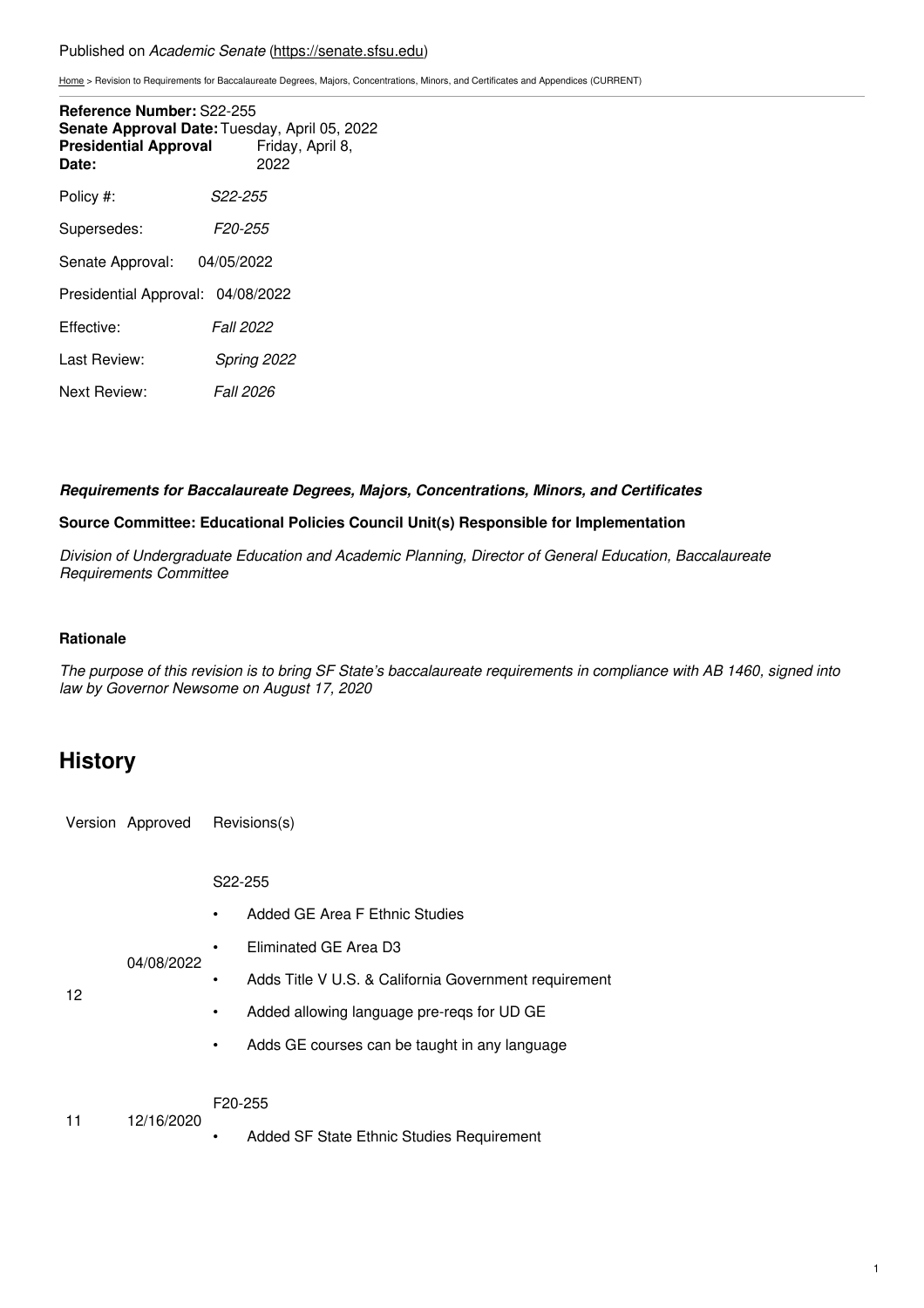• *Provided the process on the Met in Major designation.*

• *Added policy (section II. I) on the Maximum Credit (CR) unit Requirement; capped at 24 units.*

- *Capped the minimum upper division unit requirement to 30 units (from 40 units).*
- *Added language regarding the upper division requirement in major.*

• *Made changes to the requirements for minor programs; require all minor programs to have 6 units of upper division (no exceptions).*

- *Added language regarding the advisory role that CWEP plays in lower division certification.*
- *Updated the process that takes place after BRC makes changes to this policy (forward recommendations to EPC and Senate for approval).*

#### 10 5/30/2019

- *Updated language on the process for overseeing changes in major, minor, certificates (specifically on the different entities involved in approving changes).*
- *Fixed some minor errors.*

#### S19-255

- Eliminate Area C3 and fold its requirements and courses into Area C2.
- 9 3/14/2019
	- Clarify stretch English and math courses.

#### S18-255

• Bringing policy into compliance with Chancellor's office executive order (EO 1100 revised) by removing Area A4 and adding 3-unit Area E requirement.

- Add First Year Experience requirement across A2 and Area E.
- Add written composition requirement in Area E.
- 8 05/01/2018 · • Change title of Dean of Undergraduate Studies to Undergraduate Education and Academic Planning.
	- Academic Senate has sole authority to approve changes to the appendices

7 03/07/2017 S17-255

• Added requirement that BRC present changes to the appendices to the Senate as an information item.

• Minimum grade requirement in Area A1-3 and B4 is lowered to a C- or better. CR grades are allowed.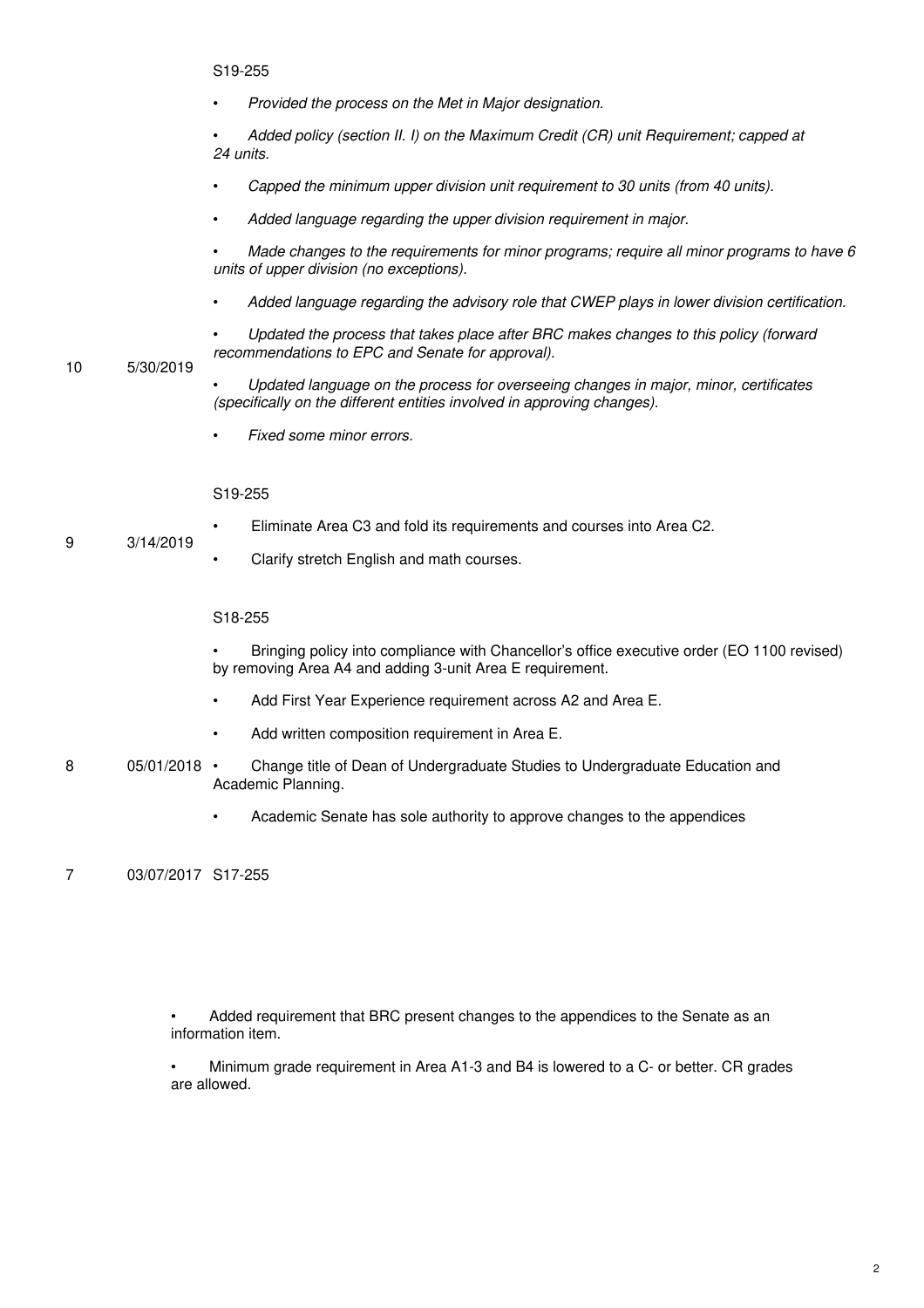#### S15-255

- Name of Overlay requirements changed to SF Studies
- 6 5/12/2015 • Minimum grade requirement in Area A1-3 and B4 is raised to a C or better. CR grades are no longer allowed.

#### 5 3/11/2015 S15-255

• Topical Perspectives option removed from upper division GE

#### S14-255

- Changed minimum grade in Area A and B4 to a C- or better.
- 4 01/13/2014 • The C2/C3 labels for Humanities and Humanities: Literature were switched to be consistent with community college designations

#### F13-255

- The structures of the LDCC and UDCC were modified to require two representatives from each College
- 3 11/7/2013 • Since the Liberal Studies program is housed in LCA and no longer within the Division of Undergraduate Studies, no separate Liberal Studies representative will be elected to BRC

### S11-255

• Reduced number of initial certification committees

#### F10-255

1 10/5/2010

2 02/17/2011

**Original**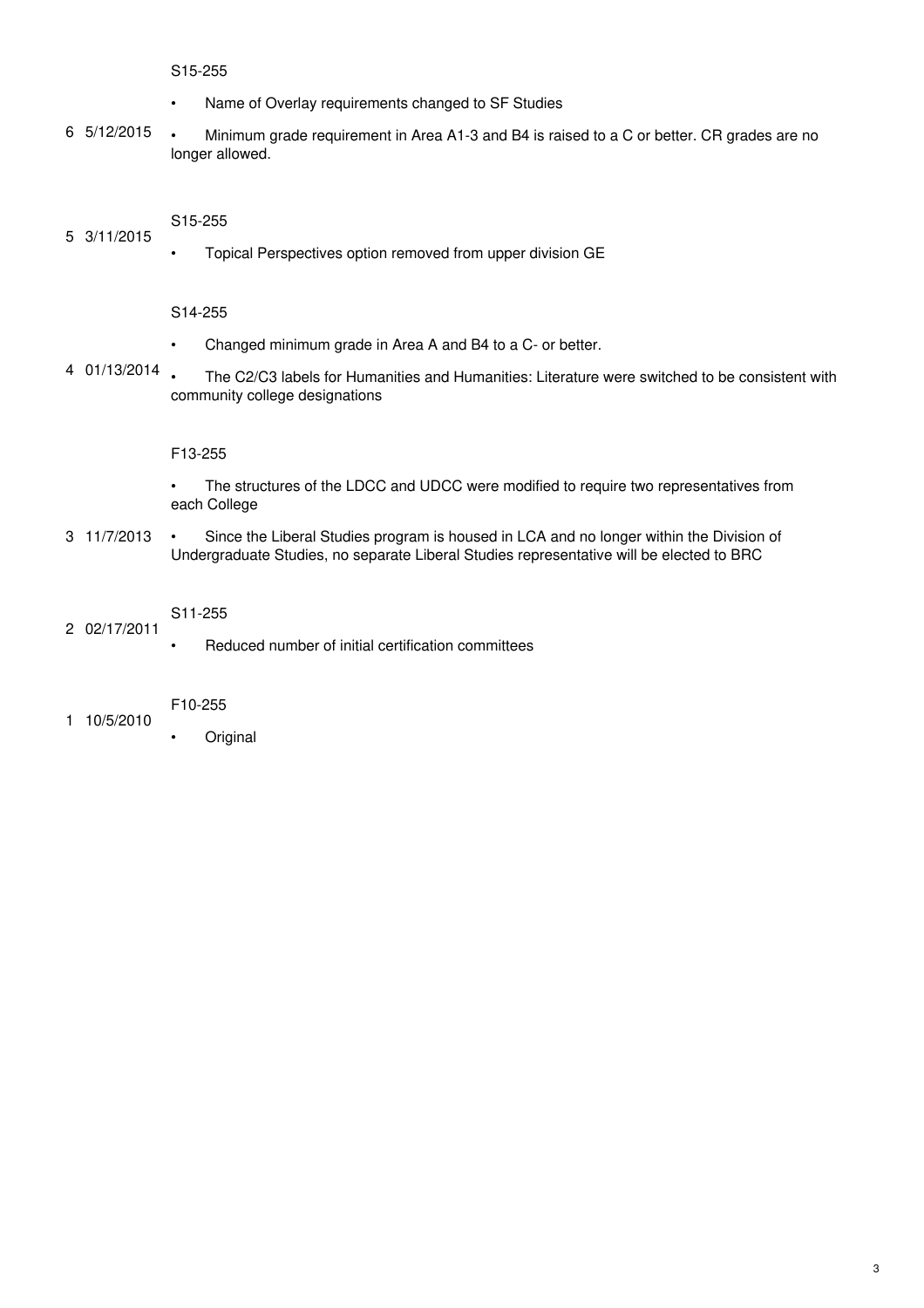### 1

### **Table of Contents**

| H. |  |
|----|--|
| А. |  |
| В. |  |
| C. |  |
| D. |  |
| Е. |  |
| F. |  |
| G. |  |
| Η. |  |
| L. |  |
| J. |  |
| Κ. |  |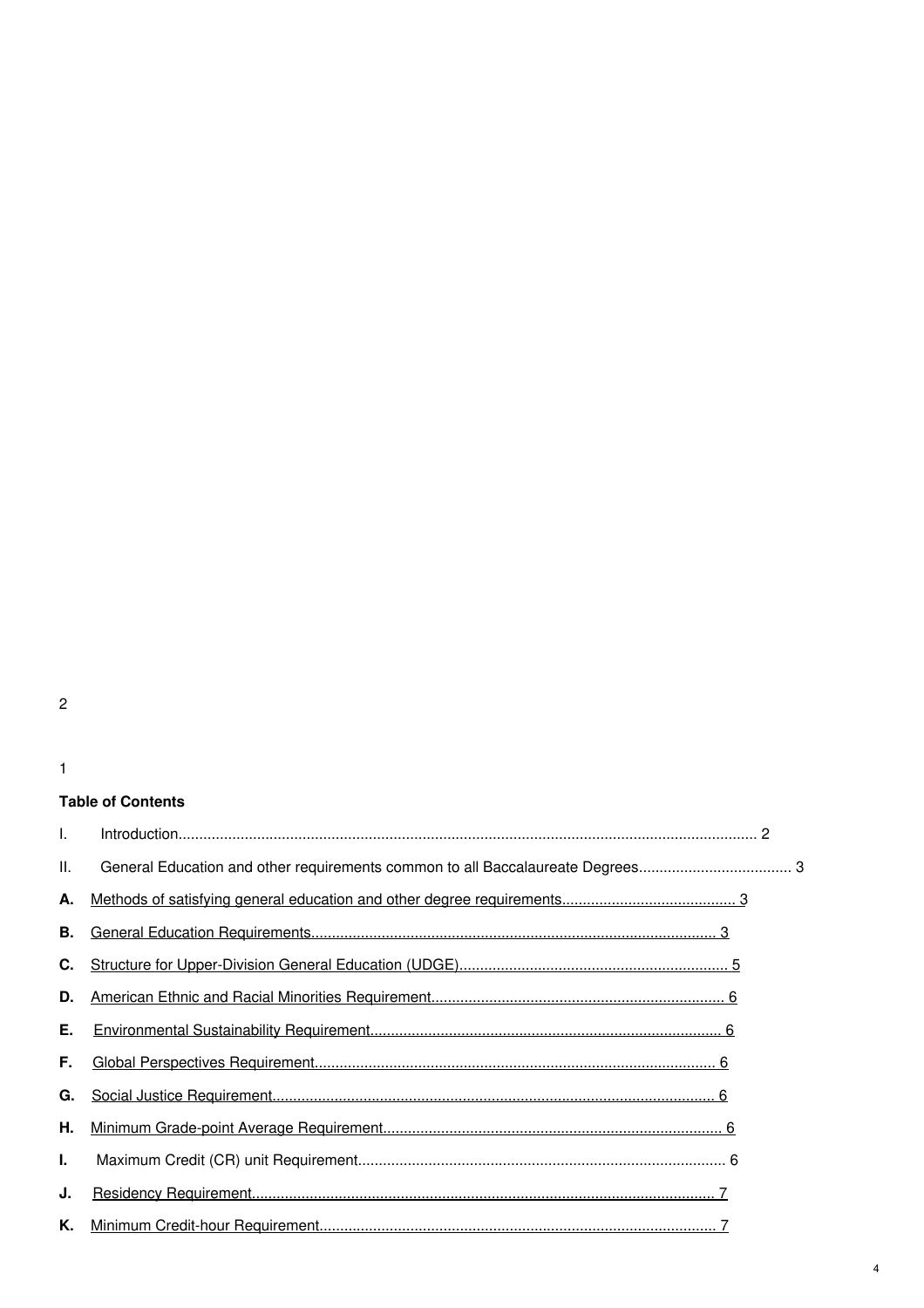| L.    |                                                                                                             |  |
|-------|-------------------------------------------------------------------------------------------------------------|--|
| м.    |                                                                                                             |  |
| N.    |                                                                                                             |  |
| О.    |                                                                                                             |  |
| III.  |                                                                                                             |  |
| Α.    |                                                                                                             |  |
| В.    | Requirements and Restrictions Specific to Bachelor of Science Degree Programs 8                             |  |
| C.    | Requirements and Restrictions Specific to Bachelor of Music Degree Programs 9                               |  |
| D.    | Requirements and Restrictions Specific to Bachelor of Arts Degree Programs 9                                |  |
| IV.   |                                                                                                             |  |
| Α.    |                                                                                                             |  |
| В.    |                                                                                                             |  |
| C.    |                                                                                                             |  |
| V.    |                                                                                                             |  |
| Α.    |                                                                                                             |  |
| В.    |                                                                                                             |  |
| C.    |                                                                                                             |  |
| VI.   | Oversight and Approval Process for Baccalaureate degrees, majors, concentrations, minors, & certificates 11 |  |
| Α.    |                                                                                                             |  |
| 1.    |                                                                                                             |  |
| 2.    |                                                                                                             |  |
| 3.    |                                                                                                             |  |
| 4.    |                                                                                                             |  |
| В.    |                                                                                                             |  |
| C.    |                                                                                                             |  |
| D.    |                                                                                                             |  |
| VII.  |                                                                                                             |  |
| Α.    |                                                                                                             |  |
| В.    |                                                                                                             |  |
| C.    |                                                                                                             |  |
| VIII. |                                                                                                             |  |

### **Policy Introduction**

This document delineates the components, expectations, philosophy, and requirements of Baccalaureate Degrees and Certificates awarded by San Francisco State University. It is intended to provide understanding and guidance to those who are charged with the responsibility for creating, maintaining, approving, and evaluating undergraduate curriculum; and to provide specific identification of the requirements for the Bachelor of Arts, Bachelor of Music, and Bachelor of Science, majors, minors, and certificates awarded by San Francisco State University. This document replaces or amends several policy documents approved by the Academic Senate and President of San Francisco State University from 1977 through 2017; the policies attenuated or superseded by this document are identified in section VIII.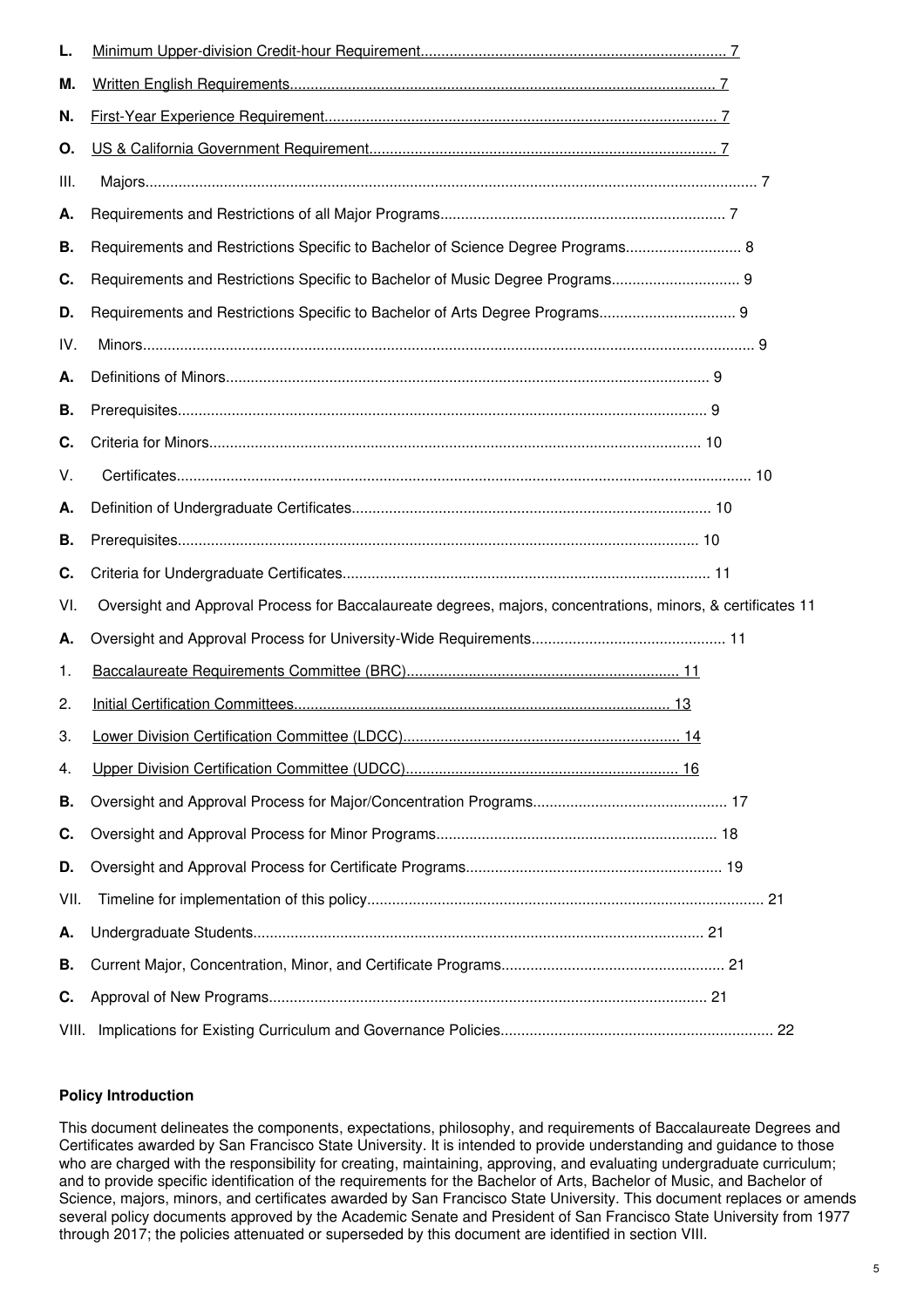In the fall of 2005, the Academic Senate created the Graduation Requirements Task Force (GRTF) and called for an assessment of the appropriateness and value of the university-wide baccalaureate degree requirements currently required of all San Francisco State University undergraduate students (Academic Senate Policy #F05-237, p. 1). This assessment and the GRTFs development of new undergraduate degree requirements reflect the significant changes in both faculty and curriculum that have occurred since 1981, the last time a similar comprehensive review had been undertaken at San Francisco State University. The GRTF considered the kind of preparation required for success in the twenty-first century, the needs of the communities we serve, and the primary values and character of our university that we hoped our baccalaureate students would take with them. Each recommendation made by the GRTF was reviewed in light of the educational goals, desires to integrate values and skills across requirements, faculty interests and expertise, and various practical considerations given our large and diverse student body. The review process included self-studies, an external review, extensive consultations on and off campus, multiple proposals, anonymous surveys, formal and informal feedback, andrevisions.

After extensive consultation and revisions, the GRTF submitted a statement of Educational Goals for the Baccalaureate at San Francisco State University to the Academic Senate for its review; the Academic Senate endorsed those educational goals on March 11, 2008 (see Appendix A). The educational goals, as well as best practices identified through the review process, informed the GRTFs development of a set of recommendations regarding specific degree requirements, course expectations, student learning outcomes, majors, minors, and certificates. Those recommendations, and the educational philosophy upon which they are built, are described in the GRTFs final report, Graduation Requirements Task Force (GRTF) Recommendations: Baccalaureate Degree Requirements at San Francisco State University, submitted on November 20, 2009, to the Academic Senate. The GRTF report succinctly explains the components, expectations, and philosophy of a San Francisco State University baccalaureate degree. Elements of that report are included in the appendices. The report itself should also be considered as a general reference to assist the reader in fully understanding this policy document.

## **General Education and other requirements common to all Baccalaureate Degrees**

All baccalaureate degree programs include university-wide requirements as articulated in the following categories:

- General Education, including US/California History
- U.S. & California Government requirement
- American Ethnic and Racial Minorities requirement
- Environmental Sustainability requirement
- Global Perspectives requirement
- Social Justice requirement
- Minimum grade-point average requirements
- Residence requirement
- Minimum credit-hour requirement
- Minimum upper-division credit-hour requirement
- Written English requirements

The specific requirements for each category are described in the appendices following several statements on how these requirements may be satisfied.

In addition, baccalaureate degrees may be awarded by San Francisco State University when students in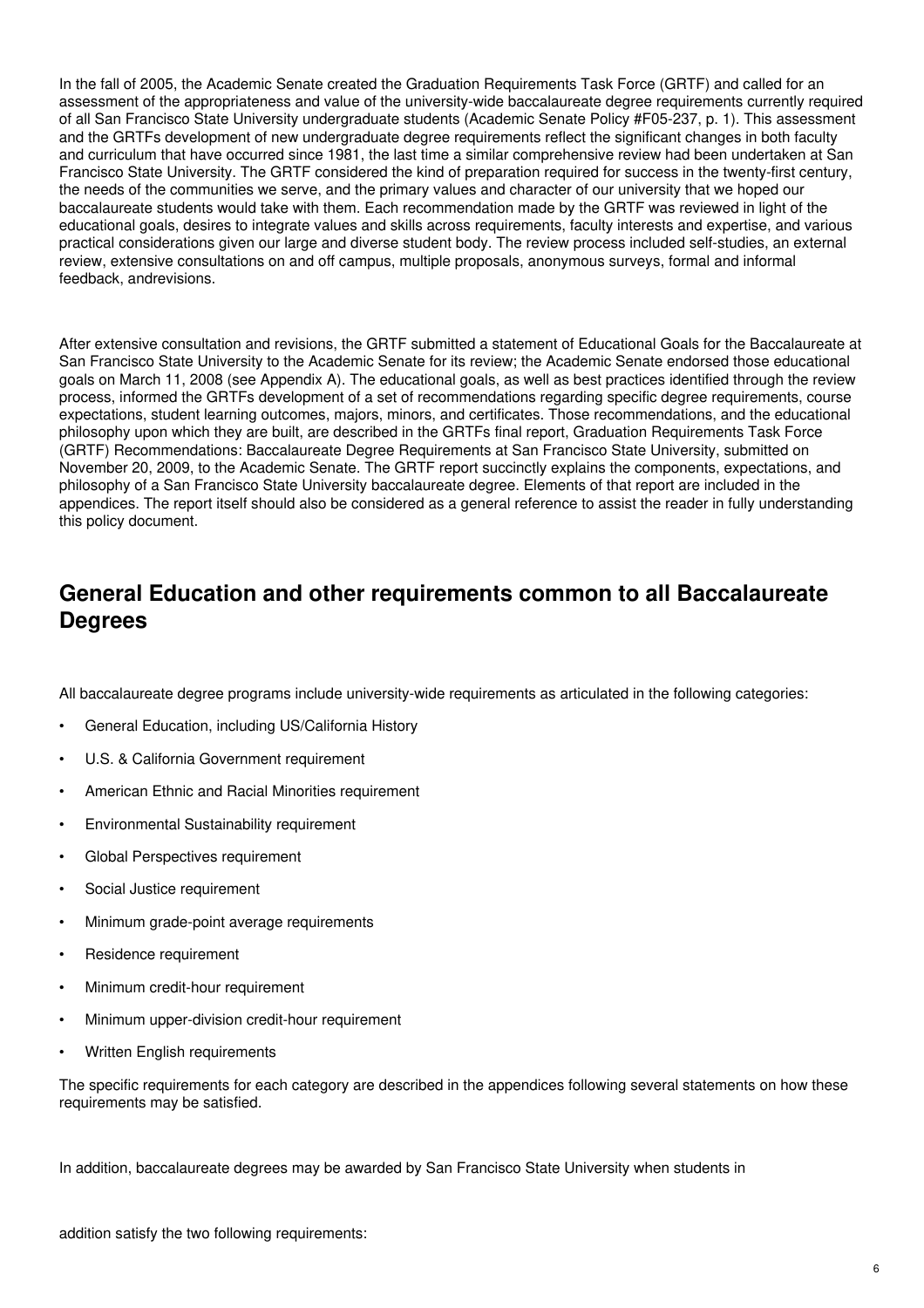- For B.A. degrees, complementary studies requirement
- Specialized (major) program of study requirements

A student's diploma and transcript shall indicate the major, concentration, minor, certificate, and complementary studies earned by the student. The student's transcript may also list other accomplishments, such as hours of community service learning classes, as approved by the Academic Senate and President.

# **A. Methods of satisfying general education and other degree requirements**

### **1. SF State Studies**

Requirements that are referred to as SF State Studies may be fulfilled by any course (one in general education, a major, a minor, a certificate, complementary studies, or an elective) that carries the designation. Because an SF State Studies course may fulfill more than one requirement, such courses may be completed without taking additional units. A single course may fulfill more than one university-wide requirement and may be listed in more than one place, if it meets course expectations and student learning outcomes for the specified requirement. Courses that satisfy the SF State Studies requirements must be a minimum of 3 units.

## **2. Unlimited Double Counting and Met in Major designation**

Double counting refers to the process of allowing a single course or completion of a major to satisfy multiple requirements. Provided a course meets the specified course expectations and student learning outcomes for the designated requirements, students may count the same course for any of the following: multiple university-wide requirements, major requirements, minor requirements, certificate requirements, or complementary studies requirements. Double counting to fulfill requirements does not multiply the number of units earned. In addition, major programs may apply for a Met in Major designation to have specified university-wide and /or general education requirements fulfilled by completing the major and/or two or more courses within the major.

# **3. Transfer Students**

Transfer students may complete the 39 units of lower division university-wide requirements, SF State Studies requirements, and lower-division courses in a major, minor, or certificate program, at another campus, if those units have been approved through an approved articulation system or an approved evaluation process regardless of modality in which they were taught. Once a GE requirement is satisfied, students shall not be required to satisfy it again regardless of changing campus or major. Associate Degree for Transfer (ADT) students shall not be required to take any lower-division GE courses at SF State. Transfer students who do not complete SF State Studies requirements elsewhere will have to complete them at San Francisco State University.

# **B. General Education Requirements**

The list of general education requirements that follows is consistent with the educational goals found in Educational Goals for the Baccalaureate at San Francisco State University, endorsed by the Academic Senate on March 11, 2008; and requirements mandated in Executive Order 1100 Revised, CSU General Education Breadth Requirements and Title V, which governs general education requirements in the California State University system. Area designations below (i.e., A) correspond to areas specified in Title V. The subject area distinctions represent domains of knowledge with varying methods of inquiry instead of categories that can be defined by college, department, or program designations.

Courses that meet the course expectations and student learning outcomes identified for an area will be approved for that area (see Appendices), regardless of the disciplinary designation of the program making the proposal or the language it is spoken in. As of Fall 2018, to maintain general education status, all General Education courses shall be offered within a 5 year period.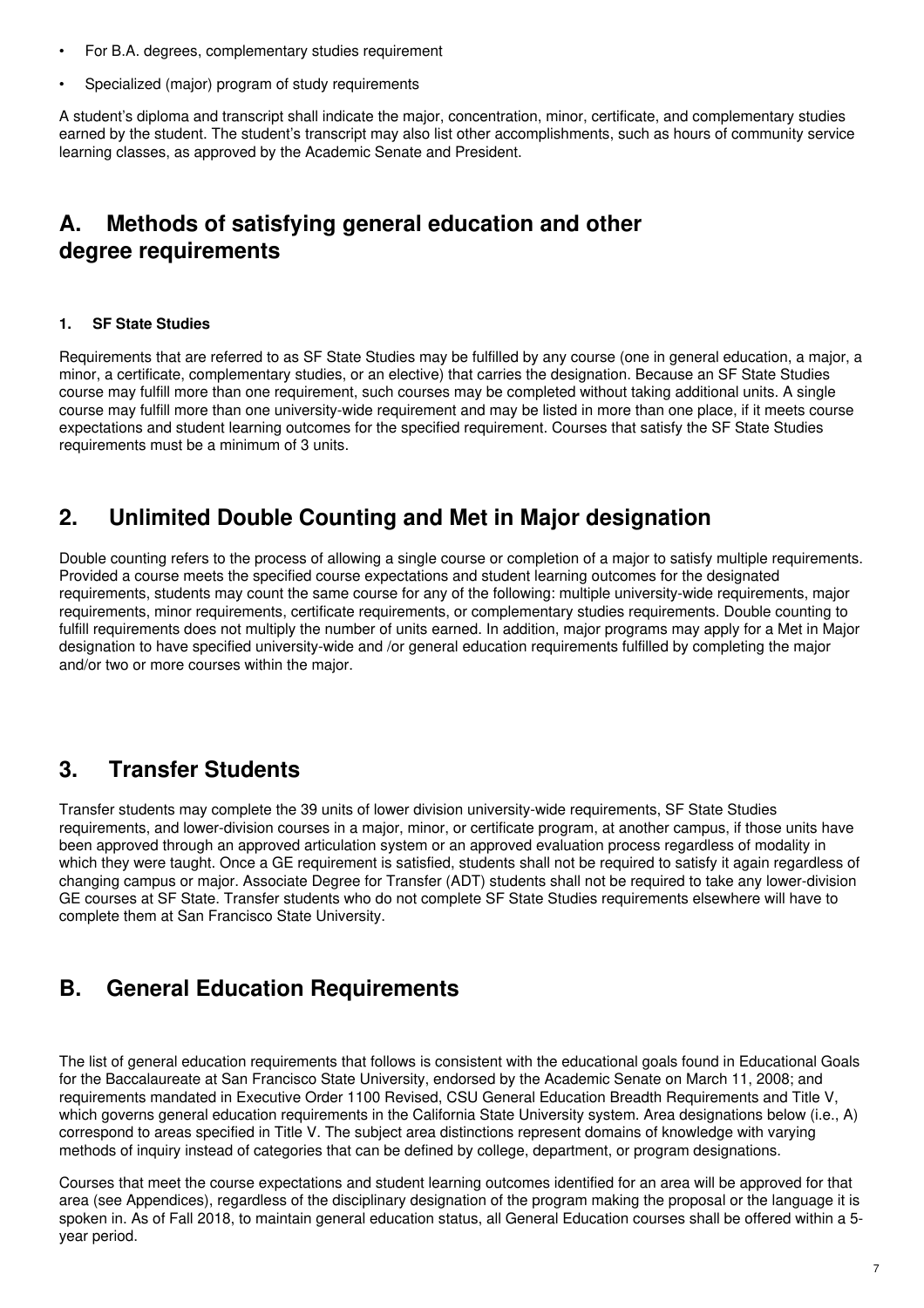All students who earn baccalaureate degrees at San Francisco State University must complete 48-49 units of General Education coursework. The courses taken to fulfill these 48 units may vary for transfer students and students who begin their studies at San Francisco State University, but both types of students must complete the requirements specified in Tables 1 and 2.

The minimum grade for satisfying the General Education requirement in courses approved for oral communication (A1), written communication (A2), critical thinking (A3), and quantitative reasoning (B4) shall be C-. In any situation, wherein a substitution has been allowed for these courses, such substitution whether it be for an individual or a program shall also be passed at the level of C- or higher in order to satisfy the General Education requirement.

Given that the SFSU definition of a CR grade is a C- or better, a grade of a CR will fulfill the General Education requirements for the above listed areas. This requirement will go into effect for all students in A1, A2, A3 and B4 courses taken beginning Fall 2018, regardless of the Bulletin year for a given student.

Skills assessment and recommended placement for general education written communication and mathematics/quantitative reasoning shall be based on multiple measures of academic proficiency as defined by the Chancellor's Office.

First-year students should enroll in general education written communication and mathematics/quantitative reasoning courses appropriate to each student's major and skill level, during the first academic year, unless the requirement has been completed. Sufficient course sections shall be offered to meet student enrollment needs.

Students whose skills assessments indicate academic support will be needed for successful completion of general education written communication or mathematics/ quantitative reasoning courses shall enroll in appropriate college-level, baccalaureate credit-bearing courses that strengthen skills development to facilitate achieving the appropriate general education student learning outcomes. Supportive course models may include, among others, co-requisite approaches, supplemental instruction, or two-semester "stretch" courses where the second semester course satisfies the A2 or/and B4 requirement.

Appeals/exceptions can be directed to Gator Smart Start.

# **Table 1: General Education Requirements of all baccalaureate degrees.**

|                                               |    | Designation |
|-----------------------------------------------|----|-------------|
| Oral Communication                            | LD | 3A          |
| Written Communication/First-Year Experience I | LD | 3A          |
| <b>Critical Thinking</b>                      | LD | 3 A         |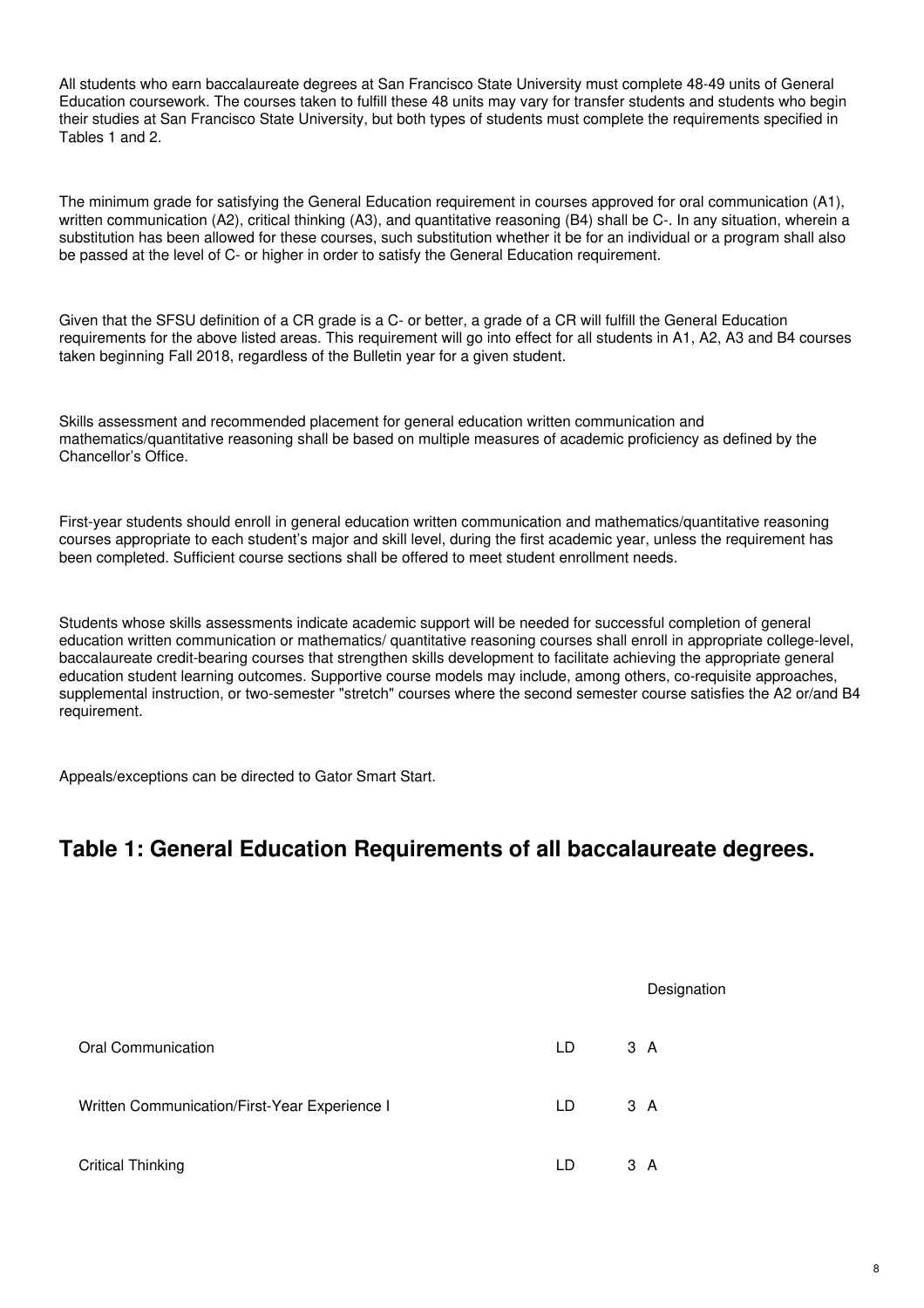| <b>Physical Science</b>                                                 |        |       | LD                 | 3B             |
|-------------------------------------------------------------------------|--------|-------|--------------------|----------------|
| Life Science                                                            |        |       | <b>LD</b>          | 3B             |
| Lab Science2                                                            |        |       | LD                 | 1 B            |
| Mathematics/Quantitative Reasoning                                      |        |       | LD                 | 3B             |
| Arts                                                                    |        |       | <b>LD</b>          | 3 <sup>C</sup> |
| Humanities                                                              |        |       | LD                 | 3 <sup>C</sup> |
| Arts or Humanities3                                                     |        |       | LD                 | 3 <sup>C</sup> |
| Social Sciences                                                         |        |       | LD                 | 3 D            |
| Social Sciences: US History                                             |        |       | LD                 | 3 D            |
| Lifelong Learning and Self-Development (LLD)/First-Year Experience<br>Ш |        |       | LD                 | 3 E            |
| <b>Ethnic Studies</b>                                                   |        |       | LD or<br><b>UD</b> | 3 F            |
| Physical and/or Life Science                                            |        |       | UD                 | 3 <sub>B</sub> |
| Arts and/or Humanities                                                  |        |       | UD                 | 3 C            |
| <b>Social Sciences</b>                                                  |        |       | UD                 | $3$ D          |
| Requirement                                                             | Level1 | Units |                    | EO 1065 Area   |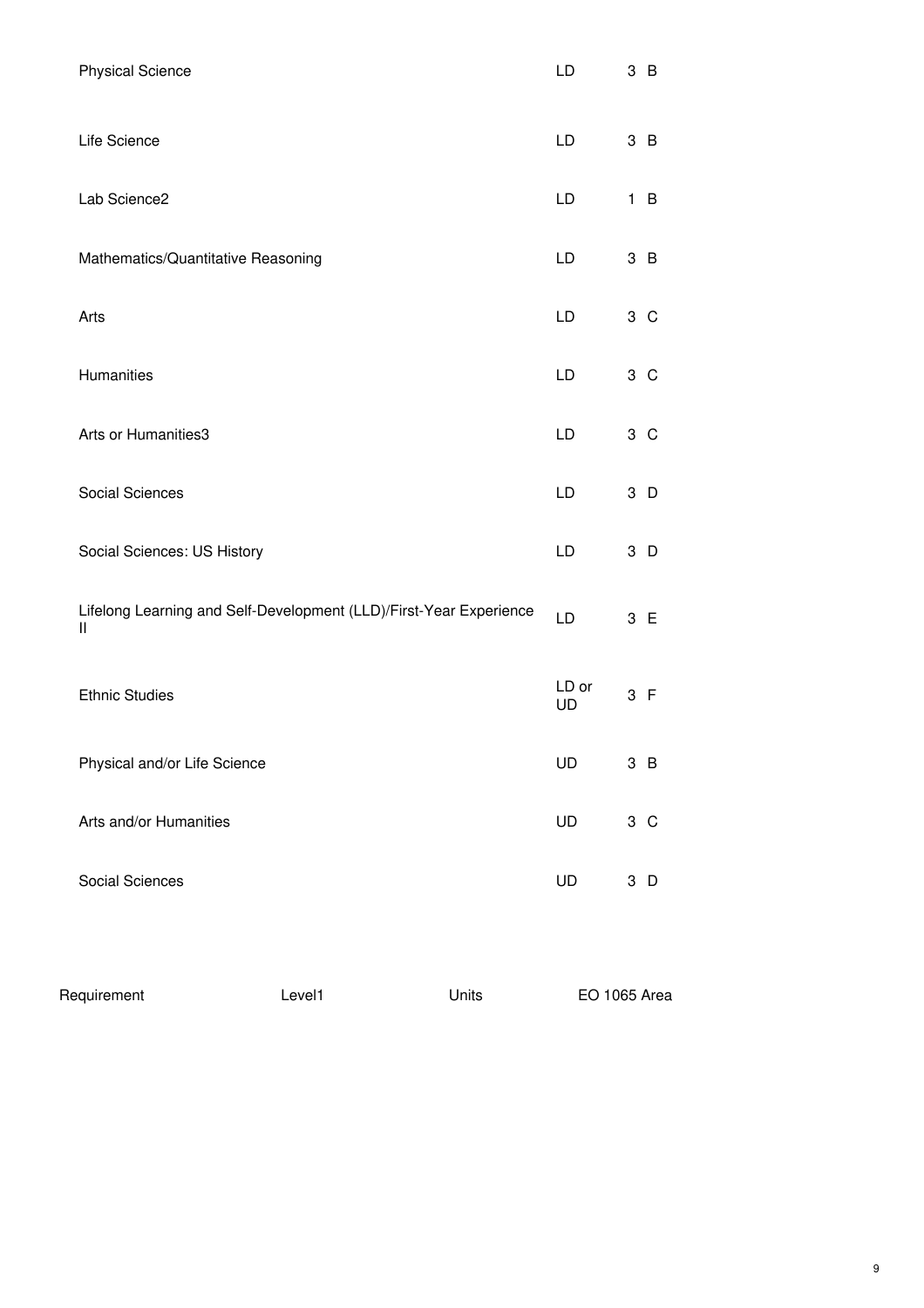1.  $LD = lower division; UD = upper division$ 

2. A 3-unit physical or life science course that includes a 1-unit laboratory component satisfies both the 3-unit physical or life science requirement and the 1-unit lab science requirement.

# **Table 2: Other Graduation Requirements1**

| Requirement                                         | Level       | Units   |
|-----------------------------------------------------|-------------|---------|
| <b>US &amp; CA Government</b>                       | LD or<br>UD | $3 - 4$ |
| <b>Graduation Writing Assessment</b><br>Requirement | UD          | $3-4$   |
| American Ethnic and Racial Minorities               | LD or<br>UD | 3       |
| (AERM)2                                             |             |         |
| Environmental Sustainability (ES)2                  | LD or<br>UD | 3       |
| Global Perspectives (GP)2                           | LD or<br>UD | 3       |
| Social Justice (SJ)2                                | LD or<br>UD | 3       |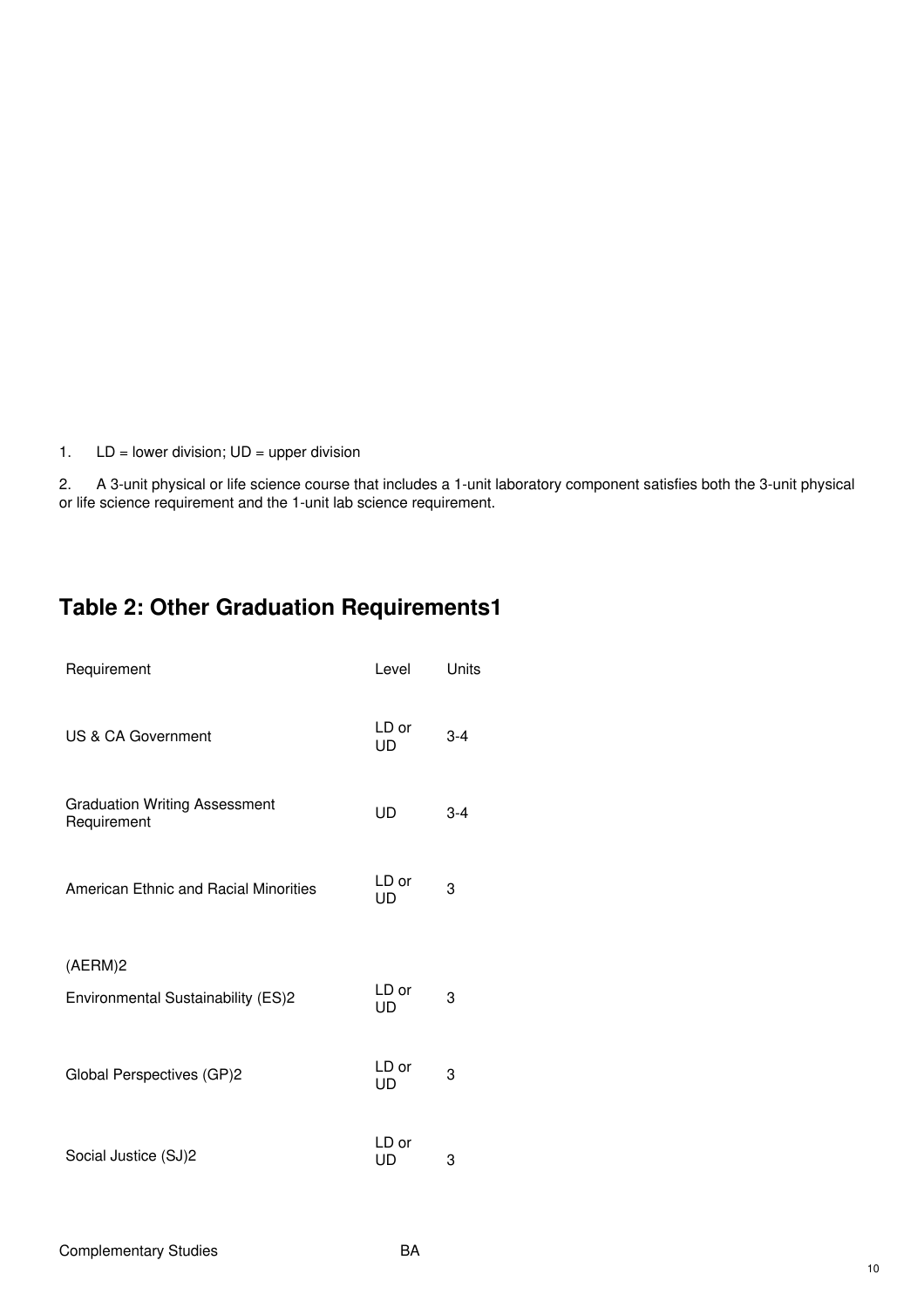12-16

1. The unit requirement may be satisfied by either an independent course or a course that also satisfies a general education or major requirement.

2. AERM, ES, GP and SJ are collectively termed SF State Studies requirements.

# **C. Structure for Upper-Division General Education (UDGE)**

All students, including transfer students, must complete a total of nine units with the equivalent of one course in each of the following CSU-mandated groupings of domains of knowledge and inquiry: (1) physical and/or life sciences (UD-B), (2) arts and/or humanities (UD-C), and (3) social sciences (UD-D). Students may also choose to complete the Upper-Division General Education Requirement through Integrated Studies or Study Abroad. The 9-unit, Upper-Division GE course requirement is designed to be taken after completing 60 semester units. As of Fall 2018, however, UDGE shall be taken after completion of oral and written communication, critical thinking, and mathematics/quantitative reasoning requirements.

# **1. UDGE Disciplinary Perspectives**

(9 units minimum; must be taken in residence at a CSU campus)

Upper-division General Education (UDGE) is rooted in the educational goals for baccalaureate degrees at San Francisco State University. Students must complete one course in each of the following groupings of domains of knowledge and inquiry: (1) physical and/or life sciences, (2) arts and/or humanities, and (3) social sciences. Faculty teaching an upper division general education course from one of these domains (e.g. sciences, arts, humanities, or social sciences), are encouraged to draw connections to the others as appropriate. Each course will be designed to meet six student learning outcomes for the designated domain of knowledge and inquiry (see Appendix H.

# **2. Integrated Studies Option**

Students must complete three courses that have been devised by a faculty team into a coherent, integrative program of study; one course in each of the following groupings of domains of knowledge and inquiry: (1) physical and/or life sciences, (2) arts and/or humanities, and (3) social sciences. In order to receive credit for the Upper Division General Education Requirement through the Integrated Studies Option, students must complete a minimum of 9 units on the same theme. (Courses must also meet the course expectations for upper division general education courses indicated earlier. Though the courses must be open to students from any major, the courses can be restricted to cohorts of students taking a particular set of integrated courses.)

# **3. Study Abroad Option**

Courses used to meet the upper division general education requirements through Study Abroad must be approved through the GE petition process. The courses used to meet the upper division general education requirement must be selected in the three CSU-mandated domains of knowledge and inquiry: (1) physical and/or life sciences, (2) arts and/or humanities, and (3) social sciences. One to three of the courses may be completed abroad, with any remaining course(s) being completed at San Francisco State University, if necessary to equal at least nine units.

# **D. American Ethnic and Racial Minorities Requirement**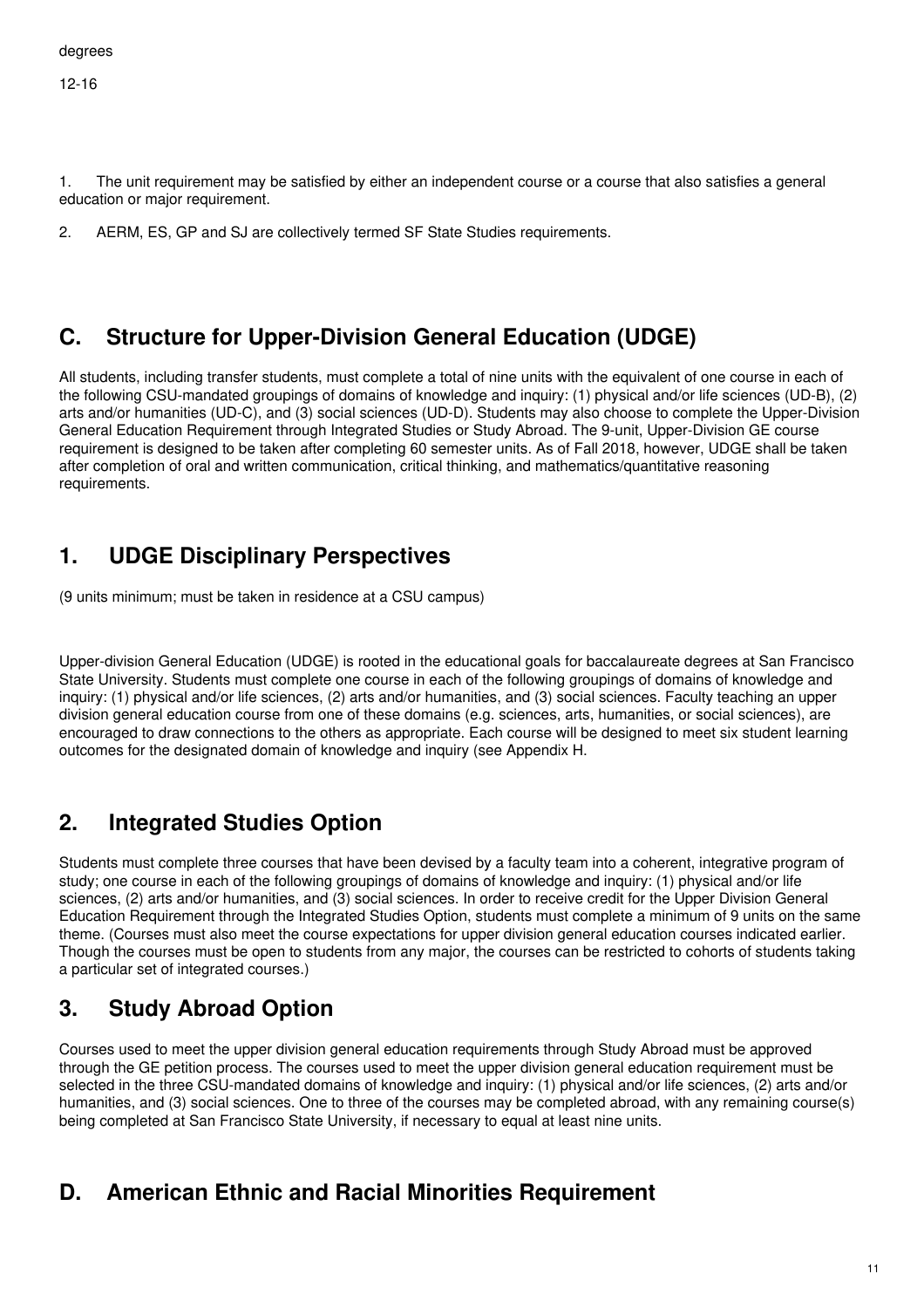All students must earn a passing or better grade (or CR) in a course (one in general education, a major, a minor, a certificate, complementary studies, or an elective) that is designated as an American Ethnic and Racial Minorities (AERM) course.

The student learning outcomes and course expectations for American Ethnic and Racial Minorities courses are described in the GRTF final report (see Appendix D).

### **E. Environmental Sustainability Requirement**

All students must earn a passing or better grade (or CR) in a course (one in general education, a major, a minor, a certificate, complementary studies, or an elective) that is designated as an Environmental Sustainability (ES) course.

The student learning outcomes and course expectations for Environmental Sustainability courses are described in the GRTF final report (see Appendix E).

# **F. Global Perspectives Requirement**

All students must earn a passing or better grade (or CR) in a course (one in general education, a major, a minor, a certificate, complementary studies, or an elective) that is designated as a Global Perspectives (GP) course.

The student learning outcomes and course expectations for Global Perspectives courses are described in the GRTF final report (see Appendix F).

### **G. Social Justice Requirement**

All students must earn a passing or better grade (or CR) in a course (one in general education, a major, a minor, a certificate, complementary studies, or an elective) that is designated as a Social Justice (SJ) course. The student learning outcomes and course expectations for Social Justice courses are described in the GRTF final report (see Appendix G).

### **H. Minimum Grade-point Average Requirement**

To be awarded a baccalaureate degree, students must have a grade point average (GPA) of at least

2.00 for all coursework used to satisfy degree requirements; a GPA of at least 2.00 for all coursework completed at San Francisco State University; and a GPA of at least 2.00 for all coursework used to satisfy the major or concentration requirements. Further, to be awarded a minor, a student must have a GPA of at least 2.00 for all coursework used to satisfy the minor requirements.

### **I. Maximum Credit (CR) units**

To be awarded a baccalaureate degree, students may have a maximum of 24 units of CR units taken at SFSU. Major courses that are offered only as CR/NC are not to be included in the 24 unit max count.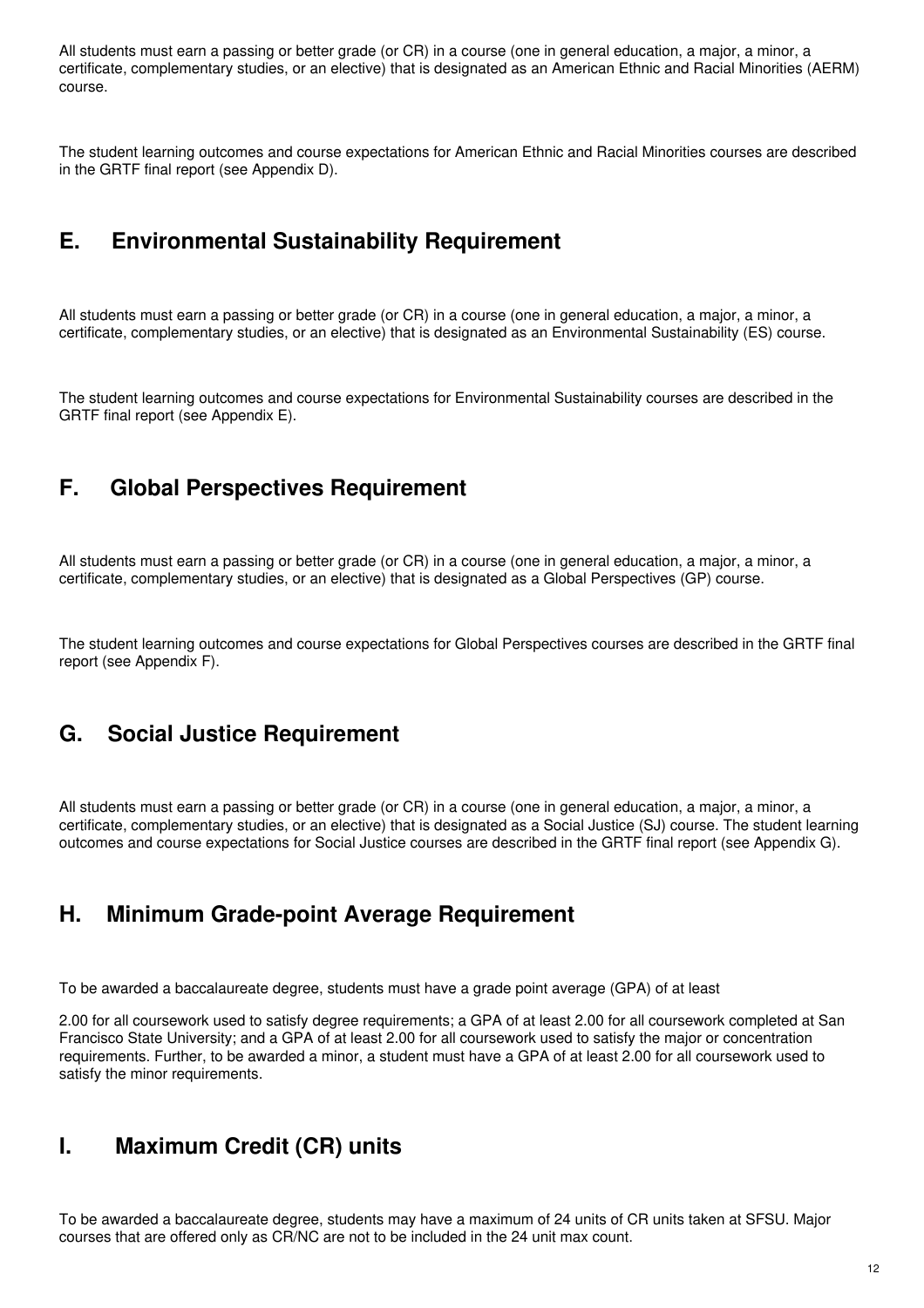## **J. Residency Requirement**

To be awarded a baccalaureate degree, students must have completed at least 30 units at San Francisco State University, including at least 24 upper-division units. All students must complete the nine units of upper-division general education requirements at a CSU campus. At least 12 units of courses used to complete major or concentration requirements must be completed in residence at San Francisco State University.

### **K. Minimum Credit-hour Requirement**

To be awarded a baccalaureate degree, students must have completed at least 120 semester units. These credits may have been earned at SFSU or at another institution, if that credit has been transferred to and approved by San Francisco State University.

## **L. Minimum Upper-division Credit-hour Requirement**

To be awarded a baccalaureate degree, students must have completed at least 4030 semester units of upper-division courses. Transfer students in externally accredited Bachelor of Science in Nursing program may be exempt from this requirement.

### **M. Written English Requirements**

To be awarded a baccalaureate degree, students must have earned a C- or better grade in Written English Communication and have satisfied the Graduation Writing Assessment Requirement (GWAR). For details, see the policy on Written English Proficiency, #S16-014.

### **N. First-Year Experience Requirement**

All students starting at SF State in Fall 2019 or later, all students at SFSU are required to complete a First-Year Experience (FYE), which at SFSU is met in Areas A2 and E of general education.

Completion of Area A2 or its equivalent is a pre-requisite to the Area E course. The student learning outcomes and course expectations for First-Year Experience courses are described in Appendix C.

# **O. US & California Government Requirement**

Title V of the California Education code requires all CSU students to complete a course in US, state and local politics. Prior to Fall 2022, this requirement was met within GE at SF State as Area D3. The student learning outcomes remain the same, but this requirement as of Bulletin year 2022-2023 is a graduation requirement, not a general education requirement. Any additional proposed courses to meet this requirement will be reviewed by LDCC or UDCC, whichever is the relevant body.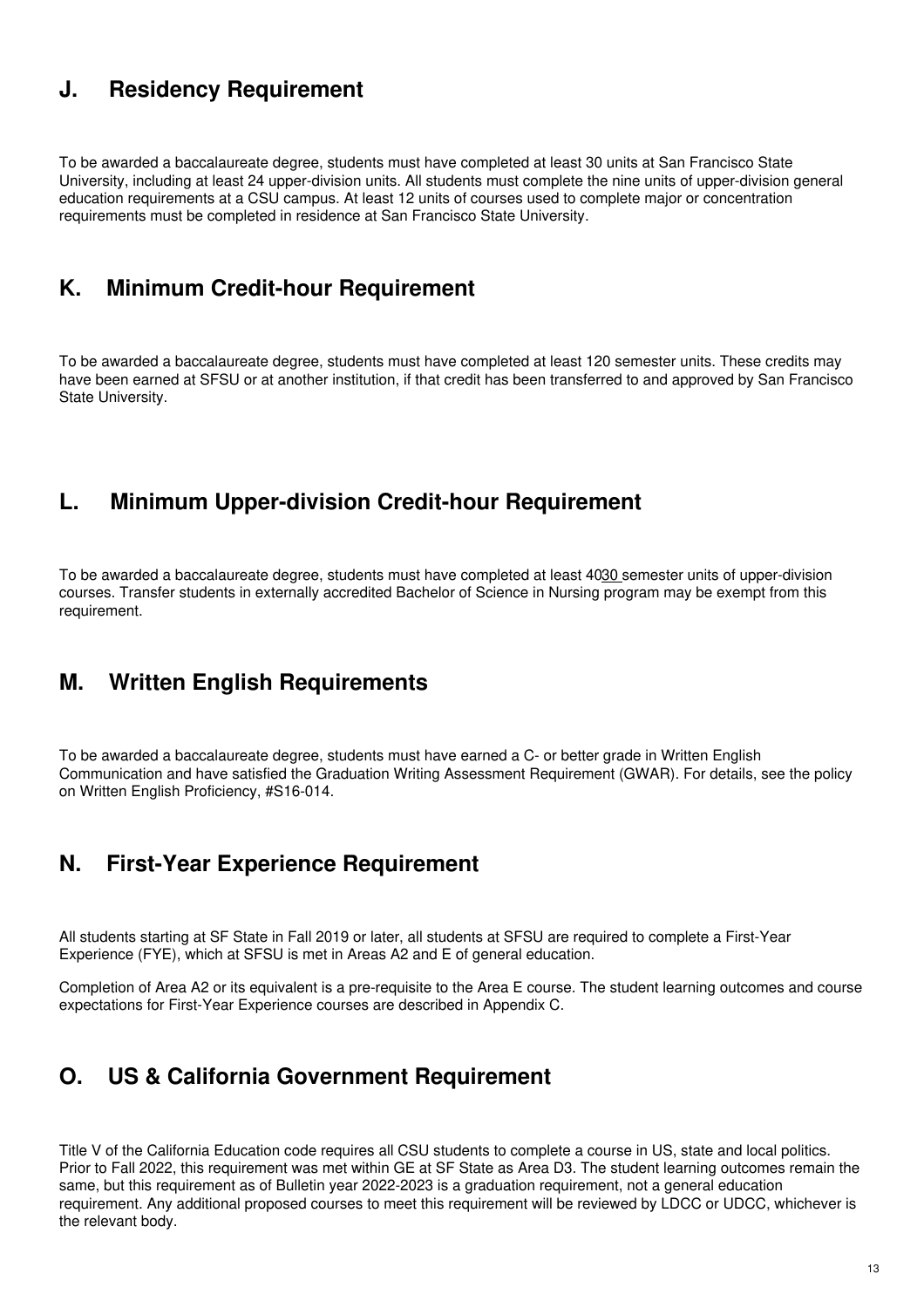# **Majors**

### **B. Requirements and Restrictions of all Major Programs**

### **1. Educational Goals**

At the time of creation, revision, and program review, major programs must provide information about how they are contributing to at least four of the university's six educational goals: (1) Competencies for Lifelong Intellectual Endeavor, (2) Intellectual Attainments, (3) Appreciation of Diversity, (4) Ethical Engagement, (5) Integration and Application of Knowledge, and (6) Qualities of Mind and Spirit.

# **2. Prerequisites**

Major programs must comply with the following prerequisite rules and the requisite disclosures must appear in the University Bulletin:

• If a program does not name specific courses but does establish that a university-wide requirement (e.g. upper or lower division writing, quantitative reasoning, etc.) must be met as a prerequisite, those prerequisites are not counted in the major.

If a program requires students to take specific courses as prerequisites, even if these also meet university-wide requirements, those courses must be listed and counted as units required in themajor.

If a program requires students to take general prerequisites in addition to university-wide requirements (e.g. first-year foreign language, a course in world history, etc.) those prerequisites must be listed and counted as units required in the major.

• Prerequisites that might be met through prior experiences (e.g., high school courses, AP credit, heritage language experiences, etc.) must be identified.

If the number of units required in a program varies based on different course options or prerequisites for those options, the major program must clearly explain the variation in units.

# **3. Lower and Upper Division Classes**

Major programs are recommended to include at least 6 units of lower-division credit Major B.A. programs are required to have a minimum of 12 units of upper division and B.S. major program

must have a minimum of 18 units in the upper division.

# **4. Writing in the Major**

Major programs must require that majors complete a GWAR (Graduation Writing Assessment Requirement) course. In addition, major programs should provide intensive experiences, as defined by the program, at the senior level.

# **5. Technology Related to the Major**

Major programs must include curriculum appropriate instruction, as defined by the program, in the technologies most relevant to the major. This may occur in a single course or multiple courses.

Courses providing this instruction may be housed in the major program or elsewhere, but major programs should ensure their majors receive this instruction.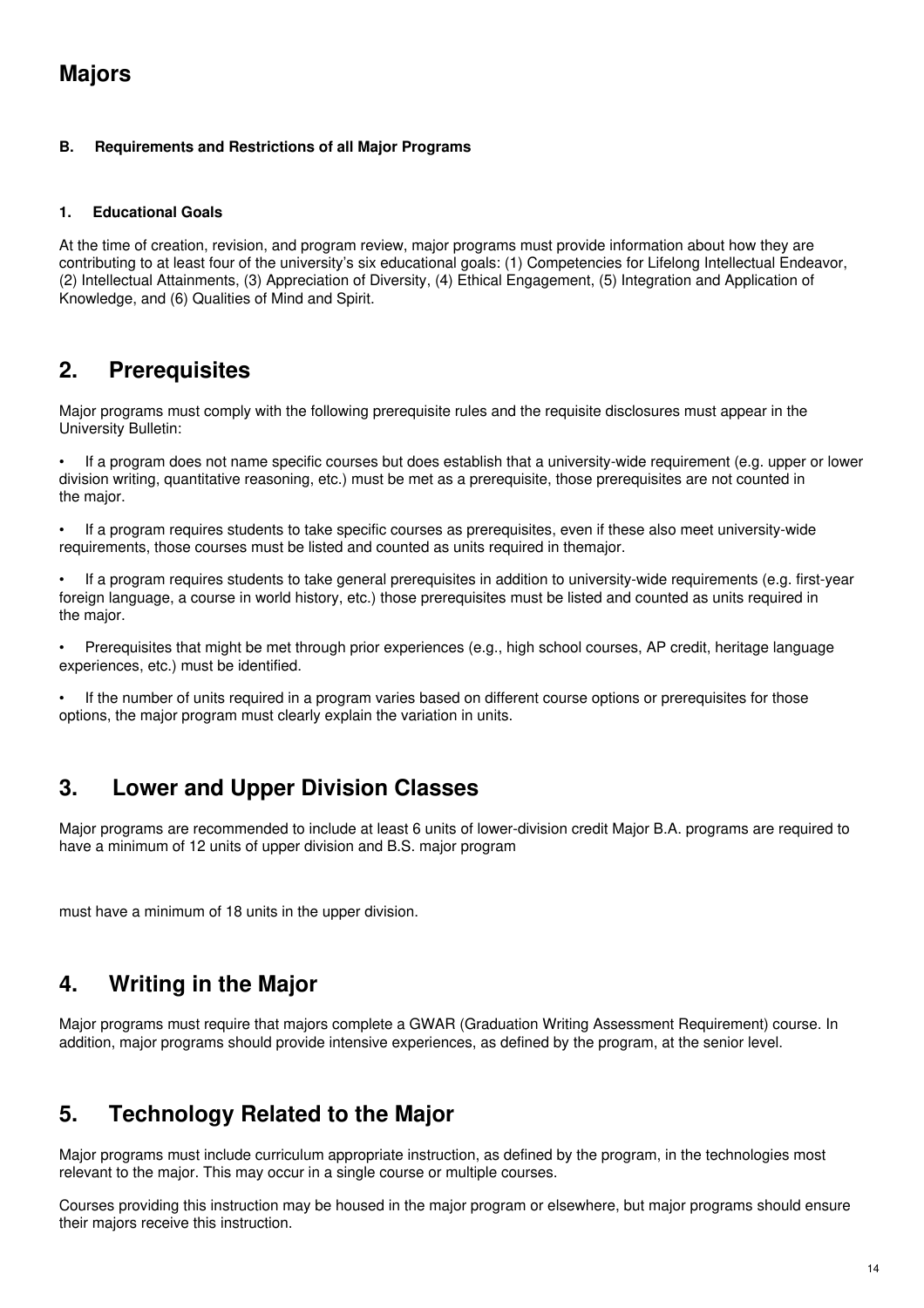# **6. High Impact Educational Practices**

At the time of program review, major programs will be asked which of the following high impact educational practices they provide their major programs, the nature of those practices, and what they know about the effectiveness of such practices for their major programs: (1) first-year seminars and experiences, (2) common intellectual experiences, (3) learning communities, (4) writing-intensive courses, (5) collaborative assignments and projects, (6) undergraduate research, (7) diversity/global learning, (8) service learning, community-based learning, (9) internships, and (10) capstone courses and projects. A summary description of these practices can be found in the GRTF Final Report.

# **7. Flexibility and Advising**

Major programs are encouraged, but not required, to offer students multiple options for completing requirements, when appropriate to do so, and review prerequisites with consideration for what lower-division students and first-semester transfer students would be able to take. Major programs are also encouraged to include on their websites documents students can use to plan the completion of their major.

# **8. Culminating Experiences**

A culminating experience will be required of all students as part of all major programs. Departments and programs will design and implement capstone courses or other culminating experiences for major students at the senior level by Fall 2015. Maximum flexibility will be given to programs and departments in the design of these courses or other experiences, so long as they fulfill the spirit of the culminating experience concept.

Definition: The culminating experience requires students nearing the end of their college years to create a project that integrates and applies what they have learned. The project might be a research paper, a performance, a portfolio of best work, or an exhibit. It might be attached to a formal course for credit, or might not. Culminating experiences should offer some hands- on element such as internship, study abroad, application of learned skills, or research within the field. The following additional recommendations pertain:

- Ideally, the culminating experience will integrate learning from the general education program and major as well as cocurricular activities.
- It is further recommended that it include a significant writing component appropriate to the discipline.
- The culminating experience may be designed as either individual or collaborative courses or projects.

Departments shall self-evaluate their culminating experience requirements at each program review.

# **C. Requirements and Restrictions Specific to Bachelor of Science Degree Programs**

*Minimum and maximum number of units*– ordinarily, Bachelor of Science major programs may not require less than 40 nor more than 70 units for completion of the major. It is expected that students will have some electives they can choose themselves within the 120 units needed for the degree. Major programs seeking to exceed the unit limits may request an exception on the basis of major requirements also completing other requirements (e.g., university-wide requirements or complementary studies (see below), accreditation requirements, or some other significant justification.)

# **D. Requirements and Restrictions Specific to Bachelor of Music Degree Programs**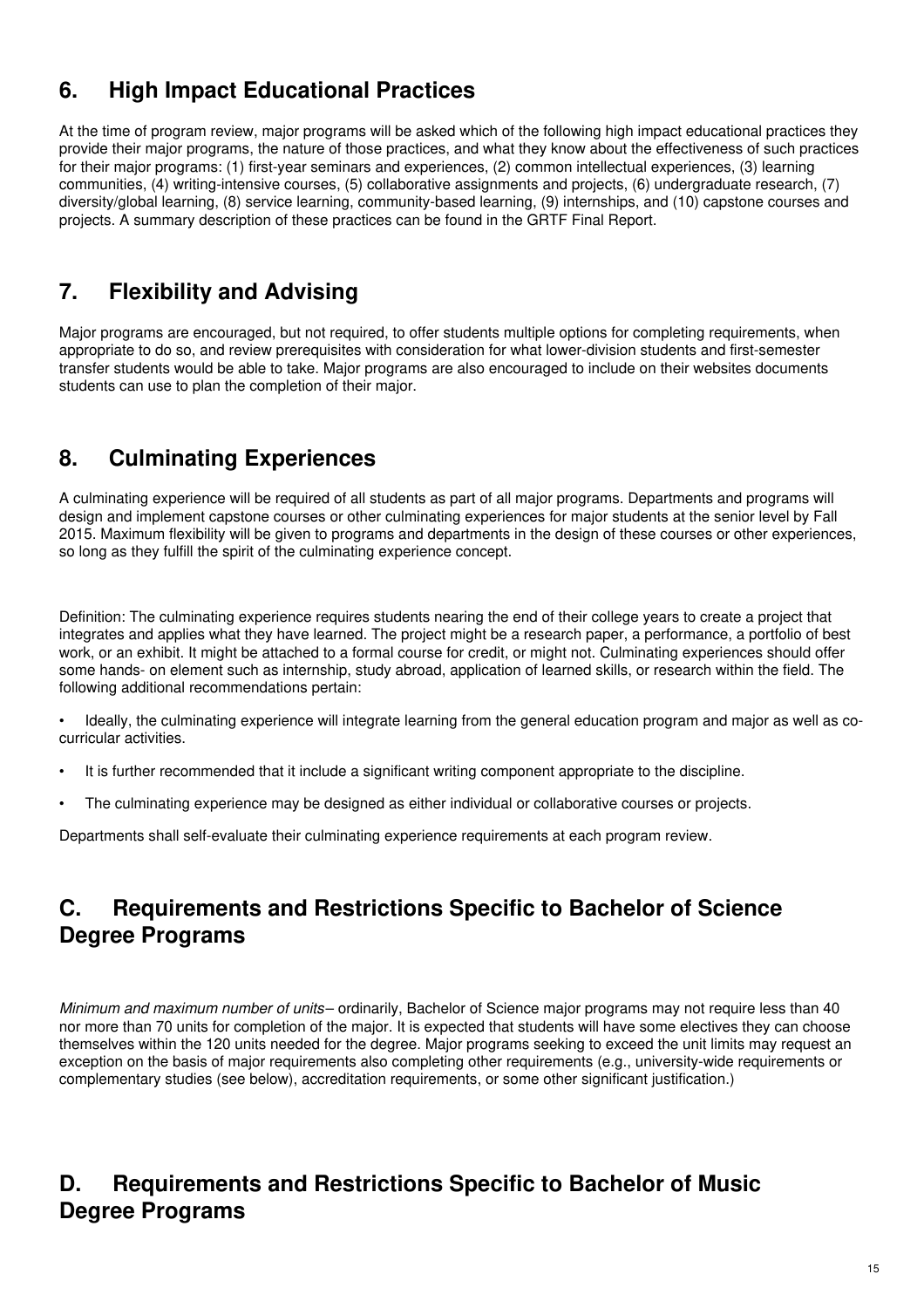*Minimum and maximum number of units*– ordinarily Bachelor of Music major programs require 70 units for completion of the major. It is expected that students will have some electives they can choose themselves within the 120 units needed for the degree. Major programs seeking to exceed the unit limits may request an exception on the basis of major requirements also completing other requirements (e.g., university-wide requirements or complementary studies (see below), accreditation requirements, or some other significant justification.)

# **E. Requirements and Restrictions Specific to Bachelor of Arts Degree Programs**

### **1. Minimum and Maximum Number of Units**

Ordinarily, Bachelor of Arts major programs may not require less than 24 nor more than 45 units for completion of the major. It is expected that students will have some electives they can choose themselves within the 120 units needed for the degree. Major programs seeking to exceed the unit limits may request an exception on the basis of major requirements also completing other requirements (e.g., university-wide requirements or complementary studies (see below), accreditation requirements, or some other significant justification.)

# **2. Complementary Studies Requirement for Majors in BA Degree Programs**

Bachelor of Arts students must complete at least twelve units of complementary studies outside of the primary prefix for the major. Complementary studies units may come from languages other than English, minors, certificates, or a coherent group of courses approved by a major advisor as complementary to the major. With the approval of an advisor in the major, courses that fulfill complementary studies units may be lower or upper division units, resident or transfer units, or units taken in approved study abroad programs. B.A. programs may decide how many, if any, of the complementary units may be counted in the major, and they may designate specific courses to be taken for complementary studies credit or they may develop advising protocols to guide students through this process. Students who complete two majors or a major and a minor automatically complete the complementary studies requirement. Complementary studies units may be included in the maximum units allowed for B.A. degrees (i.e., 45 units) or they may be in addition to that maximum (i.e., 45 units in the major plus 12 additional units in complementary studies.) If complementary studies units are listed as part of the major, the maximum for this combined total is 57 units.

Major programs submit their descriptions of complementary studies for their majors for review and approval by the Curriculum Review and Approval Committee. These descriptions will also be evaluated as part of the program review process as programs come up for review.

Examples of complementary studies requirements can be found in Appendix I. Students earning Bachelor of Music or Bachelor of Science degrees do not have to complete the complementary studies requirement.

### **Minors**

### **F. Definitions of Minors**

A minor is an area of specialized academic training, disciplinary or interdisciplinary in character, which is typically undertaken by a degree candidate in order to supplement or complement the major field of study, or to provide academic training in a minor subject or alternative field of study. In comparison to a major field of study, the disciplinary minor is generally more narrow or restricted in scope while the interdisciplinary minor will typically exhibit a broader area of subject coverage. In both instances, fewer course credits are required than in the major field of study.

# **G. Prerequisites**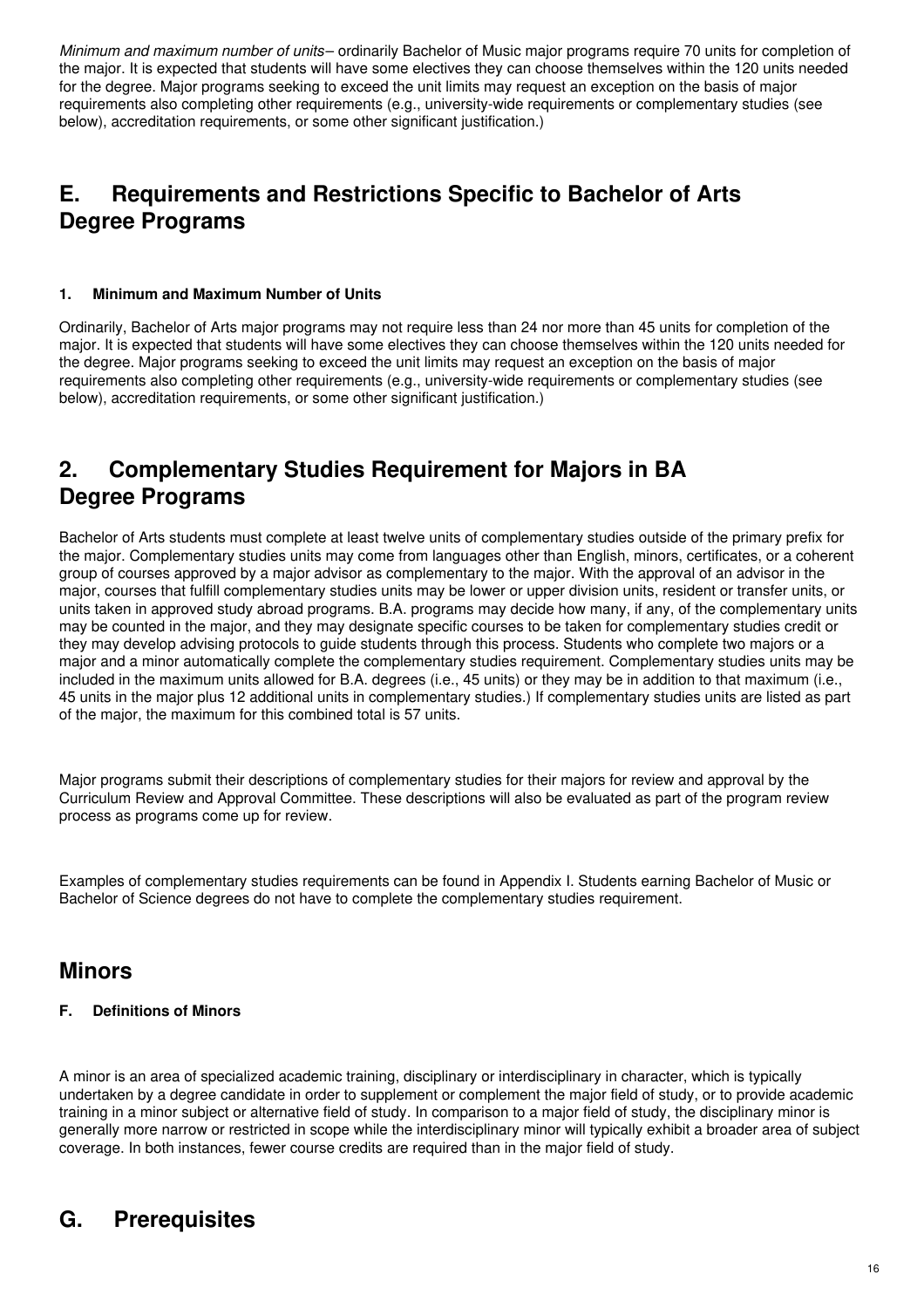Minors must comply with the following prerequisite rules and the requisite disclosures must appear in the University Bulletin:

• If a program does not name specific courses but does establish that a university-wide requirement (e.g. upper or lower division writing, quantitative reasoning, lower division art, etc.) must be met as

a prerequisite, those prerequisites are not counted in the minor.

If a program requires students to take specific courses as prerequisites, even if these also meet university-wide requirements, those courses must be listed and counted as units required in the minor.

If a program requires students to take general prerequisites in addition to university-wide requirements (e.g. first year foreign language, a course in world history, etc.) those prerequisites must be listed and counted as units required in the minor.

• Prerequisites that might be met through prior experiences (e.g., high school courses, AP credit, heritage language experiences, etc.) must be identified.

If the number of units required in a program varies based on different course options or prerequisites for those options, the minor program must clearly explain the variation in units.

## **H. Criteria for Minors**

- The program is to consist of a minimum of 12 semester units and a maximum of 24 units.
- Credit by examination is permitted in accordance with established university regulations.

• All course work used to satisfy the requirements of a minor must be completed with a minimum grade point average of 2.0.

- Every minor must require at least 6 upper division units.
- Normally, no more than one-half of the units used to meet the requirements for the minor may be transfer units.

• A maximum of three units in the minor may be devoted to internships and/or independent study unless a specific exception has been granted in advance.

• All courses that meet the requirements of a minor may be used, as appropriate, simultaneously to meet requirements in general education, credentials, certificates, or complementary studies.

• The curriculum in minor programs must contribute to at least four of the six goals described in Educational Goals for the Baccalaureate at San Francisco State University and minor programs must provide information in their program reviews about how they are contributing to those goals.

• Students may not complete a major and minor in the same discipline (i.e., within the same HEGIS code).

### **Certificates**

#### **I. Definition of Undergraduate Certificates**

A certificate program is a coherent set of academic courses that does not lead to a degree, but is focused on a substantial area of study that may be practically oriented toward skills and/or occupations. Certificate programs are an additional way of organizing curriculum in order to serve matriculated students or students who wish to spend a limited time in college in order to learn specific subjects, concepts, skills and competencies. Certificate programs shall not infringe upon existing majors in degree programs. Since minor programs do not lead to degrees, however, some minor programs may, of themselves, constitute certificate programs, and some certificate programs may be subsumed within a minor. The award of a certificate means that the holder has completed the required course work at a certain level of academic accomplishment. A certificate indicates to a prospective employer that the University validates the particular program of study. It neither credentials nor licenses the student, nor does it guarantee the ability of the student to put into practice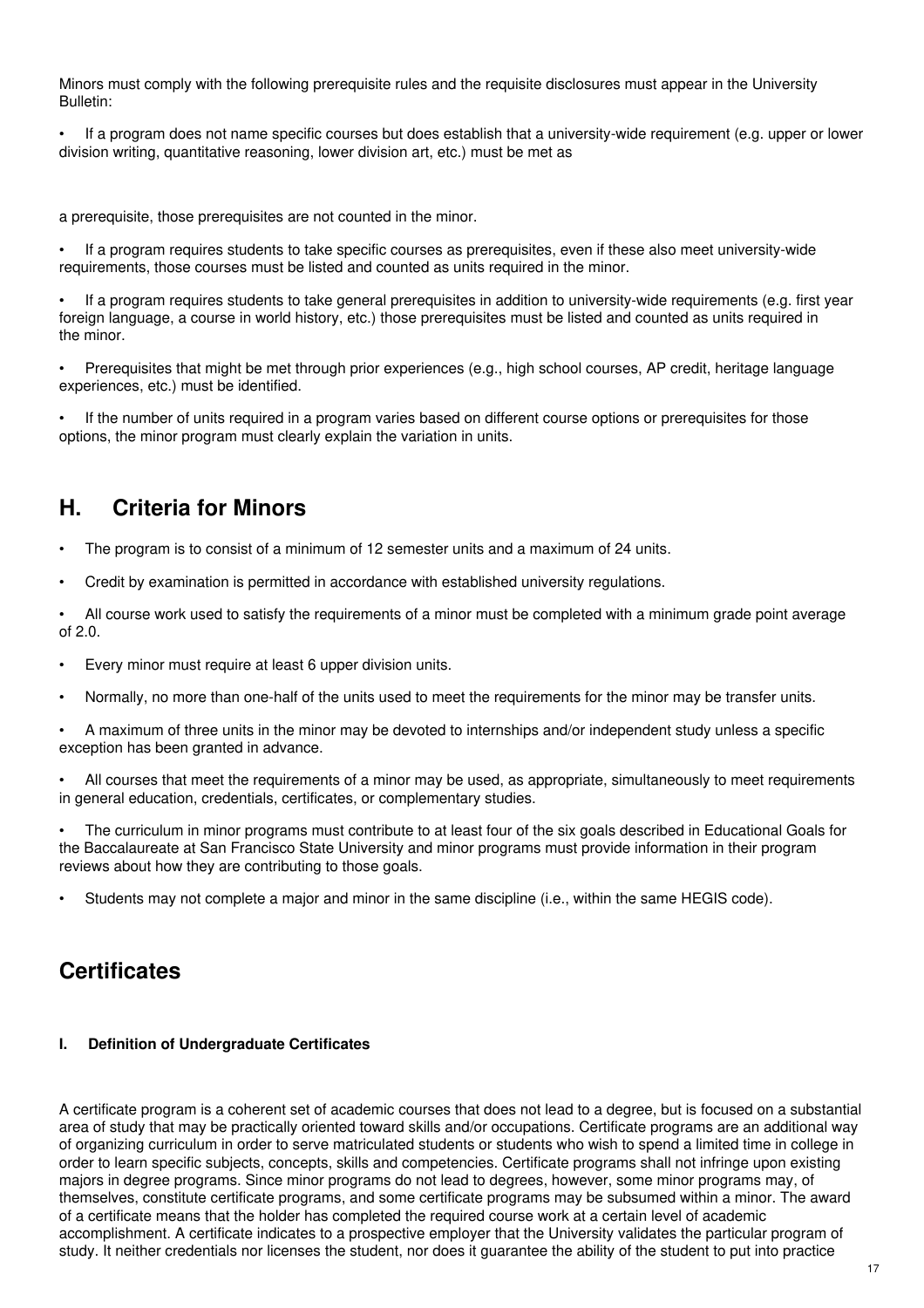# **J. Prerequisites**

Certificates must comply with the following prerequisite rules and the requisite disclosures must appear in the University Bulletin:

• If a program does not name specific courses but does establish that a university-wide requirement (e.g. upper or lower division writing, quantitative reasoning, lower division art, etc.) must be met as a prerequisite, those prerequisites are not counted in the certificate.

• If a program requires students to take specific courses as prerequisites, even if these also meet university-wide requirements, those courses must be listed and counted as units required in the certificate.

If a program requires students to take general prerequisites in addition to university-wide requirements (e.g. first year foreign language, a course in world history, etc.) those prerequisites must be listed and counted as units required in the certificate.

• Prerequisites that might be met through prior experiences (e.g., high school courses, AP credit, heritage language experiences, etc.) must be identified.

If the number of units required in a program varies based on different course options or prerequisites for those options, the certificate program must clearly explain the variation in units.

# **K. Criteria for Undergraduate Certificates**

- Undergraduate certificate programs require a minimum of 12 semester units.
- Credit by examination is permitted in accordance with established university regulations.

• All course work used to satisfy the requirements of an undergraduate certificate must be completed with a minimum grade point average of 2.0.

• Normally, no more than one-half of the units used to meet the requirements for the certificate may be transfer units.

• A maximum of three units in the certificate may be devoted to internships and/or independent study unless a specific exception has been granted in advance.

• All courses for meeting the requirements of a certificate may be used, as appropriate, simultaneously to meet requirements in general education, credentials, or complementary studies.

• Before completing any certificate, students must demonstrate an appropriate level of writing competency. The appropriate level shall be determined by the program proposers in consultation with the Committee on Written English Proficiency. Each certificate program proposal must specify how the above steps are to be accomplished.

• Matriculated students may complete certificates while enrolled in degree programs. Non- matriculated students may complete certificates through Open University or the College of Extended Learning.

# **Oversight and Approval Process for Baccalaureate degrees, majors, concentrations, minors, and certificates**

### **L. Oversight and Approval Process for University-Wide Requirements**

The Baccalaureate Requirements Committee (BRC) will oversee all activities related to university-wide degree requirements, including the approval process for courses to be certified as satisfying any university-wide requirements. The approval process for courses to be certified as satisfying any university-wide requirements involves two different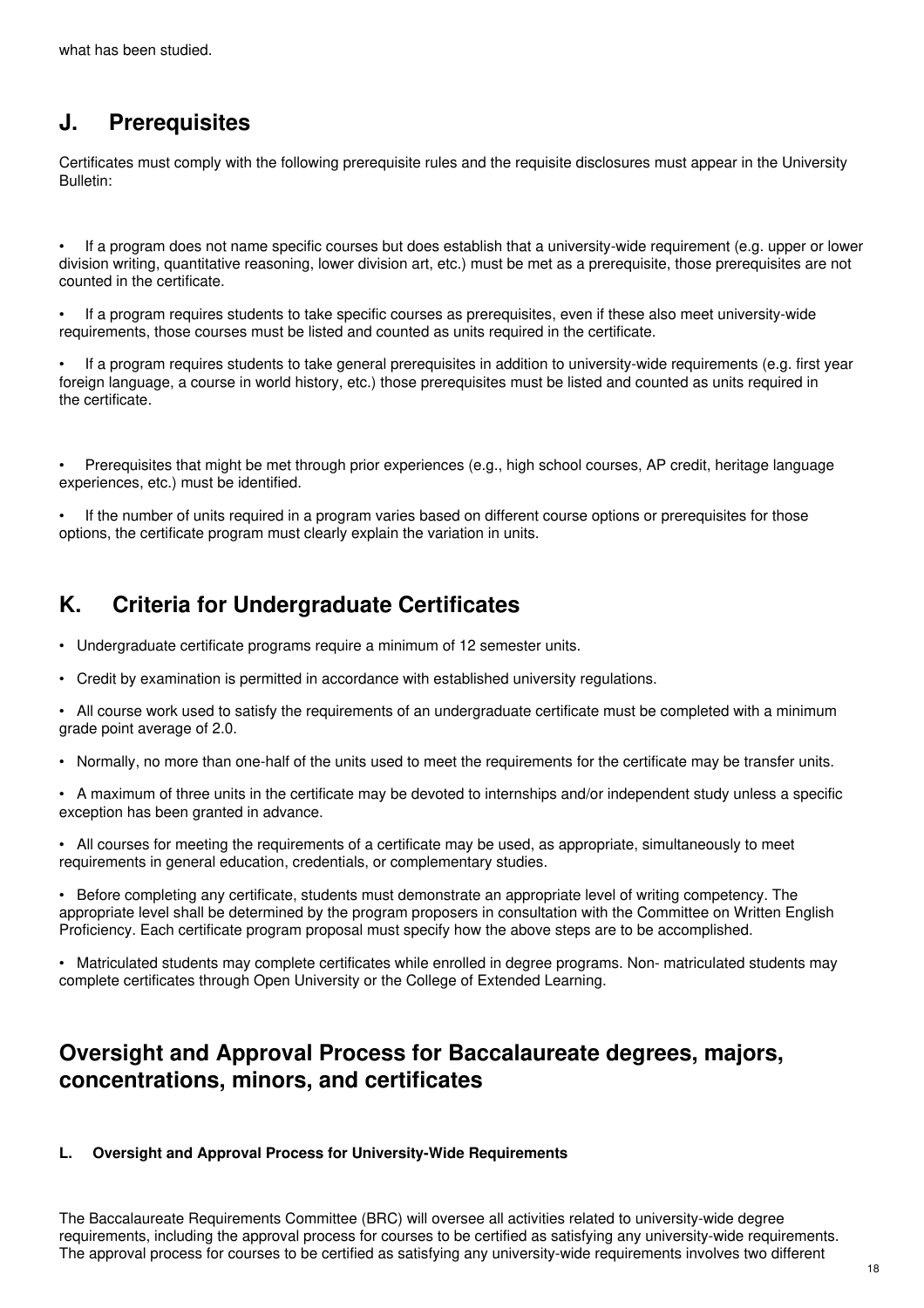committee structures: Seven temporary Initial Certification Committees will be established to carry out the initial certification of courses that satisfy general education and SF State Study requirements. When the BRC has determined that the initial certification process is completed, it will inform the Academic Senate that the seven initial certification committees should be dissolved and that two permanent committees, the Lower Division Certification Committee (LDCC) and the Upper Division Certification Committee (UDCC), should be established.

The charge and membership of these committees are described below.

Proposals to establish new and to revise existing courses to satisfy the course expectations and student learning outcomes described in this document and its appendices must comply with Academic Senate policy S21-296, Curriculum and Course Standards Policy.

# **1. Baccalaureate Requirements Committee (BRC)**

### **a. Committee Charge**

The Baccalaureate Requirements Committee (BRC) will be responsible for developing, reviewing, recommending, and publicizing the policies, principles and procedures, and guidelines that govern university-wide requirements for baccalaureate degrees. The BRC will respond to and initiate adjustments in program principles, course expectations, student learning outcomes, and the program curriculum as changing times and needs indicate.

The BRC will submit its decisions and recommendations to the Academic Senate, the Provost, and the Dean of Undergraduate Education and Academic Planning. Upon final approval, the Dean of Undergraduate Education and Academic Planning, in cooperation with the BRC, will facilitate the implementation of program policies, procedures, guidelines, and agreed upon curricular adjustments and will ensure that all areas within university-wide baccalaureate degree requirements are responsibly and adequately represented. Members of the BRC will:

• Review all policies, procedures, reviews, approvals, implementations and disseminations related to university-wide baccalaureate degree requirements;

• recommend changes in policies related to university-wide baccalaureate degree requirements to the Academic Senate;

• monitor and review recommendations and reports made by the established university- wide baccalaureate degree requirements subcommittees;

• manage the terms of service and work distribution between the initial and continuing university-wide baccalaureate degree requirements subcommittees;

• initiate the selection of university-wide baccalaureate degree requirements subcommittees;

• act as a board of appeals on all policy and procedural matters related to university- wide baccalaureate degree requirements;

• act as the final faculty committee for review of course proposals for university-wide requirements for baccalaureate degrees and make its recommendations through the Dean of Undergraduate Education and Academic Planning to the Provost;

• request data, reports, and information from the Dean of Undergraduate Education and Academic Planning regarding all aspects of implementing, delivering, and evaluating university-wide baccalaureate degree requirements;

• review recommendations and reports submitted at least annually by the Director of Advising;

• have primary responsibility for increasing campus awareness and understanding of baccalaureate requirements.

• propose changes to the Baccalaureate Requirements policy (S18-255), including the appendices to the policy, after consultation with the Educational Policies Council (EPC) and with programs impacted by the proposed changes. All agreed upon changes will be voted on by the EPC and brought to Senate for approval.

# **b. Committee Membership**

The Baccalaureate Requirements Committee shall be composed of the following members: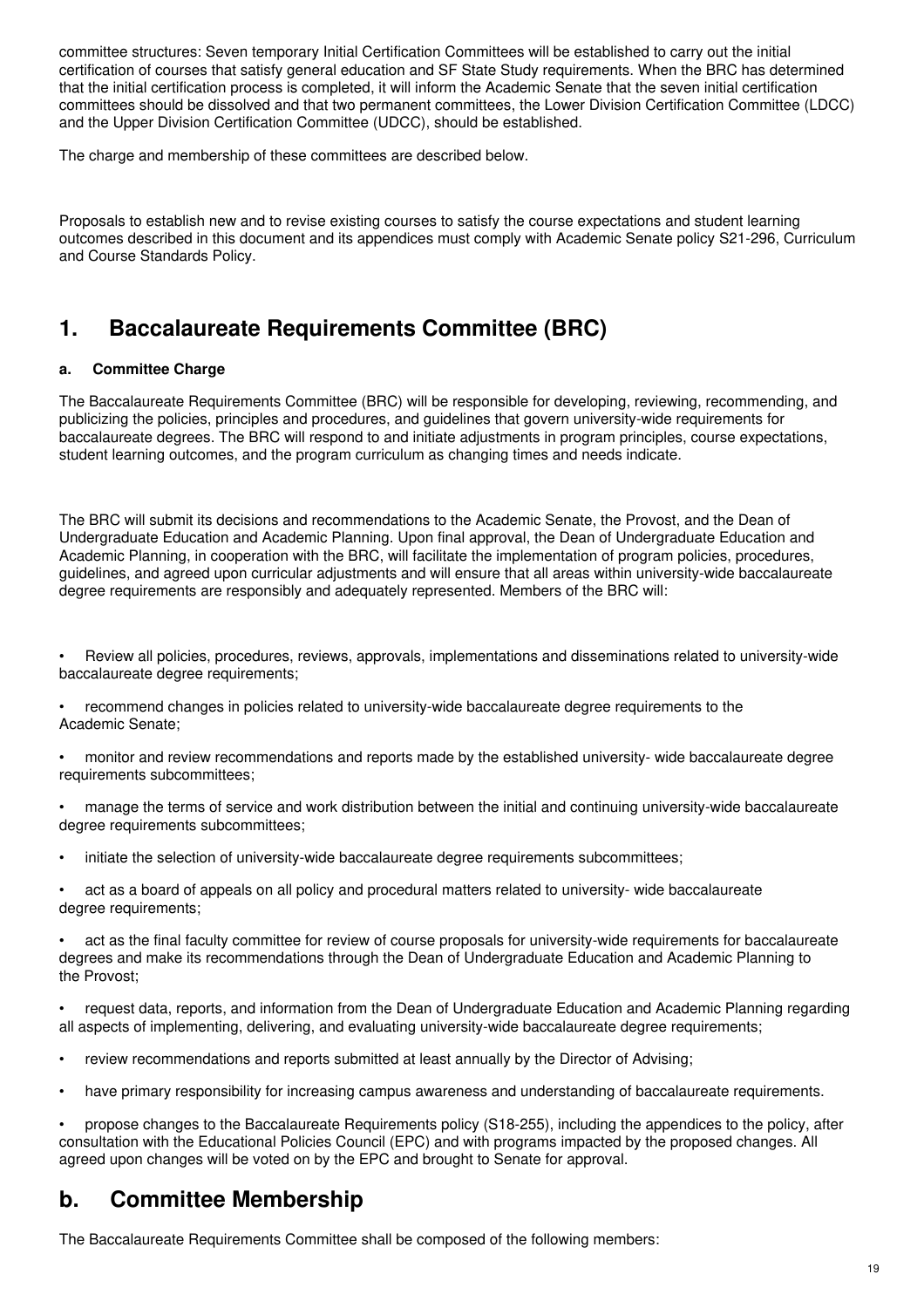### *Voting Members*

- One college representative elected from and by the faculty
- ne faculty representative from the Library elected by librarians.
- One representative selected from the Advising Center professional staff by the director of the Undergraduate Advising Center.

• One representative selected from the Student Affairs area professional staff by the associate vice president for Student Affairs.

• One student representative selected by the Associated Students Board of Directors. One representative appointed by the Academic Senate.

#### *Nonvoting Members*

• The Dean of Undergraduate Education and Academic Planning or the Dean's designee. One representative from Enrollment Management.

• One representative from the University Academic Assessment Advisory Committee. Chair of the Lower Division Certification Committee (LDC) or designee (information about this committee is provided in the section titled Lower Division Certification Committee below).

• Chair of the Upper Division Certification Committee (UDC) or designee (information about this committee is provided in the section titled Upper Division Certification Committee below).

The faculty member serving as Director of General Education.

The Academic Senate shall notify Deans, the University Librarian, the Director of the Advising Center, and the Associated Students Governing Board when there is a vacancy in their units. Faculty members in their respective units will elect their representatives. The Advising Center, Student Affairs, and the Associated Students Governing Board shall choose a representative by their usual procedures for selecting committee members. In the case of a vacancy within a term of service, Deans and their equivalences may appoint a replacement until the next election or selection process in that unit.

### **c. Quorum**

A quorum for BRC shall consist of a majority of voting members.

### **d. BRC Terms of Service**

All terms are for three years, except for the student and Academic Senate representatives, who shall each serve for one year. Members may be re-elected and may serve successive terms; there are no term limits. Terms of membership will not be staggered initially. If a position is vacated before a term is completed, a newly elected member will serve a full three- year term.

### **e. Committee Chair**

The Chair will be elected by the members of the BRC. Chairs serve a one year term that may be renewed.

# **f. BRC and the Academic Senate**

BRC may approve the certification and decertification of courses in consultation with the Initial, Lower Division, and Upper Division Certification committees; but recommendations for policy changes require the approval of the Academic Senate and President. When BRC wishes to make policy changes, the Chair of BRC will forward those recommendations to Educational Policies Council (EPC) and the Academic Senate. All agreed upon changes will be voted on by the EPC and brought to Senate for approval. Chair of the BRC will make two reports each semester to the Executive Committee of the Academic Senate regarding BRCs work and will address the Academic Senate as requested by the Executive Committee of the AcademicSenate.

# **2. Initial Certification Committees**

There shall be seven committees to carry out the initial certification of courses meeting university requirements at San Francisco State University. Separate committees will be constituted for review of courses for inclusion in Areas A, B, C, D,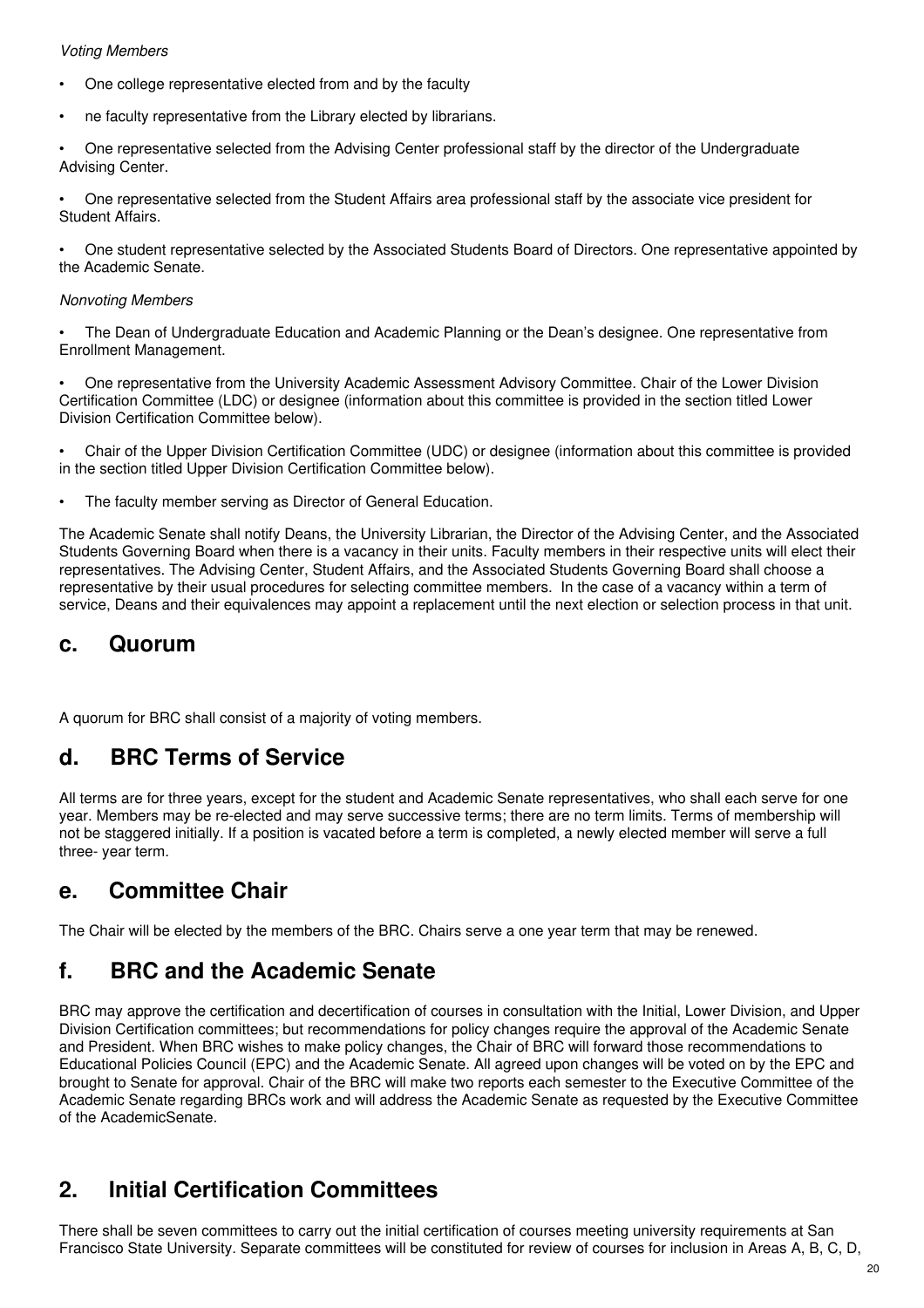E, as well as one committee to review all courses submitted to meet one of the four SF State Studies courses (i.e. AERM, GP, Environmental Sustainability and/or SJ.). There shall be one committee to carry out the initial certification of courses for inclusion in the Topical Perspectives option (deleted as of March 10, 2015) and Integrated Study option of the upper division General Education program. (No certification committee will exist for the Study Abroad option since programs are constructed on an individual basis.)

# **a. Committee Charge**

The initial certification committees will evaluate and recommend to the Baccalaureate Requirements Committee (BRC; details about BRC appear in the section titled Continuing Certification and Monitoring below) course proposals for meeting university-wide baccalaureate degree requirements on the basis of how well they fulfill course expectations and student learning outcomes for those requirements. It is expected that initial certification committees will develop streamlined processes that both ensure that approved courses meet the expected learning objectives but that are not overly burdensome on those submitting proposals. The committees will also consider the overall viability of the Area, including accessibility of sufficient courses in the Area to meet student needs. The committee may consider things such as prerequisites and offering frequency and patterns when determining whether a given Area will be able to meet student demand. The committees will also review the degree to which courses within an Area, especially at the upper division level, have a sufficient number of courses which meet SF State Studies requirements to make it likely that students will have adequate access to those requirements.

If a committee has concerns about sufficient offerings, those concerns should be brought to the attention of the Dean of Undergraduate Education and Academic Planning who will then work with College Deans to acquire sufficient offerings. Faculty may also propose to the committees, co-curricular activities to meet university-wide requirements (e.g., in a given year when the national debate topic is international in scope, the Director of the Debate Team might propose that members of the debate team get credit for the global perspectives requirement, or if the goals of a learning community are consistent with a requirement the faculty advisor might request that members of that community receive credit for that requirement).

# **b. Review of Committee Recommendations**

The Initial Certification Committee's reasons for recommending the disapproval of courses will be stated in writing to the BRC and to the appropriate department chairs and college deans in terms of the stated course expectations and student learning outcomes for the Area. The chair of the Initial Certification Committee is responsible for submitting a comprehensive written report to the BRC summarizing the committee's actions, deliberations, and recommendations.

# **c. Committee Membership**

The Initial Certification Committees will be composed of the following members:

- One faculty representative from each of the colleges
- One faculty representative from the Library
- One Academic Advising Professional

• One representative from the Liberal Studies Council – the committee reviewing Upper Division General Education Requirements shall instead have one representative from the University Interdisciplinary Council

• One representative from the Associated Students (ASI)

If any of the above units do not select a representative, the committee shall be considered duly constituted as long as five members have been appointed or elected by their Colleges or Units (not including ASI). If fewer than five members have been appointed or elected, the Executive Committee of the Academic Senate will seek members from units not already represented until the minimum of five members has been reached. A quorum will be a majority of the members of the committee. If there are not enough members to staff all of the recommended committees or if the workload of any given committee is too great, the Senate Executive Committee has the authority to combine committees or add committees using the same membership principles articulated above.

# **d. Committee Terms of Service**

All terms are for one to three years as determined by the BRC, or until the initial certification process is complete. Terms of membership will not be staggered initially. If a position is vacated before a term is completed, a newly elected member will serve a full term.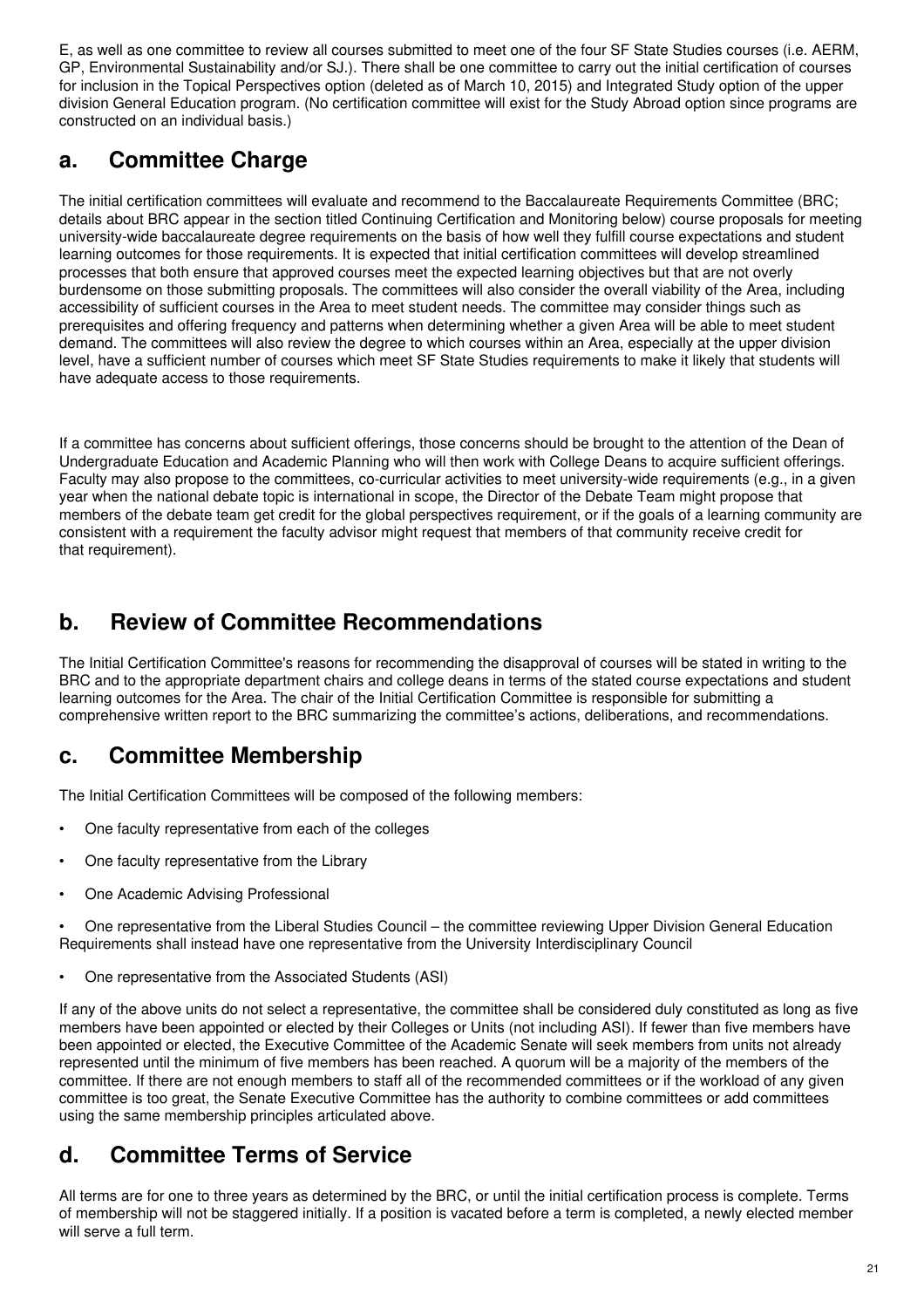# **e. Committee Chairs**

The chair of each committee will be elected by the members of the Committee.

## **f. Meeting Times**

In-person meeting days and times for each committee shall be set and announced in advance of elections by the Dean of Undergraduate Education and Academic Planning. Faculty elected to the committees will be expected to keep those days and times available for in-person meetings. Committees will conduct as much work as possible electronically and shall meet during the scheduled time when necessary.

## **g. BRC Representative**

A member of the Baccalaureate Requirements Committee (BRC) shall be identified to help each initial certification committee begin its work and shall be available for consultation and help as needed.

# **3. Lower Division Certification Committee (LDCC)**

### **a. Committee Charge**

After the initial certification period has passed, the Lower Division Certification Committee (LDCC) will be constituted. Its purpose will be to evaluate and recommend lower division courses for meeting university-wide baccalaureate degree requirements (Areas and/or SF State Studies) on the basis of how well they fulfill course expectations and student learning outcomes for those requirements. In the cases of Area A2 and Area E, the University Committee for Writing English Proficiency (UCWEP) will act in an advisory role to LDCC on writing intensive SLOs, with the final decision being with LDCC. The Committee's reasons for recommending disapproval of any lower division course will be stated in writing to the BRC and to the appropriate department chair and college dean in terms of the stated course expectations and student learning outcomes specified for lower division courses.

The LDCC will work with the University Academic Assessment Advisory Committee

(UAAAC) to carry out assessment of lower division courses designated as meeting baccalaureate degree requirements on a rotating schedule to ensure their continued currency and adequacy to satisfy assessment requirements. The chair of the LDC is responsible for submitting a comprehensive written report to the BRC summarizing the committee's actions, deliberations, and recommendations.

### **b. Committee Membership**

The Lower Division Certification Committee shall be composed the following members:

### *Voting Members*

- Two college representatives elected from and by the faculty
- One faculty representative from the Library elected by librarians
- One representative selected from the Advising Center professional staff by the director of the Undergraduate Advising Center
- One student representative selected by the Associated Students Board of Directors

### *Nonvoting Members*

- One representative from BRC, as a nonvoting member
- The Dean of Undergraduate Education and Academic Planning, or the Deans designee, as a nonvoting member

The Academic Senate shall notify Deans, the University Librarian, the Director of the Advising Center, and the Associated Students Governing Board when there is a vacancy in their units. Faculty members in their respective units will elect their representatives. The Advising Center and the Associated Students Governing Board shall choose a representative by their usual procedures for selecting committee members. In the case of a vacancy within a term of service, Deans and their equivalences may appoint a replacement until the next election or selection process in that unit.

### **c. Quorum**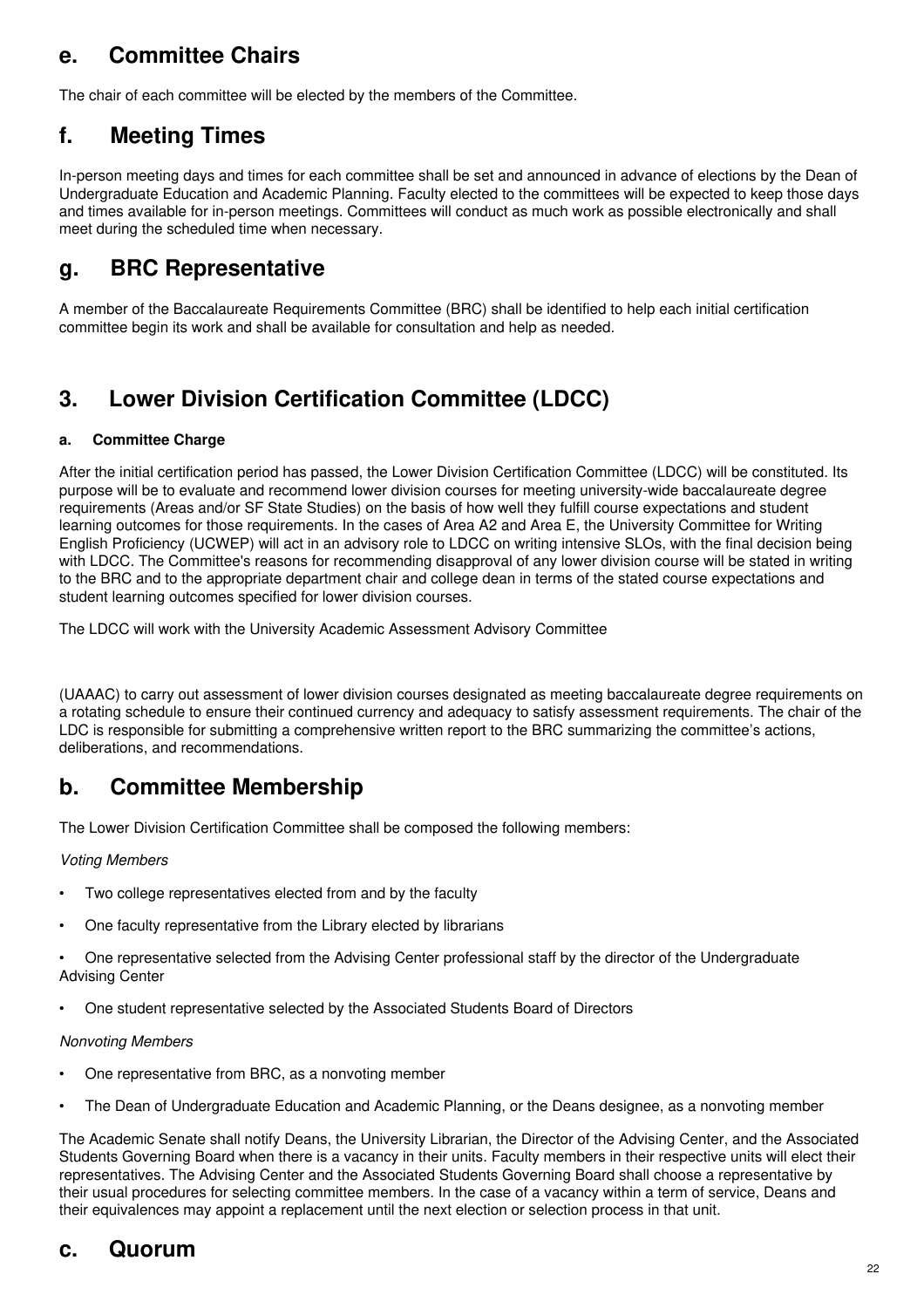A quorum shall consist of a majority of voting members.

# **d. Committee Terms of Service**

All terms are for three years, except for the student representative who will serve for one year. Members may be reelected and may serve successive terms; there are no term limits. Terms of membership will not be staggered initially. If a position is vacated before a term is completed, a newly elected member will serve a full three-year term.

# **e. Committee Chair**

The chair will be elected by the members of the Lower Division Certification Committee and is encouraged to attend the BRC meetings as a nonvoting member of BRC.

# **f. Lower Division Certification Committee Responsibilities**

Members of the Lower Division Certification Committee will:

• Recommend approval/disapproval to the Baccalaureate Requirements Committee (BRC) of new and revised course proposals based on their adequacy in meeting the specified course expectations and student learning outcomes for lowerdivision classes designated as meeting university-wide requirements;

• forward to BRC any dissenting opinions;

• ensure that all approved and proposed lower-division courses continue to meet the course expectations and student learning outcomes specified in the General Education policy by reviewing re-certification materials submitted to the committee on a four-year rotating schedule;

• request consultation with faculty concerning the review of courses that fail to meet the course expectations and student learning outcomes for lower-division classes designated as meeting university-wide requirements;

• recommend to the BRC in writing its reasons for requesting deletion of courses that fail to meet the course expectations and student learning outcomes for lower-division classes designated meeting university-wide requirements after consulting with all involved parties;

• work closely with the BRC and the Dean of Undergraduate Education and Academic Planning to ensure accessibility (including time of day offerings) and to resolve persistent problems in university-wide requirements;

• implement the approved assessment plan for evaluating lower-division courses as well

as the overall effectiveness of lower division courses in meeting the course expectations and student learning outcomes; and

• constitute ad hoc committees of faculty with expertise in a particular area to provide advice.

# **4. Upper Division Certification Committee (UDCC)**

### **a. Committee Charge**

After the initial certification period has passed, the Upper Division Certification Committee (UDCC) will be constituted. Its purpose will be to evaluate and recommend upper division courses for meeting university-wide baccalaureate degree requirements (Areas and/or Overlays SF State Studies) on the basis of how well they fulfill course expectations and student learning outcomes for those requirements. The Committee's reasons for recommending disapproval of any upper division course will be stated in writing to the BRC and to the appropriate department chairs and college deans in terms of the stated course expectations and student learning outcomes specified for upper division courses. The UDCC will work with the University Academic Assessment Advisory Committee (UAAAC) to carry out assessment of upper division courses meeting university-wide baccalaureate degree requirements on a rotating schedule to ensure their continued currency and adequacy to satisfy requirements. The chair of the UDCC is responsible for submitting a comprehensive written report to the BRC summarizing the committee's actions, deliberations, and recommendations.

# **b. Committee Membership**

The Upper Division Committee shall be composed of the following: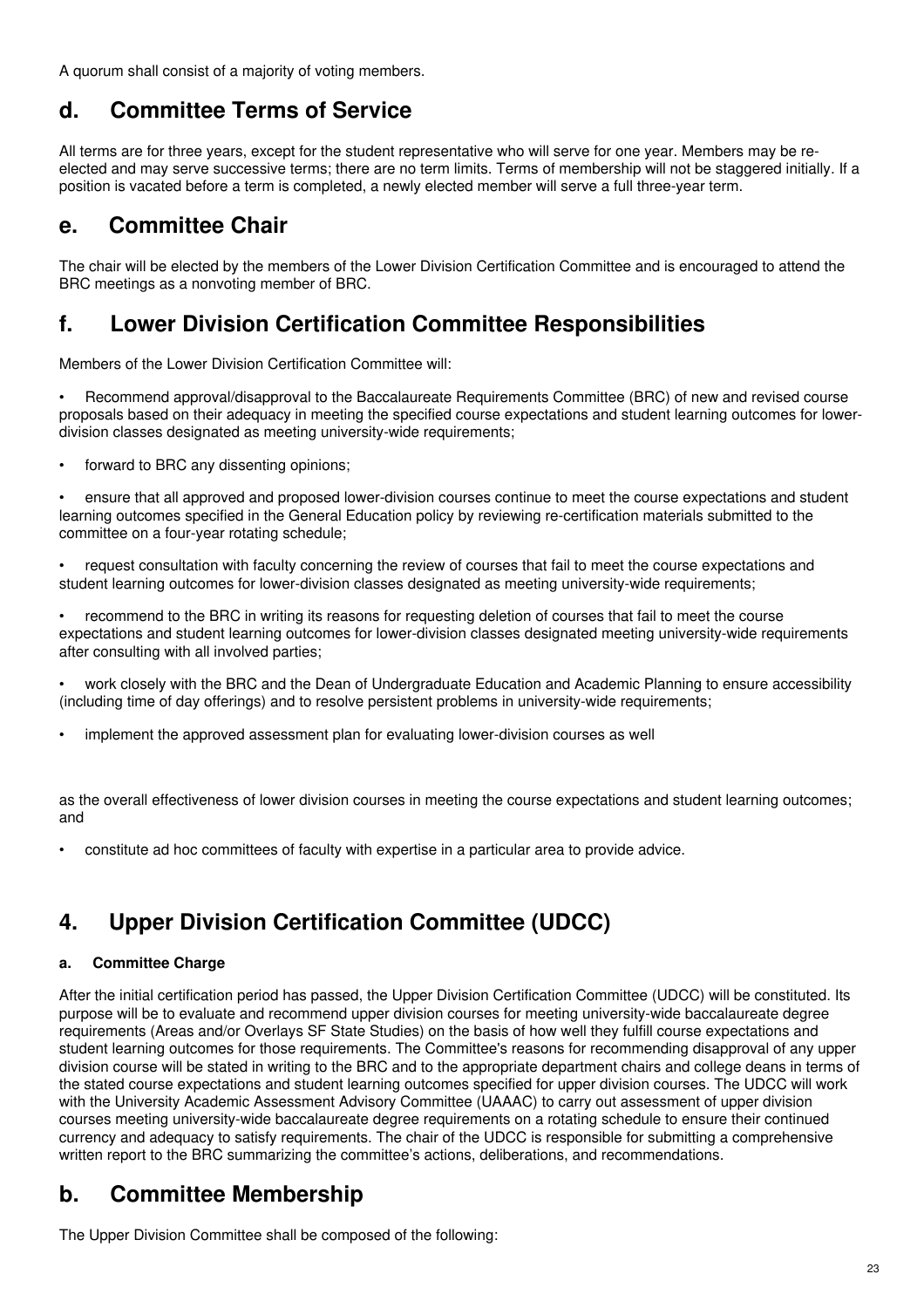### *Voting Members*

- Two college representatives elected from and by the faculty
- One faculty representative from the Library elected by librarians
- One representative selected from the Advising Center professional staff by the director of the Undergraduate Advising Center
- One student representative selected by the Associated Students Board of Directors.

### *Nonvoting Members*

- One representative from BRC, as a nonvoting member
- The Dean of Undergraduate Education and Academic Planning, or the Deans designee, as a nonvoting member.

The Academic Senate shall notify Deans, the University Librarian, the Director of the Advising Center, and Associated Students Governing Board when there is a vacancy in their units. Faculty members in their respective units will elect their representatives. The Advising Center and the Associated Students Governing Board shall choose a representative by their usual procedures for selecting committee members. In the case of a vacancy within a term of service, Deans and their equivalences may appoint a replacement until the next election in that unit.

### **c. Quorum**

A quorum shall consist of a majority of voting members.

### **d. Committee Terms of Service**

All terms are for three years, except for the student representative who will serve for one year. Members may be reelected and serve successive terms; there are no term limits. Terms of membership will not be staggered initially. If a position is vacated before a term is completed, a newly elected member will serve a full three-year term.

### **e. Committee Chair**

The chair will be elected by the members of the Upper Division Certification Committee and is encouraged to attend the BRC meetings as a nonvoting member of BRC.

# **f. Upper Division Certification Committee Responsibilities**

Members of the Upper Division Certification Committee will:

• Recommend approval/disapproval to the Baccalaureate Requirements Committee (BRC) of new and revised course proposals based on their adequacy in meeting the specified course expectations and student learning outcomes for upper-division classes designated as meeting university-wide requirements;

forward to BRC any dissenting opinions;

• ensure that all approved and proposed upper-division courses continue to meet the course expectations and student learning outcomes specified in the General Education policy by reviewing re-certification materials submitted to the committee on a four-year rotating schedule;

• request consultation with faculty concerning the review of courses that fail to meet the course expectations and student learning outcomes for upper-division classes designated as meeting university-wide requirements;

• recommend to the BRC in writing its reasons for requesting deletion of courses that fail to meet the course expectations and student learning outcomes for upper-division classes designated meeting university-wide requirements after consulting with all involvedparties;

• work closely with the BRC and the Dean of Undergraduate Education and Academic Planning to ensure accessibility (including time of day offerings) and to resolve persistent problems in university-wide requirements;

• implement the approved assessment plan for evaluating upper division courses as well as the overall effectiveness of upper division courses in meeting the course expectations and student learning outcomes; and

• when necessary, constitute ad hoc committees of faculty with expertise in a particular area to provide advice.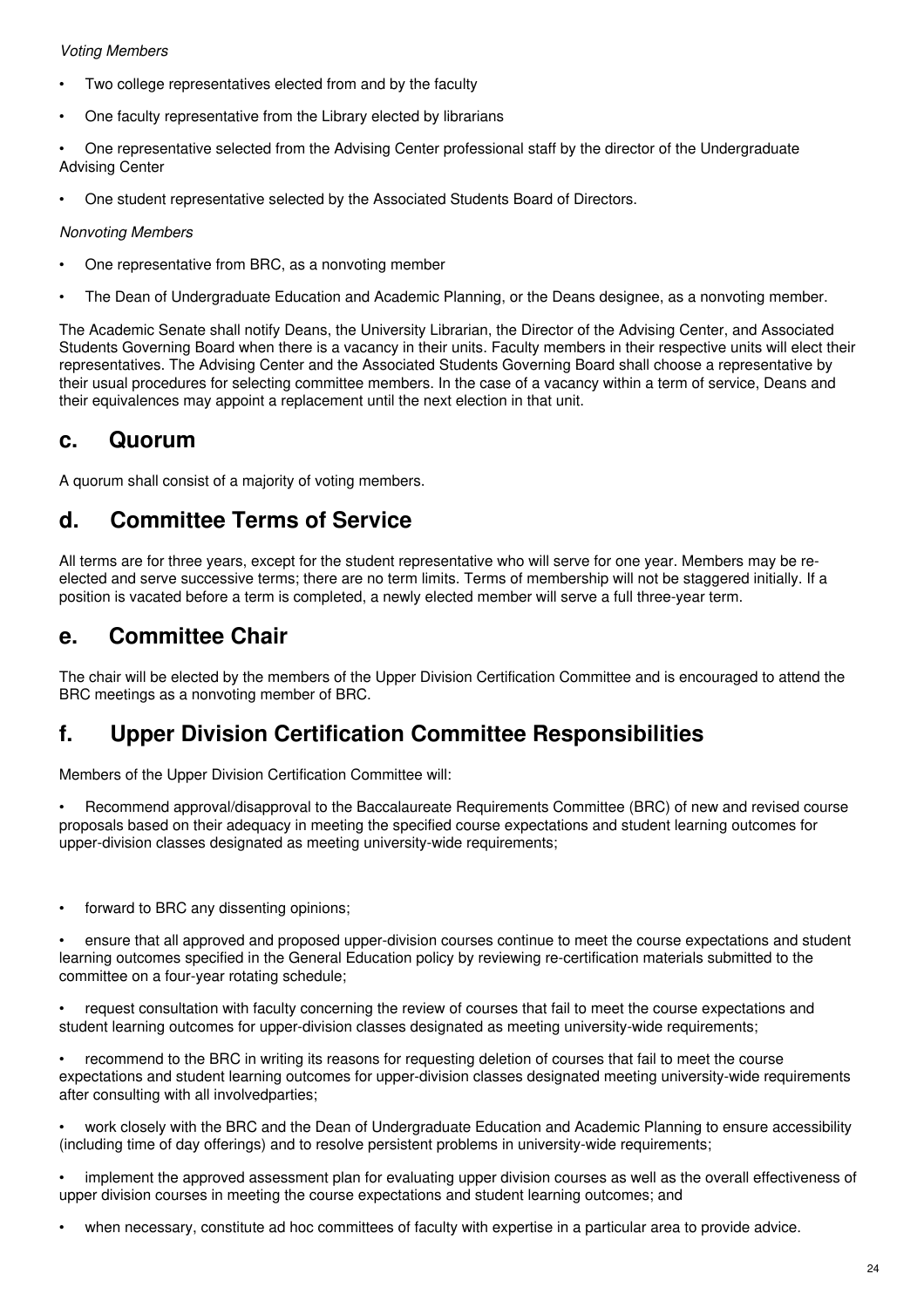# **M. Oversight and Approval Process for Major/Concentration Programs**

New major/concentration programs are subject to review and approval by the department,

college, Academic Planning, Curriculum Review and Approval Committee, Academic Senate, Provost, President, Western Association of Schools and Colleges (WASC), and Chancellor's Office.

Significant, detailed information is required for review and approval of a proposed new major program. Requests for approval of a major program should follow the format below.

## **1. General Procedures for Proposing Major and Concentration Programs**

Proposals for new major programs typically require significant information on the resources needed to offer the program and the anticipated demand for the program. Departments, Programs, Colleges, or groups of faculty who wish to develop a new major program should consult with the university curriculum coordinator very early in the planning stages to learn the requirements of and procedures to gain approval for new major programs.

Proposals for new concentrations that represent a bifurcation or other splitting of an existing major program usually do not require as much information as those for new major programs. Departments, Programs, Colleges, or groups of faculty who wish to develop new concentrations for existing major programs should consult with the university curriculum coordinator very early in the planning stages to learn the requirements of and procedures to gain approval for the new concentration programs.

Proposals to revise existing major and concentration programs should follow the steps listed below.

# **2. General Procedures for Proposing Revisions to Major and Concentration Programs**

• Proposals ordinarily shall be initiated by Departments, Programs, or Colleges of the University, and following College approval shall be processed through the regular program review process of the University, including review by the Curriculum Review and Approval Committee, the Academic Senate, the Provost, and the President. At each level of review, the proposal may be approved, denied, or returned for additional information.

• Proposals should be submitted in the format prescribed. Copies of the guidelines are available from the Office of the Provost.

• The sponsoring unit (i.e., program, department, school, college, interdisciplinary area) must designate an appropriate faculty member who will be responsible for coordinating the program. As may be appropriate, this may be the department chair.

• All officially approved major and concentration programs should be described in the University Bulletin.

• All information circulated in connection with such programs should have the prior clearance of the appropriate college dean.

• Upon satisfactory completion of an approved major or concentration program, including making formal application for same, the Director of Admissions and Records, or his/her designee, shall enter an appropriate designation on the student's permanent record and shall maintain annual records of the names (and numbers) of all students completing such majors or concentrations. The Director of Admissions and Records should report to the Provost each year on the number and type of majors and concentrations completed.

# **3. Procedures for Proposing Interdisciplinary Majors and Concentrations**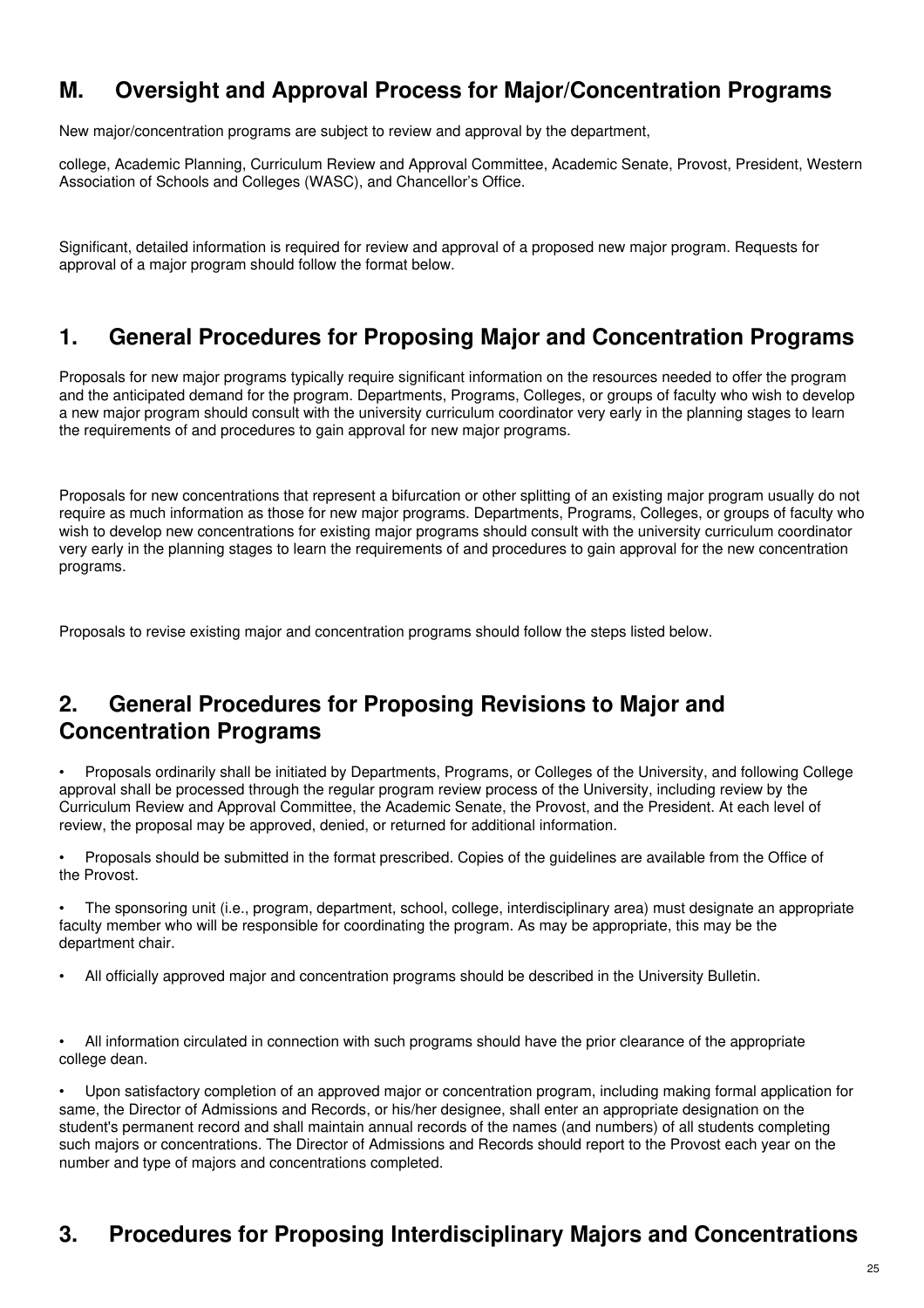• A "Prospectus" is prepared on the new major or concentration to include:

o proposed title of new major or concentration and general subject areas likely to be included in the program statement of need for and/or desirability of new major or concentration in relation to the mission of the institution;

o expected clientele (i.e., type and numbers) for this new program;

o a statement of resources (including library resources) which are likely to be required and a statement of impact on other programs of the University;

o names of sponsors which must include representatives from each disciplinary area likely to be involved in offering the program.

• The Prospectus is submitted to the Dean of Undergraduate Education and Academic Planning who will be responsible for its dissemination to all College Deans for information purposes and for coordinating its review by the University Interdisciplinary Council and approval by the Vice President for Academic Affairs.

• Development, Approval, and Implementation of Formal Program Proposal

o After the major or concentration is approved for inclusion in the Academic Master Plan, the University Interdisciplinary Council in consultation with the original program proposers shall designate a formal Program Committee to include as many of the original program proposers as desire to serve, plus others as appropriate;

o Program Committee prepares curriculum of new major or concentration utilizing the general procedures for proposing majors (see above);

o Completed program proposal is directed to appropriate College Dean for appropriate consultations and endorsements;

o After College endorsements are received, final proposal is submitted to Academic Planning, the University Interdisciplinary Council, CRAC, Academic Senate, Provost, President, Western Association of Schools and Colleges (WASC), and Chancellor's Office;

o Major/concentration is assigned an administrative home per the guidelines of the Interdisciplinary Studies Task Force Report;

o On-going oversight and evaluation responsibilities for the new program are shared by Academic Planning, the University Interdisciplinary Council and the Provost's Office.

# **N. Oversight and Approval Process for Minor Programs**

New minor programs are subject to review and approval by the department, college, Academic Planning, Curriculum Review and Approval Committee, Academic Senate, Provost, and President.

The information required for review and approval of a proposed minor program is less detailed than for a full degree major program. Requests for approval of a minor program should follow the format below.

# **1. General Procedures for Proposing Minors**

• Proposals ordinarily shall be initiated by Departments, Programs, or Colleges of the University, and following College approval shall be processed through the regular program review process of the University in the same manner as other new and revised curricular programs;

• Proposals should be submitted in the format prescribed. Copies of the guidelines are available from the Office of the Provost;

• The sponsoring unit (i.e., program, department, school, college, interdisciplinary area) must designate an appropriate faculty member who will be responsible for coordinating the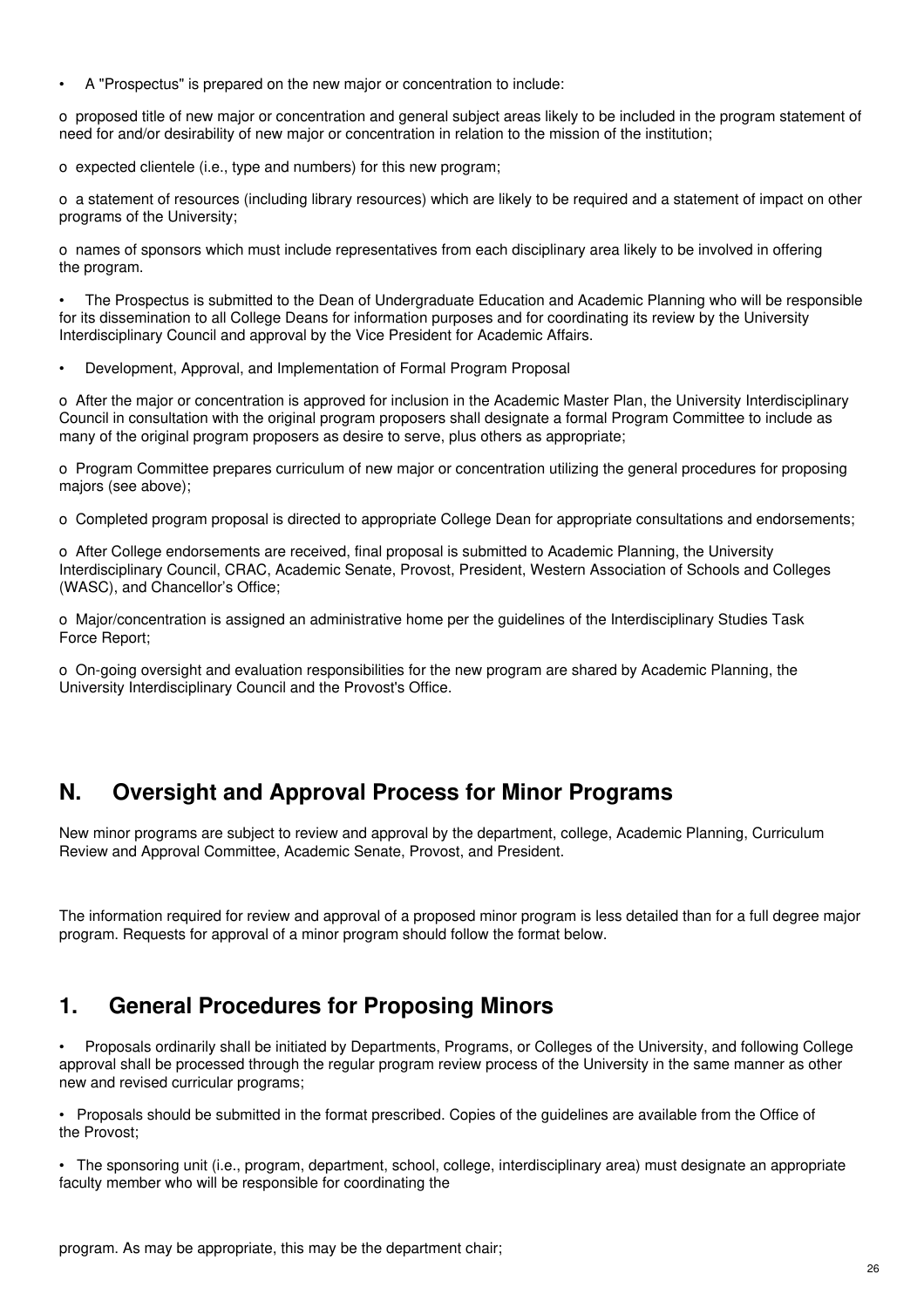• All officially approved minor programs should be described in the University Bulletin;

• All information circulated in connection with such programs should have the prior clearance of the appropriate college dean;

• Upon satisfactory completion of an approved minor program, including making formal application for same, the Director of Admissions and Records, or his/her designee, shall enter an appropriate designation on the student's permanent record and shall maintain annual records of the names (and numbers) of all students completing minors. The Director of Admissions and Records should report to the Provost each year on the number and type of minors completed;

• In recognition of the desire to maintain some flexibility in meeting unique program needs, academic units of the University may submit proposals to the Dean of Undergraduate Education and Academic Planning (for subsequent review by appropriate Academic Senate committees) which are in some way at variance with the stated criteria. When this is done, ample justification for the variance must be submitted as an integral part of the proposal;

• The Curriculum Review and Approval Committee shall be charged with the review and approval of proposed or revised minor programs. Minor programs shall be subject to review in conjunction with the five-year academic review of the program, department, college, and/or division in which the minor is housed.

# **2. Procedures for Proposing Interdisciplinary Minors**

In addition to following the general procedures listed above, the development of interdisciplinary proposals includes the following steps:

• A "Prospectus" is prepared on the new minor to include:

o proposed title of new minor and general subject areas likely to be included in the program

- o statement of need for and/or desirability of new minor in relation to the mission of the institution
- o expected clientele (i.e., type and numbers) for this new program

o a statement of resources (including library resources) which are likely to be required and a statement of impact on other programs of the University

o names of sponsors which must include representatives from each disciplinary area likely to be involved in offering the program

• The Prospectus is submitted to the Dean of Undergraduate Education and Academic Planning who will be responsible for its dissemination to all College Deans for information purposes and for coordinating its review by the University Interdisciplinary Council and approval by the Vice President for Academic Affairs.

• Development, Approval, and Implementation of Formal Program Proposal

o After the minor is approved for inclusion in the Academic Master Plan, the University Interdisciplinary Council in consultation with the original program proposers shall designate a formal Program Committee to include as many of the original program proposers as desire to serve, plus others as appropriate

o Program Committee prepares curriculum of new minor utilizing the general procedures for proposing minors (see above)

o Completed program proposal is directed to appropriate College Dean for appropriate consultations and endorsements

o After College endorsements are received, final proposal is submitted to Academic Planning, the University Interdisciplinary Council, CRAC, Academic Senate, Provost, and President

o Minor is assigned an administrative home per the guidelines of the Interdisciplinary Studies Task Force Report

o On-going oversight and evaluation responsibilities for the new program are shared by Academic Planning, the University Interdisciplinary Council and the Provost's Office.

The Curriculum Review and Approval Committee shall be charged with the review and approval of proposed and revised minor programs. Minor programs shall be subject to review in conjunction with the five-year academic review of the program, department, college, and/or division in which the minor is housed.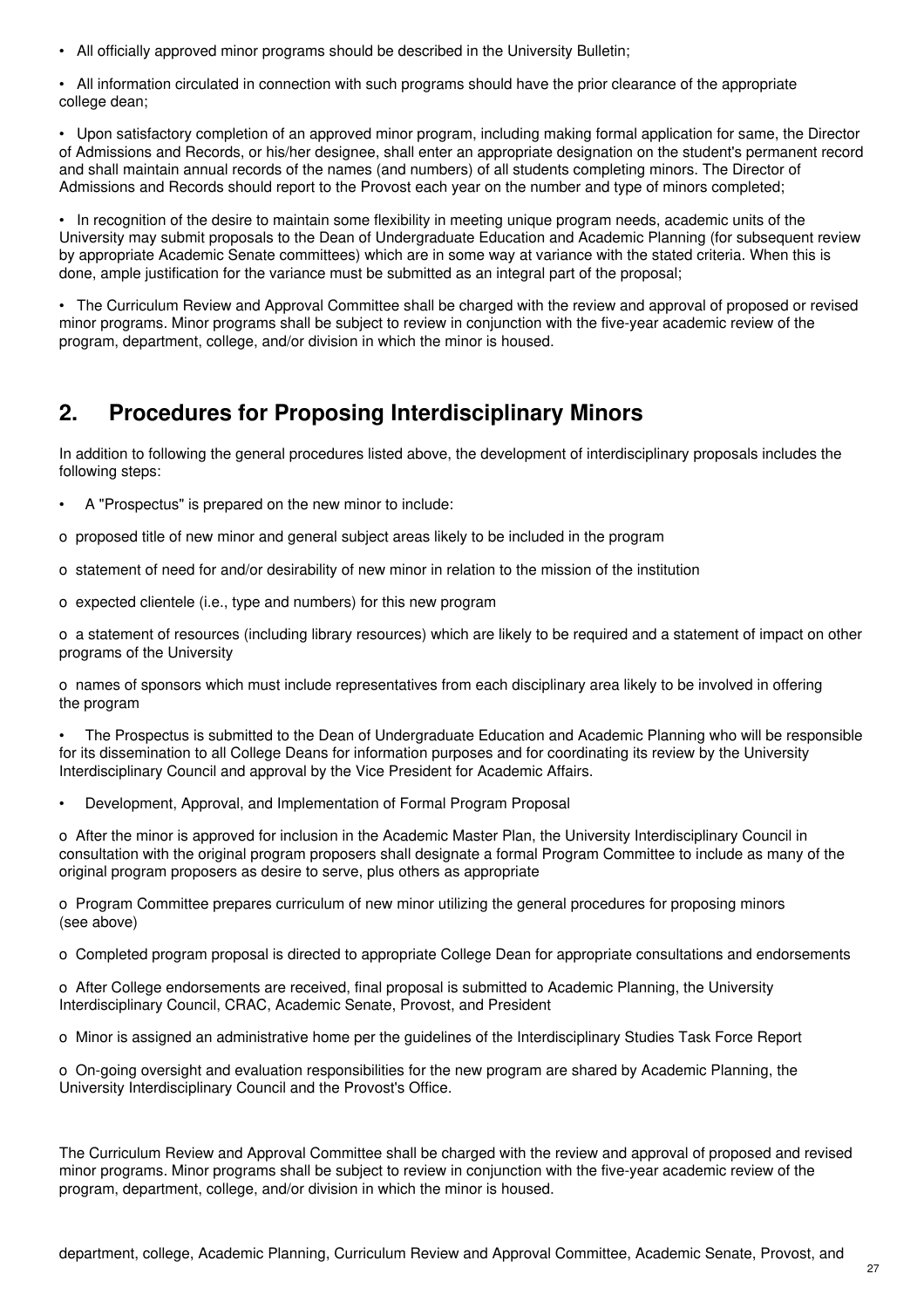# **O. Oversight and Approval Process for Certificate Programs**

New certificate programs are subject to review and approval by the department, college, Academic Planning, Curriculum Review and Approval Committee, Academic Senate, Provost, President, and Western Association of Schools and Colleges (WASC).

The information required for review and approval of a proposed certificate program is less detailed than for a full degree major program. Requests for approval of a certificate program should follow the format below.

## **1. General Procedures for Proposing Undergraduate Certificates**

• Proposals ordinarily shall be initiated by Departments, Programs, or Colleges of the University, and following College approval shall be processed through the regular program review process of the University in the same manner as other new and revised curricular programs.

• Proposals should be submitted in the format prescribed. Copies of the guidelines are available from the Office of the Provost.

• The sponsoring unit (i.e., program, department, school, college, interdisciplinary area) must designate an appropriate faculty member who will be responsible for coordinating the program. As may be appropriate, this may be the department chair.

• All officially approved certificate programs should be described in the University*Bulletin*.

• All information circulated in connection with such programs should have the prior clearance of the appropriate College Dean.

• Upon satisfactory completion of an approved certificate program, including making formal application for same, the Director of Admissions and Records, or his/her designee, shall enter an appropriate designation on the student's permanent record and shall maintain annual records of the names (and numbers) of all students completing certificates. The Director of Admissions and Records should report to the Provost each year on the number and type of certificates completed.

# **2. Procedures for Proposing Interdisciplinary Undergraduate Certificates**

In addition to following the general procedures listed above, the development of interdisciplinary proposals includes the following steps:

- A "Prospectus" is prepared on the new certificate to include:
- o proposed title of new certificate and general subject areas likely to be included in the program
- o statement of need for and/or desirability of new certificate in relation to the mission of theinstitution;
- o expected clientele (i.e., type and numbers) for this new program;

o a statement of resources (including library resources) which are likely to be required and a statement of impact on other programs of the University;

o names of sponsors which must include representatives from each disciplinary area likely to be involved in offering the program.

• The Prospectus is submitted to the Dean of Undergraduate Education and Academic Planning who will be responsible for its dissemination to all College Deans for information purposes and for coordinating its review by the University Interdisciplinary Council and approval by the Vice President for Academic Affairs

• Development, Approval, and Implementation of Formal Program Proposal

o After the certificate is approved for inclusion in the Academic Master Plan, the University Interdisciplinary Council in consultation with the original program proposers shall designate a formal Program Committee to include as many of the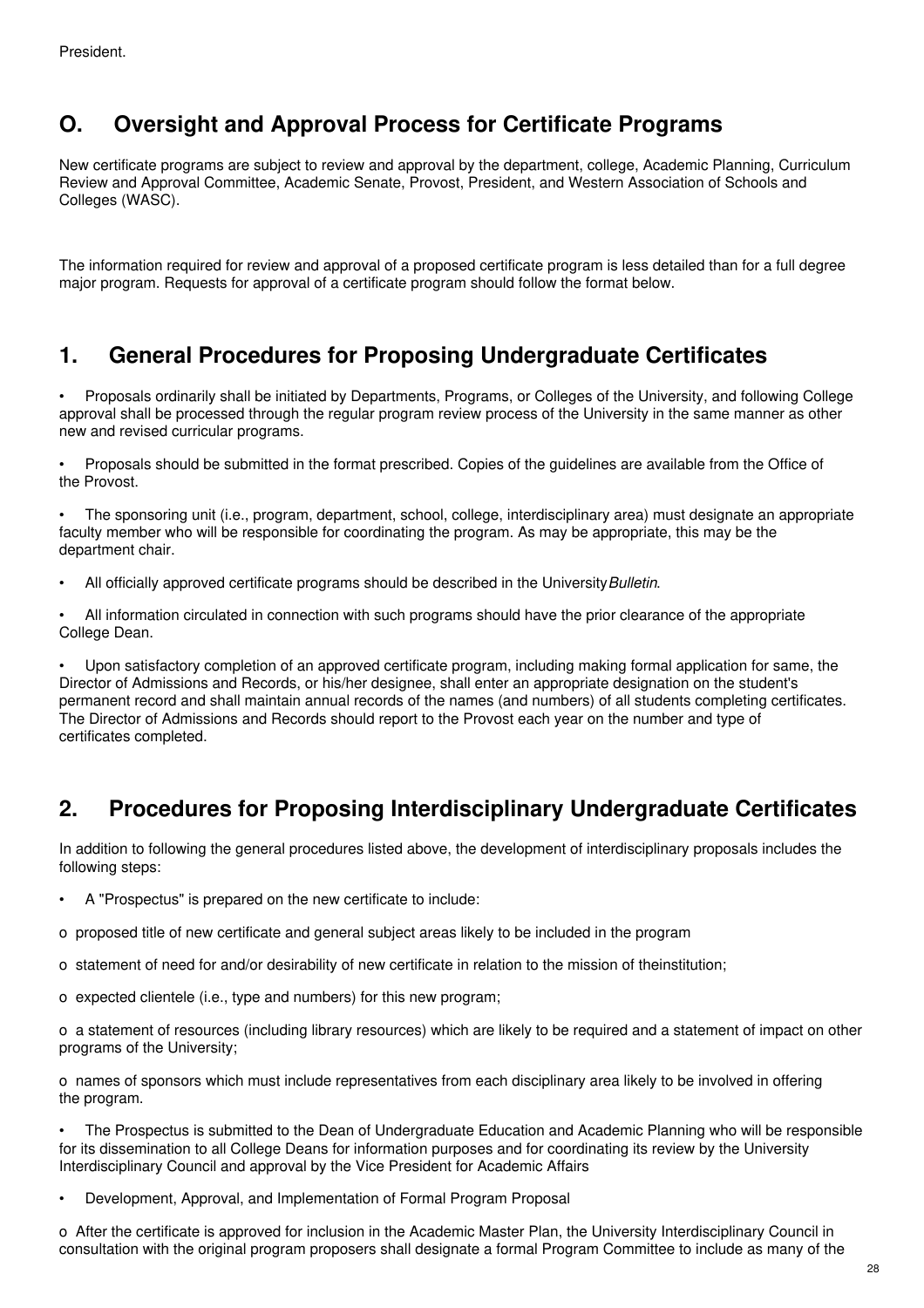original program proposers as desire to serve, plus others as appropriate.

o Program Committee prepares curriculum of new minor utilizing the general procedures for proposing minors (see above).

- o Completed program proposal is directed to appropriate College Dean for appropriate consultations and endorsements.
- o After College endorsements are received, final proposal is submitted to Academic

Planning, the University Interdisciplinary Council, CRAC, Academic Senate, Provost, President, and Western Association of Schools and Colleges (WASC).

o Minor is assigned an administrative home per the guidelines of the Interdisciplinary Studies Task Force Report.

On-going oversight and evaluation responsibilities for the new interdisciplinary certificate program are shared by the University Interdisciplinary Council and the Provost's Office. The primary responsibility for determining a student's completion of a certificate program shall rest in the academic department or program or the Extended Learning program area in which the certificate program is housed. The appropriate program head, upon review of the student's transcript, shall make an endorsement of the completion of a certificate program. This endorsement, together with a listing of the program requirements to be met and a transcript showing that they have been met, shall be forwarded, as appropriate, to the Dean of Undergraduate Education and Academic Planning or the Director of Extended Learning for review and formal awarding of the certificate on behalf of the program area offering the program and in the name of the University. All certificates must state the number of units required for completion of the program. Notification of the award of the certificate shall be forwarded, upon completion of the program, by the appropriate dean to the Office of Admissions and Records for recording on the student's transcript and filing in the student's permanent file.

The Curriculum Review and Approval Committee shall be charged with the review and approval of proposed and revised certificate programs. Certificate programs shall be subject to review in conjunction with the five-year academic review of the program, department, college, and/or division in which the certificate is housed.

# **Timeline for implementation of this policy**

### **P. Undergraduate Students**

Students who began their studies at San Francisco State University, at another California State University, or at a California community college prior to the approval of this policy and who maintain continuous enrollment can choose to satisfy either the requirements in effect when they began their studies (for university-wide requirements) and when they declared their major, concentration, minor, or certificate (for major, concentration, minor, or certificate requirements), or those in effect when they apply for the degree, major, concentration, minor, or certificate.

# **Q. Current Major, Concentration, Minor, and Certificate Programs**

Within two years of the approval of this policy, all academic entities that offer major, concentration, minor, and certificate programs must submit a report to the Dean of Undergraduate Education and Academic Planning demonstrating compliance with this policy, including any exceptions to this policy approved by the Dean of Undergraduate Education and Academic Planning. Programs will also be required to demonstrate compliance at the time of Program Review.

### **R. Approval of New Programs**

Once this policy is approved, all proposals to revise current or establish new major programs, concentrations, minor, or certificates must demonstrate compliance with this policy or obtain an exception to this policy from the Dean of Undergraduate Education and Academic Planning before the proposal can be approved.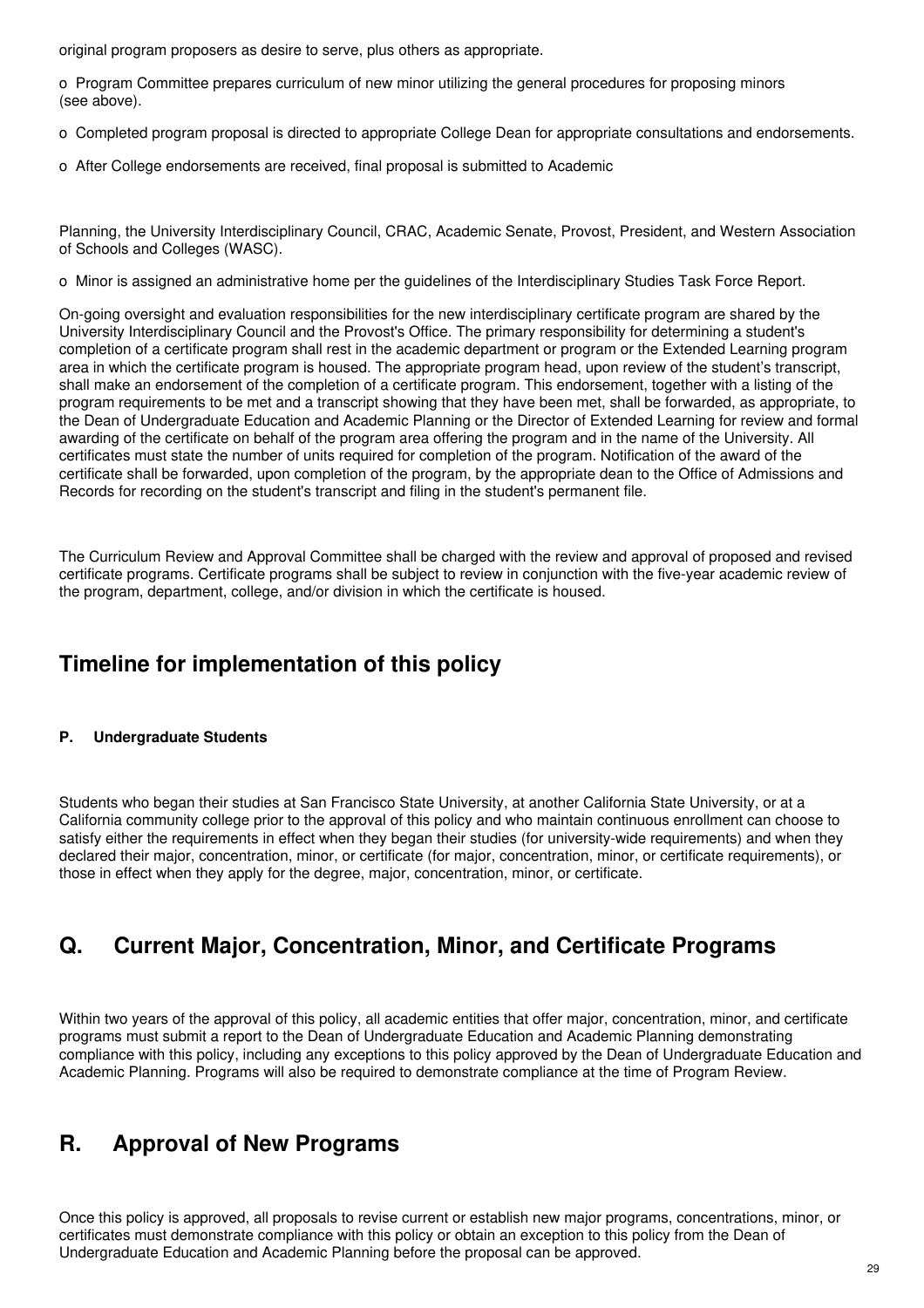# **Implications for Existing Curriculum and Governance Policies**

Upon approval and full implementation, elements of existing San Francisco State University policies that conflict with this policy shall be superseded.

S77-016 Indication of concentration and minor on transcripts F79-050 Undergraduate Minor Program

F80-063 Procedures for Submitting Proposals for New Options, Certificate Programs, Concentrations, Special Emphases, & Minors

S81-075 Interdisciplinary Minors

S84-082 Major in the Bachelor of Art Degree & in the Bachelor of Science Degree F84-125 Requirement in U.S. History & Government

F85-135 Regulations for Meeting Graduation Requirements S87-088 Certificate Program Guidelines

S91-170 Guiding Principles for Review and Approval of New or Revised Courses S92-179 Multicultural Perspectives in the Curriculum

S99-207 Basic Information Competence Requirement F05-064 General Education Program Policy Consolidation

(This document consolidates all previously approved policies, amendments, and revisions of the GE policy dating from 1977 through 2001: S77-15, F80-64, S81-73, S82-91, S85-132, S88-64, F88-157, S89-162, S93-107, S99-64, S01-01 (Segment II Revision), S01-02 (Segment III

Revision), F81-081.)

# **Appendices**

#### **Requirements for Baccalaureate Degrees, Majors, Concentrations, Minors, and Certificates**

The appendices which follow provide supplemental information for Academic Senate policy #S22-255 "Requirements for Baccalaureate Degrees, Majors, Concentrations, Minors, and Certificates. Only the Academic Senate, with approval of the President, can change Academic Senate policy #S22-255, the "Educational Goals for the Baccalaureate at San Francisco State University" or these Appendices, although sub-committees of the Academic Senate may make recommendations for changes to any of the three.

The BRC and/or the Academic Senate has approved the following changes to the course expectations and/or student learning outcomes of the following areas:

History:

**Version Approved Revisions(s)**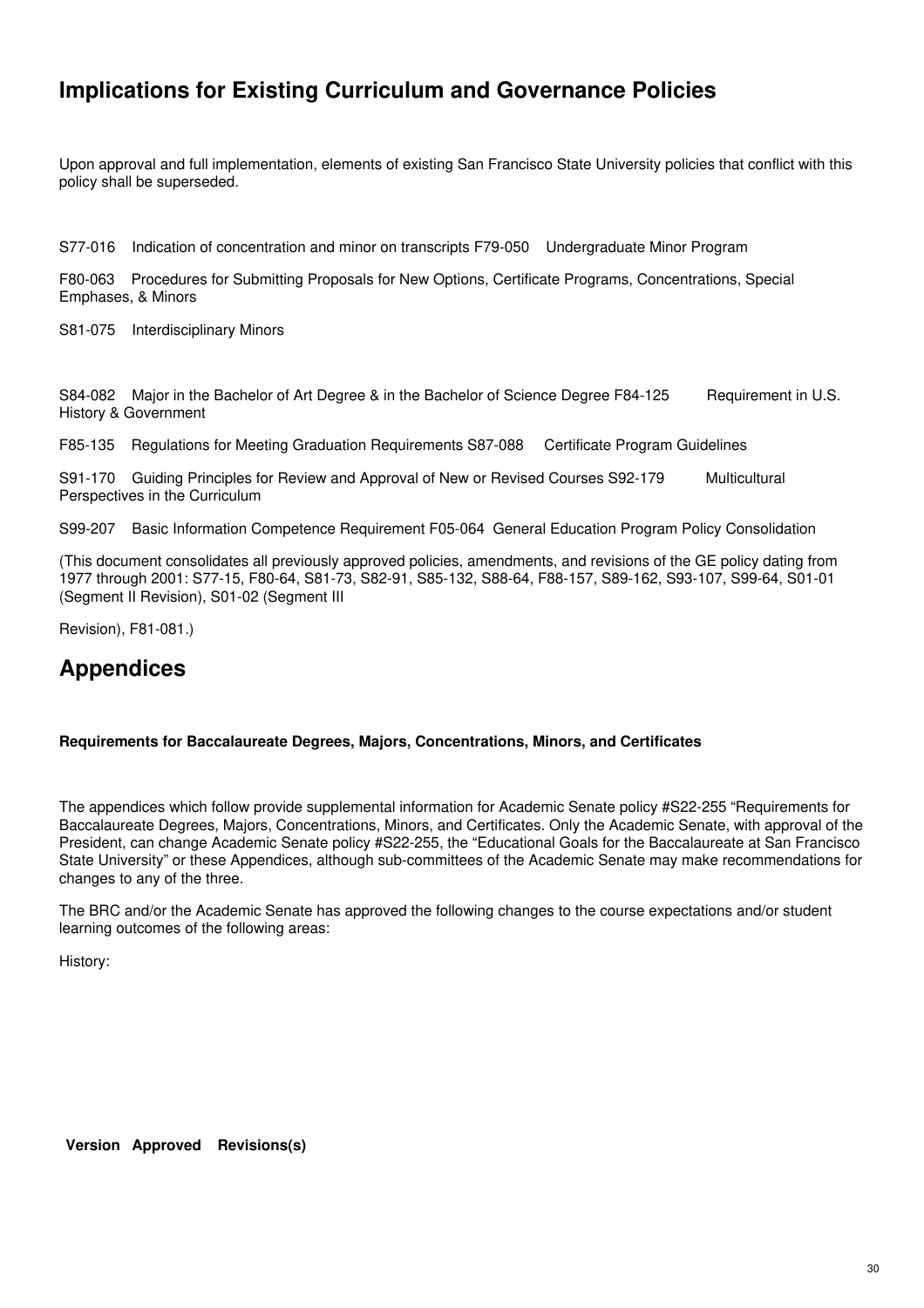|    |                | Removed core competencies for SF State Ethnic Studies Requirement<br>$\bullet$                                 |
|----|----------------|----------------------------------------------------------------------------------------------------------------|
|    |                | Changed D2 learning goals to the U.S. & CA Government requirement                                              |
|    | $04/08/2022$ · | Added Area F                                                                                                   |
| 16 |                | Added allowing language pre-reqs for UD GE<br>$\bullet$                                                        |
|    |                | Adds GE courses can be taught in any language<br>$\bullet$                                                     |
|    |                |                                                                                                                |
|    |                |                                                                                                                |
|    | 12/16/2020     |                                                                                                                |
| 15 |                | Added core competencies for the SF Ethnic Studies Requirement                                                  |
|    |                |                                                                                                                |
|    |                | Eliminated Area C3 in order to comply with EO1100.<br>$\bullet$                                                |
|    |                | Provided clarification regarding exceptions to prerequisites, specifically that in the case of                 |
| 14 | 2/19/2019      | two-semester "stretch" courses the first semester course is a prerequisite to the second<br>semester course    |
|    |                |                                                                                                                |
|    |                | adding a requirement to offer GE courses at least every five years<br>$\bullet$                                |
|    | 05/01/2018     | removal of the intermediate algebra prerequisite to Area B4 courses<br>$\bullet$                               |
|    |                | removal of Area E as an overlay<br>$\bullet$                                                                   |
|    |                | elimination of Area A4                                                                                         |
| 13 |                | allowing upper division GE courses to be taken once the golden four (A1, A2, A3 and B4)<br>have been completed |
|    |                | removal of the EPT and ELM tests.                                                                              |
|    |                | Add First Year Experience requirement across A2 and Area E.                                                    |
|    |                | Add written composition requirement in Area E.                                                                 |
|    |                | Some changes are effective Fall 2018 and others Fall 2019.                                                     |
|    |                |                                                                                                                |
| 12 | 03/072017      | Added requirement that BRC present changes to the appendices to the Senate as an<br>information item.          |
|    |                | Minimum grade requirement in Area A1-3 and B4 is lowered to a C- or better. CR grades<br>are allowed.          |

• Name of Overlay requirements changed to SF Studies

11 5/12/2015 • Minimum grade requirement in Area A1-3 and B4 is raised to a C or better. CR grades are no longer allowed.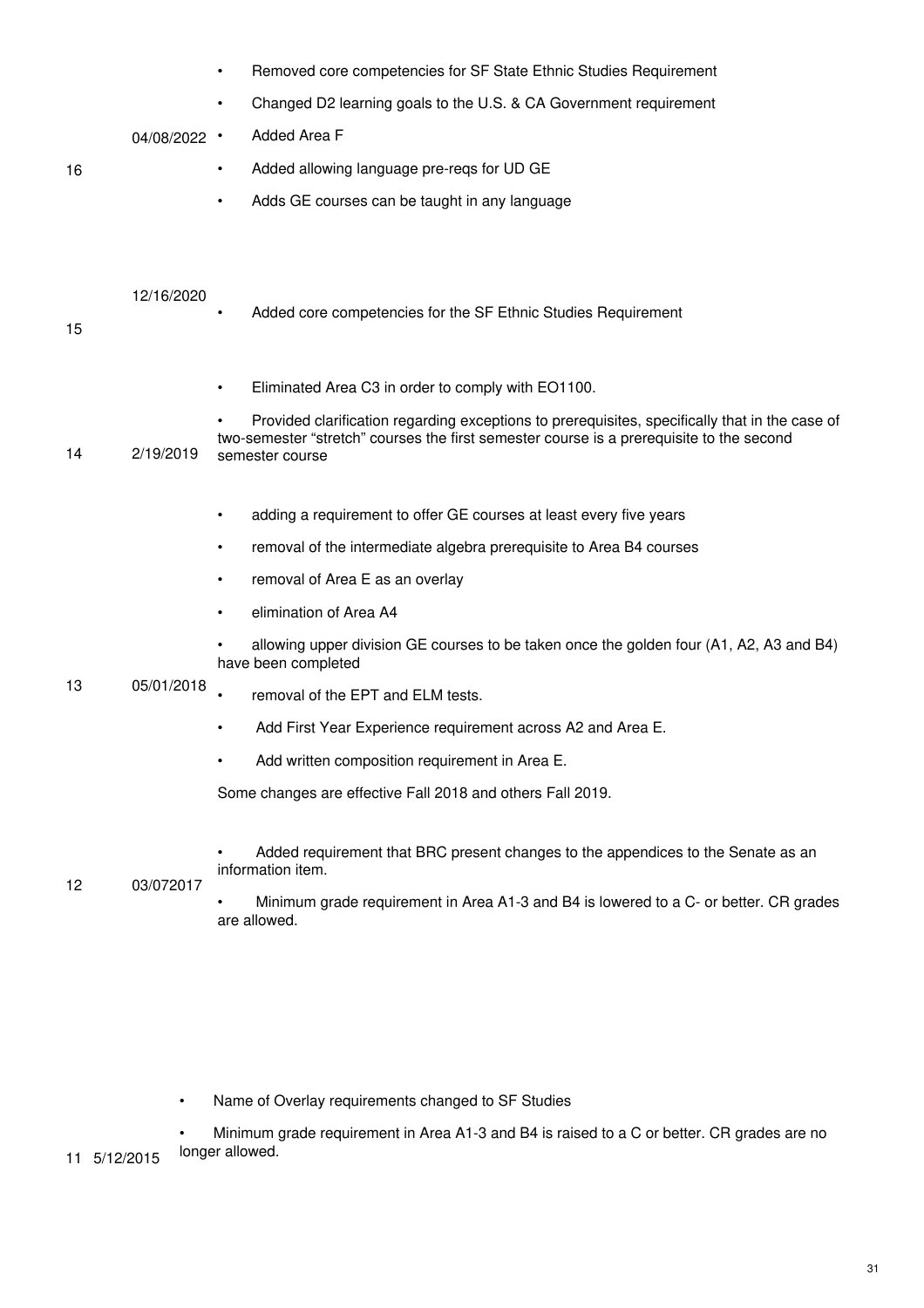- Topical Perspectives option removed from upper division GE
- 10 3/10/2015

• The C2/C3 labels for Humanities and Humanities: Literature were switched to be consistent with community college designations

#### 9 1/17/2014

• Designations for Area C2 (Humanities and Literature) and Area C3 (Humanities) were exchanged to align with CCC designations.

8 01/17/2014

• Area A2 and A4 to clarify language in the SLOs and course expectations

### 7 01/22/2013

• Upper division American Institutions

#### 6 10/11/2012

• Area E (Lifelong Learning and Self-development changes

### 5 09/27/2012

• Area B4 to clarify language in the SLOs and course expectations and reduce the number of SLOs

#### 4 09/13/2012

• Area B1, B2, B3 and UD-B to clarify language in the SLOs and course expec and reduce the number of SLOs.

3 05/03/2012

• Overlays (AERM, ES, GP and SJ) to provide more consistency between the requirements of the four overlays (subsequently renamed to SF State Studies).

2 02/23/2012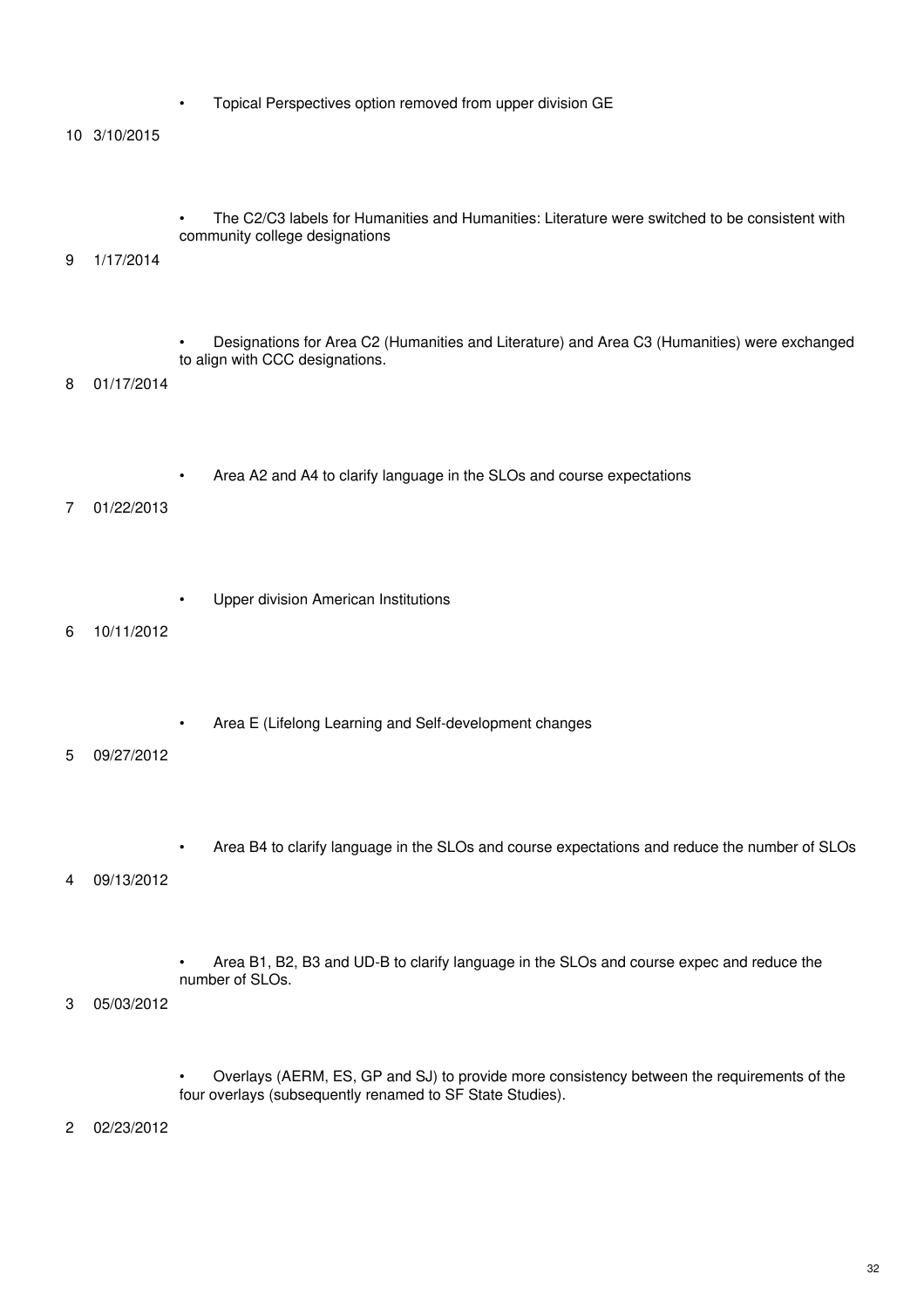The following is a list of the appendices that follow:

*Appendix Title*

Appendix A: Educational Goals for the Baccalaureate at San Francisco State University

Appendix B: Course Expectations and Student Learning Outcomes for the SF State Ethnic Studies Requirement

Appendix C: Course Expectations, Student Learning Outcomes, and Links to Goals for Lower Division General **Education** 

Appendix D: Course Expectations, Student Learning Outcomes, and Links to Goals for First-Year Experience

Appendix E: Course Expectations, Student Learning Outcomes, and Links to Goals for American Ethnic and Racial **Minorities** 

Appendix F: Course Expectations, Student Learning Outcomes, and Links to Goals for Environmental Sustainability

Appendix G: Course Expectations, Student Learning Outcomes, and Links to Goals for Global Perspectives

Appendix H: Course Expectations, Student Learning Outcomes, and Links to Goals for Social Justice

Appendix I: Course Expectations, Student Learning Outcomes, and Links to Goals for Upper Division General Education

Appendix J: Complementary Studies Requirement Description and Examples

Appendix K: Technology Related to the Major, Sample Outcomes

## **Appendix A**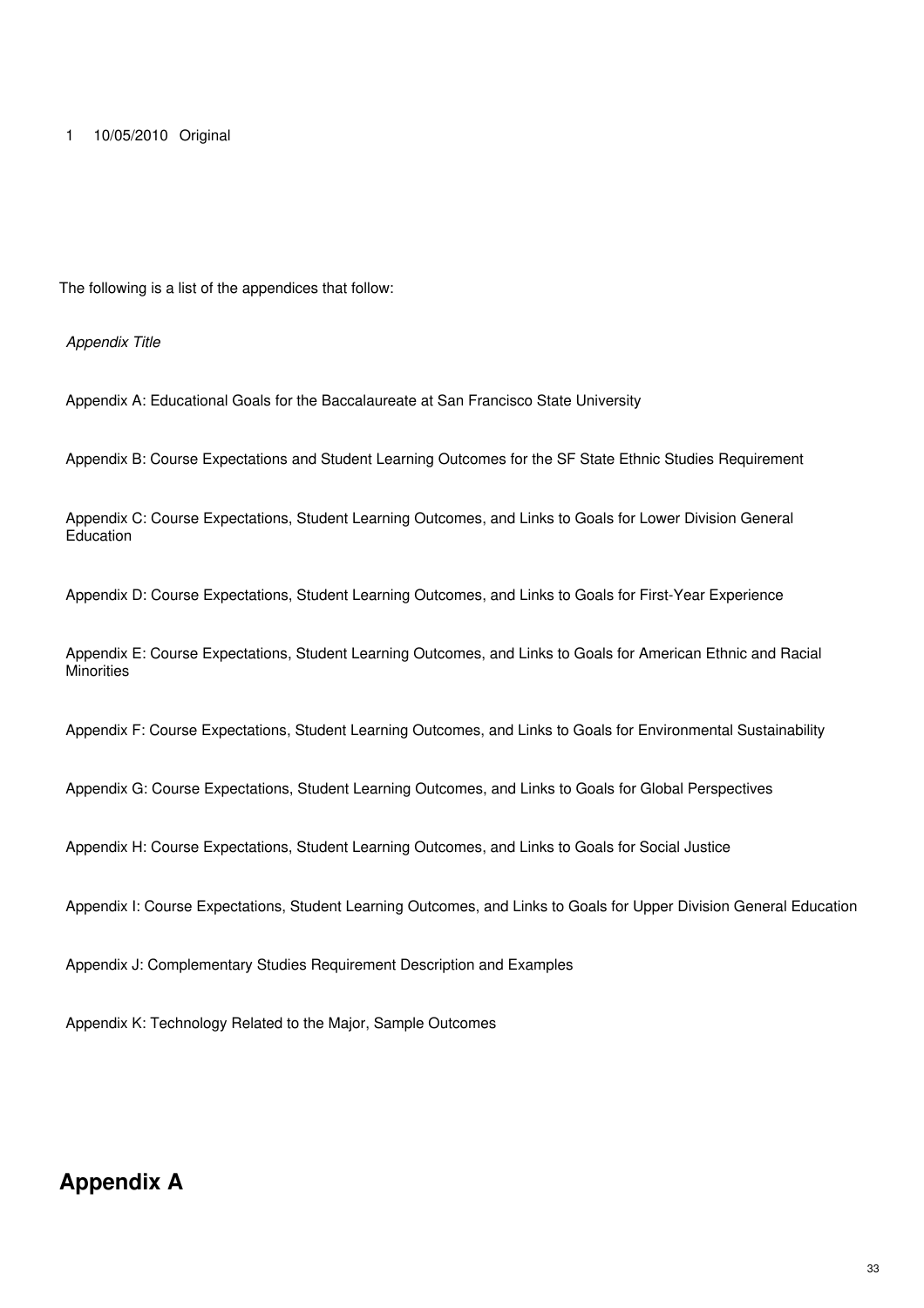### **Educational Goals for the Baccalaureate at San Francisco State University**

Endorsed by the Academic Senate on March 11, 2008

San Francisco State University undergraduates will emerge from their studies with a breadth and depth of knowledge and understanding developed from integrating their course work and academic experiences in both general education and in the major. The abilities, knowledge, and qualities of mind fostered by general education will be reinforced, extended, and deepened in the major. Students should pursue a secondary focus in addition to their major (e.g., a second major, minor, certificate). We expect the following interconnected educational outcomes from a baccalaureate of San Francisco State University:

1. Competencies for Lifelong Intellectual Endeavor: San Francisco State University's baccalaureate graduates will be competent in critical questioning and analysis, creative and independent thought, attentive reading and interpretation, written and other forms of communication, quantitative reasoning, research drawing upon a variety of resources, problem solving, and collaboration. Students should have knowledge of a language other than English.

2. Intellectual Attainments: Graduates will be conversant with the principal domains of knowledge associated with liberal learning: the sciences and mathematics, the social sciences, the humanities, and the arts. They will be able to apply the modes of inquiry associated with these domains and will have engaged questions and issues of enduring importance. They will also gain in-depth knowledge and understanding of at least one major course of study. These competencies and attainments will provide graduates with intellectual foundations for careers or for advanced study.

3. Appreciation of Diversity: Graduates will know, understand, and appreciate multiple forms and variations of human diversity, both within the United States and globally. Graduates will respect themselves and others. They will have obtained a historical perspective about the development of our diverse nation and will be able to engage in informed, civil discourse with persons different from themselves in intellectual and cultural outlook.

4. Ethical Engagement: Graduates will have an appreciation of the necessity and difficulty of making ethical choices, both private and public, and will be able to identify and analyze the values that inform those choices. Graduates will demonstrate ethical conduct in their own work and their acknowledgement of the work of others. Graduates will recognize their responsibility to work toward social justice and equity by contributing purposefully to the well-being of their local communities, their nations, and the people of the world, as well as to the sustainability of the natural environment.

5. Integration and Application of Knowledge: Graduates will know how to make connections among apparently disparate forms of knowledge and modes of inquiry across academic disciplines and between the principal domains of knowledge and their majors. They also will be able to place such knowledge and approaches within their cultural, historical, and sociopolitical contexts. Graduates will be able to apply academic knowledge to what is important in their own lives and to local and globalcommunities.

6. Qualities of Mind and Spirit: Graduates will take with them dispositions that facilitate lifelong learning and growth, including curiosity, a sense of wonder, intellectual flexibility and adaptability, a refusal to simplify what is inherently complex and ambiguous, a sense of responsibility and accountability, critical self-reflection, independence of mind, respect for wellness and healthy living, a readiness to assume leadership roles, and reverence for all that unites us as human beings across time.

# **Appendix B**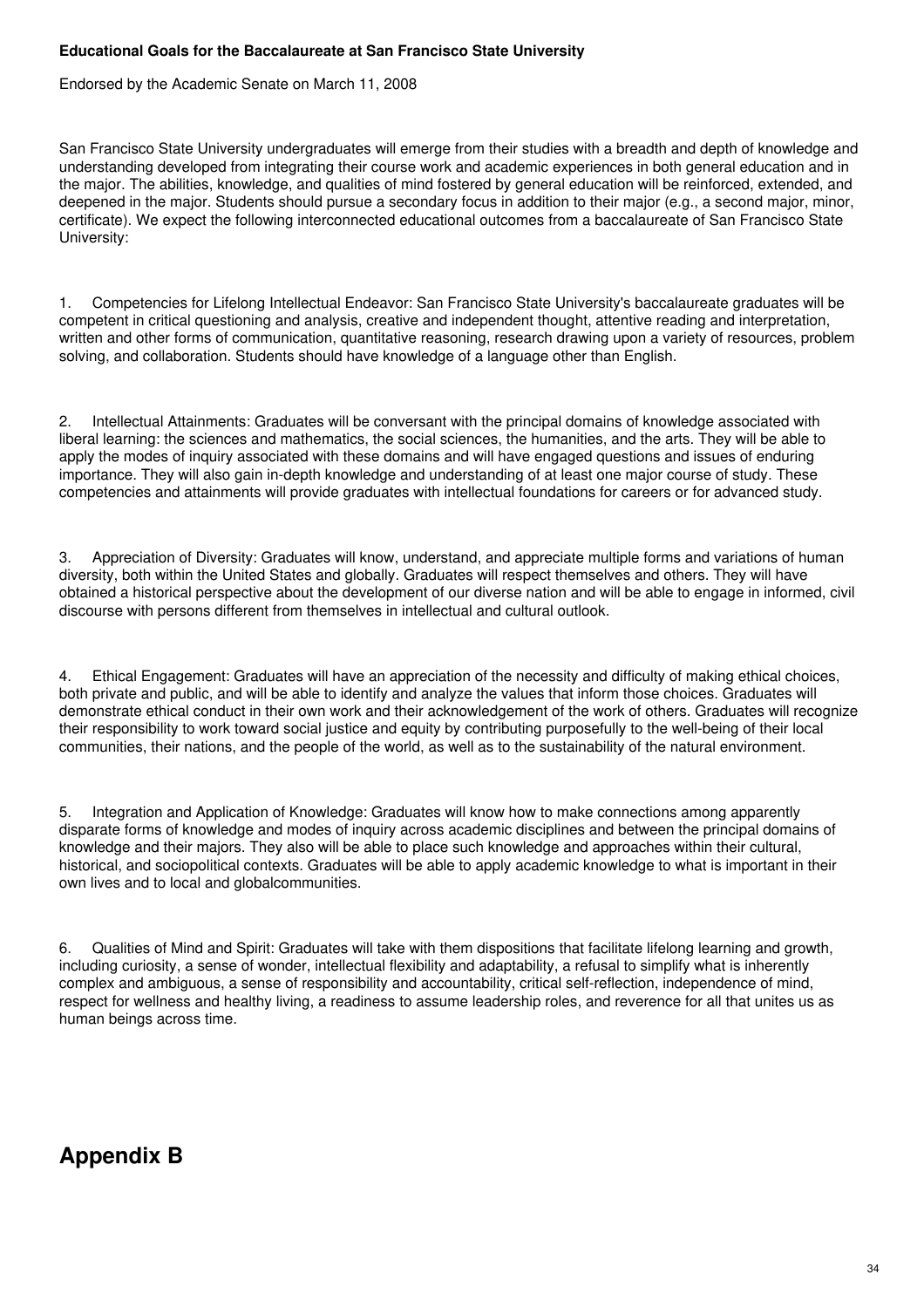### **Course Expectations: US and California Government (3 units)**

To be certified by the Baccalaureate Requirements Committee as meeting the: US and California Government requirement,

1. The course must be open to all students. Courses that are numbered between 100 and 199 may not have prerequisites. Courses that are numbered between 200 and 299 may have a single prerequisite, but departments and programs must provide an adequate justification for that prerequisite. Lower division and upper division courses may meet this requirement.

2. As mandated by CSU Executive Order 405, the US and California Government component of the American Institutions requirement may be met either by examination (AP, CLEP, or San Francisco State University competency exam) or by taking a course meeting the following content requirements and their corresponding student learning outcomes. All courses approved for the US and California Government requirement must cover:

• the political philosophies of the framers of the Constitution and the nature and operation of United States political institutions and processes under that Constitution as amended and interpreted;

• basic concepts in political theory such as power and influence; political structure and process; government, its legitimacy and authority; and their application to understanding the US system, particularly the roles of law and the Constitution and the relationship between the two;

• the rights and obligations of citizens established under the Constitution, in the context of basic American values and ideals, including freedom and self-reliance; equality; social fairness; democracy, including issues of participation and minority rights;

• the constitution of the State of California within the framework of evolution of Federal-State relations and the nature and processes of State and local government under that Constitution;and

• contemporary relationships of State and local government, the resolution of conflicts and the establishment of cooperative processes under the constitutions of both the State and Nation, and the political processes involved.

The course syllabus must list the university-approved student learning outcomes for US and CA Government and link them to activities and/or assignments that students complete to demonstrate they have met the outcomes.

3. Courses meeting the U.S. & CA Government requirement may be in GE, the major, minor or an elective.

# **Student Learning Outcomes: US and CA Government (3 units)**

After completion of a course in US and CA Government, students will be able to:

1. understand US and California political institutions and practices, including governmental structures and federal and state constitutions, and their history and development;

2. evaluate information from a variety of sources and use this information to formulate well- reasoned responses to major issues of governance as they affect the US and California;

3. appreciate the contributions of diverse peoples and cultures to our political processes and a constitutional system which protects minority rights; be able to engage in informed, civil discourse with persons different from themselves in intellectual and cultural outlook;

4. identify the rights and responsibilities of citizenship, including the importance of participation in the political process, and other ethical issues that arise in relation to US and California political institutions and practices;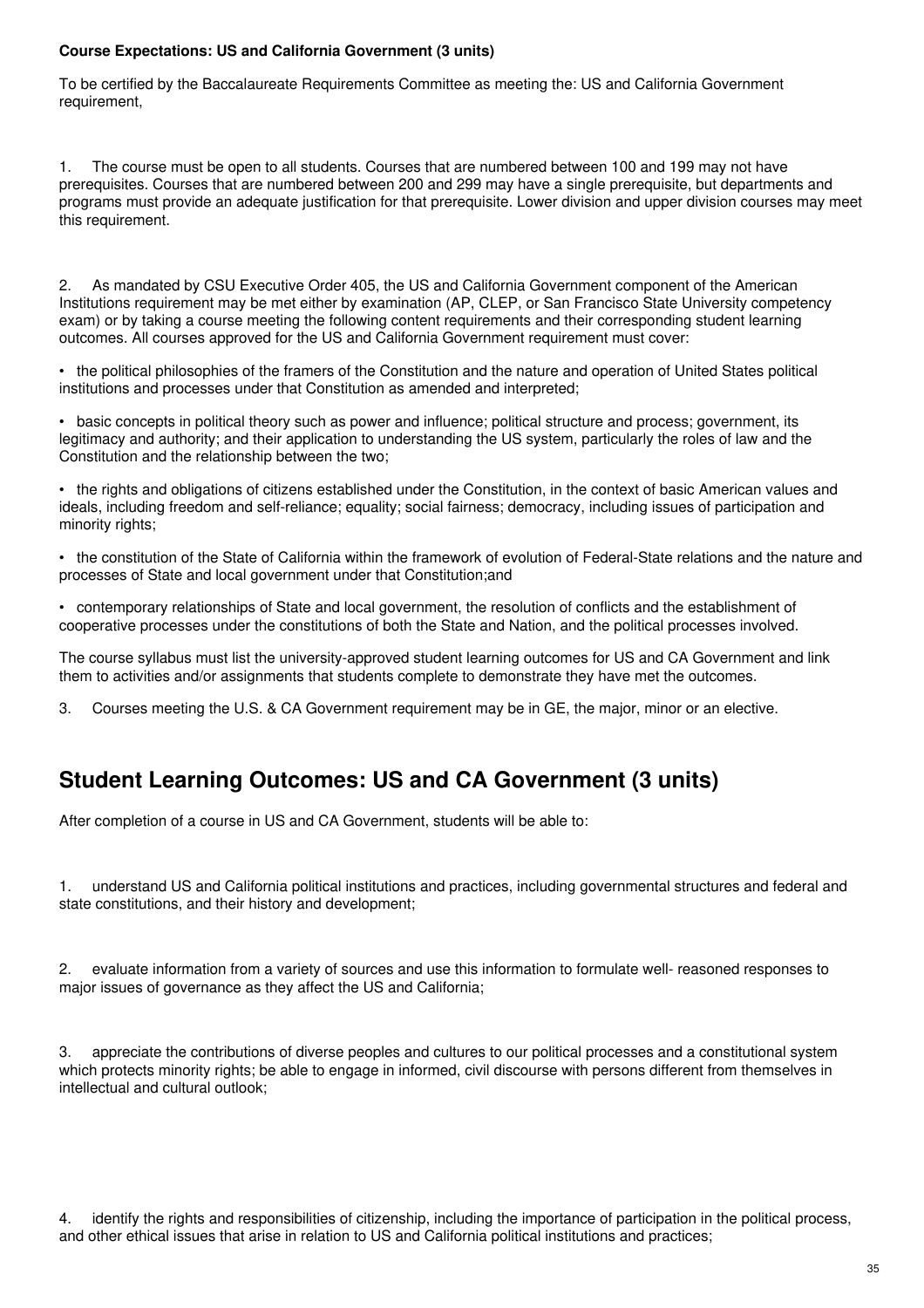5. situate US and California political institutions and practices in the local and/or global cultural, historical, and sociopolitical contexts in which they occur within and beyond the US; and

6. articulate the relevance of US and California political institutions and practices to their own lives.

# **Links between Educational Goals and Outcomes: US and CA Government**

The student learning outcomes were developed in relationship to the "Educational Goals for the Baccalaureate at San Francisco State University." The chart below illustrates that relationship for: US and CA government. The numbers correspond to the way the educational goals and student learning outcomes are numbered above.

| <b>Educational Goals</b>                              | Student Learning Outcomes for U.S. & CA<br>Government |
|-------------------------------------------------------|-------------------------------------------------------|
| 1. Competencies for Lifelong Intellectual<br>Endeavor | 2                                                     |
| 2. Intellectual Attainments                           |                                                       |
| 3. Appreciation of Diversity                          | 3                                                     |
| 4. Ethical Engagement                                 | 4                                                     |
| 5. Integration and Application of Knowledge           | 5, 6                                                  |

# **Appendix C**

### **Course Expectations, Student Learning Outcomes, and Links to Goals for Lower Division General Education**

This section includes course expectations and student learning outcomes for Areas A through E in lower division general education and Areas B through D in upper division general education from Executive Order 1033 (superseded by EO 1065, 1100, 1100 Revised). Courses that meet the student learning outcomes identified for an area will be approved for that area, regardless of the disciplinary designation of the unit originating the proposal. The section for each requirement ends with a chart showing how the student learning outcomes for that requirement are linked to the educational goals.

The First Year Experience faculty director will be charged with providing support for the quality and assessment of Golden Four (I.e. A1, A2, A3, B4) and Area E courses.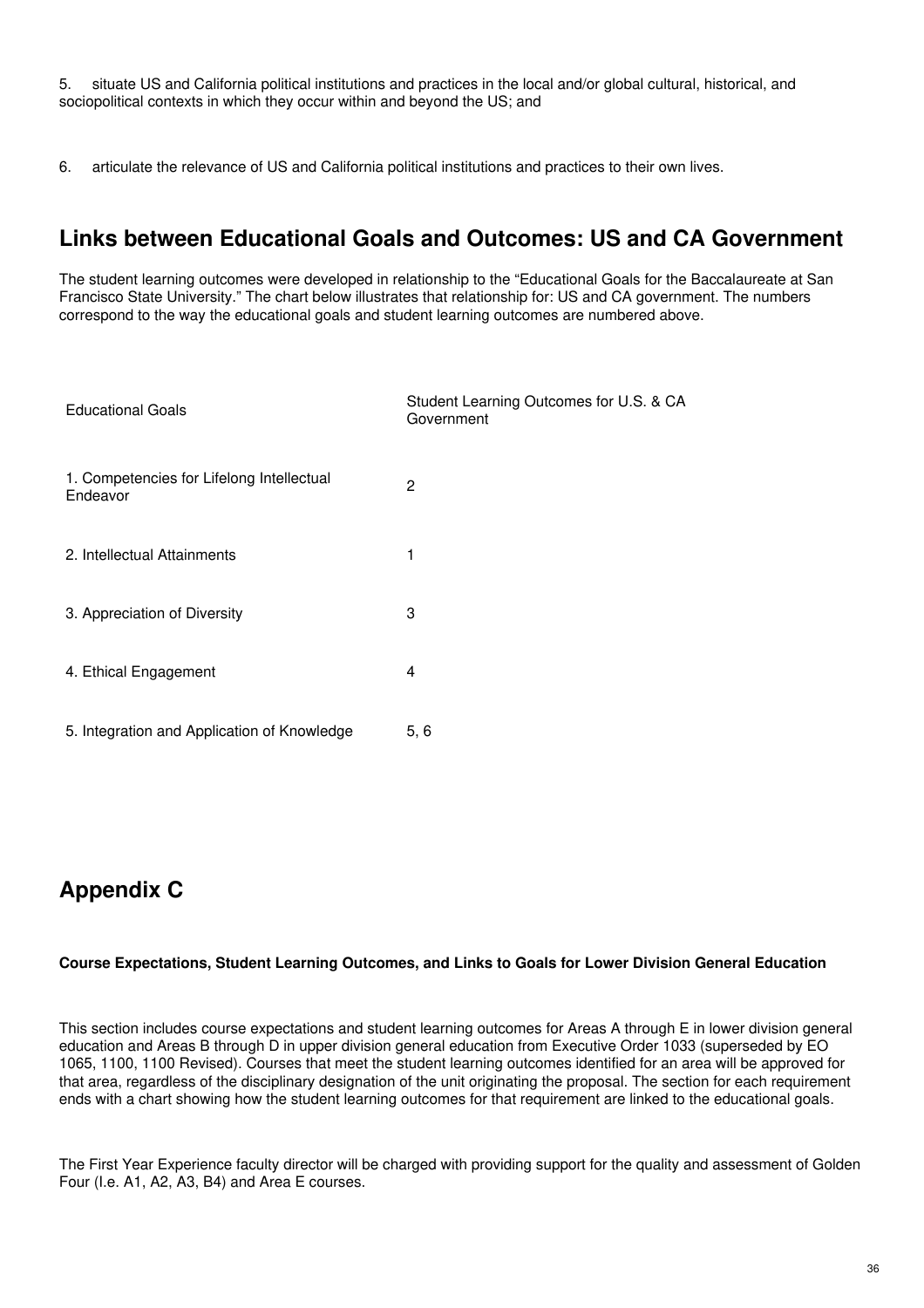# **Lower Division English Language Communication and Critical Thinking (Area A)**

Students take three classes (9 units), one each from A1, A2, and A3. To be used for fulfillment of General Education Requirements, Area A1, A2, and A3 courses must be completed with a CR or C- or higher grade.

# **Course Expectations for Lower Division Oral Communication (A1) (3 units)**

To be certified by the Baccalaureate Requirements Committee as meeting the lower-division oral communication (A1) general education requirement,

1. The course must be lower division, open to all students, and may not have prerequisites.

2. At least one of the assignments must be related in some way to one or more of the following topics, drawn from the goals for the baccalaureate at San Francisco State University: (a) human diversity within the United States and/or globally; (b) ethical choices; (c) social justice; (d) the well-being of communities, nations, or the people of the world; (e) the sustainability of the natural environment; (f) applications of academic knowledge to what is important in one's own life; or (g) what unites us as human beings across time.

3. At least one of the assignments shall involve (a) utilizing a plan for acquiring and recording information employing basic search strategies to explore core sources, including library resources; (b) articulating and applying rudimentary criteria in evaluating information and sources; and (c) using and citing properly the information in assignments.

4. Assignments shall foster the understanding and value of academic integrity, and encourage students to take responsibility as an engaged person in various roles: student, learner, professional, and global citizen.

5. Some assignments or classroom activities should encourage the development of skills and strategies for working collaboratively.

6. At least one of the assignments must be related to one of the following: (a) plans for academic or co-curricular experiences on campus; (b) intellectual or social activities of university life (e.g., performances, exhibitions, lectures, etc.); (c) time and/or stress management; or (d) financial planning including money and credit management during college and/or after graduation.

7. The course syllabus must include references to assignments that are described above as part of the course expectations.

8. The course syllabus must include the university-approved student learning outcomes for oral communication and link them to activities and/or assignments that students complete to demonstrate they have met the outcomes.

# **Student Learning Outcomes for Lower Division Oral Communication (A1) (3 units)**

After completion of a lower division general education course in oral communication, students will be able to: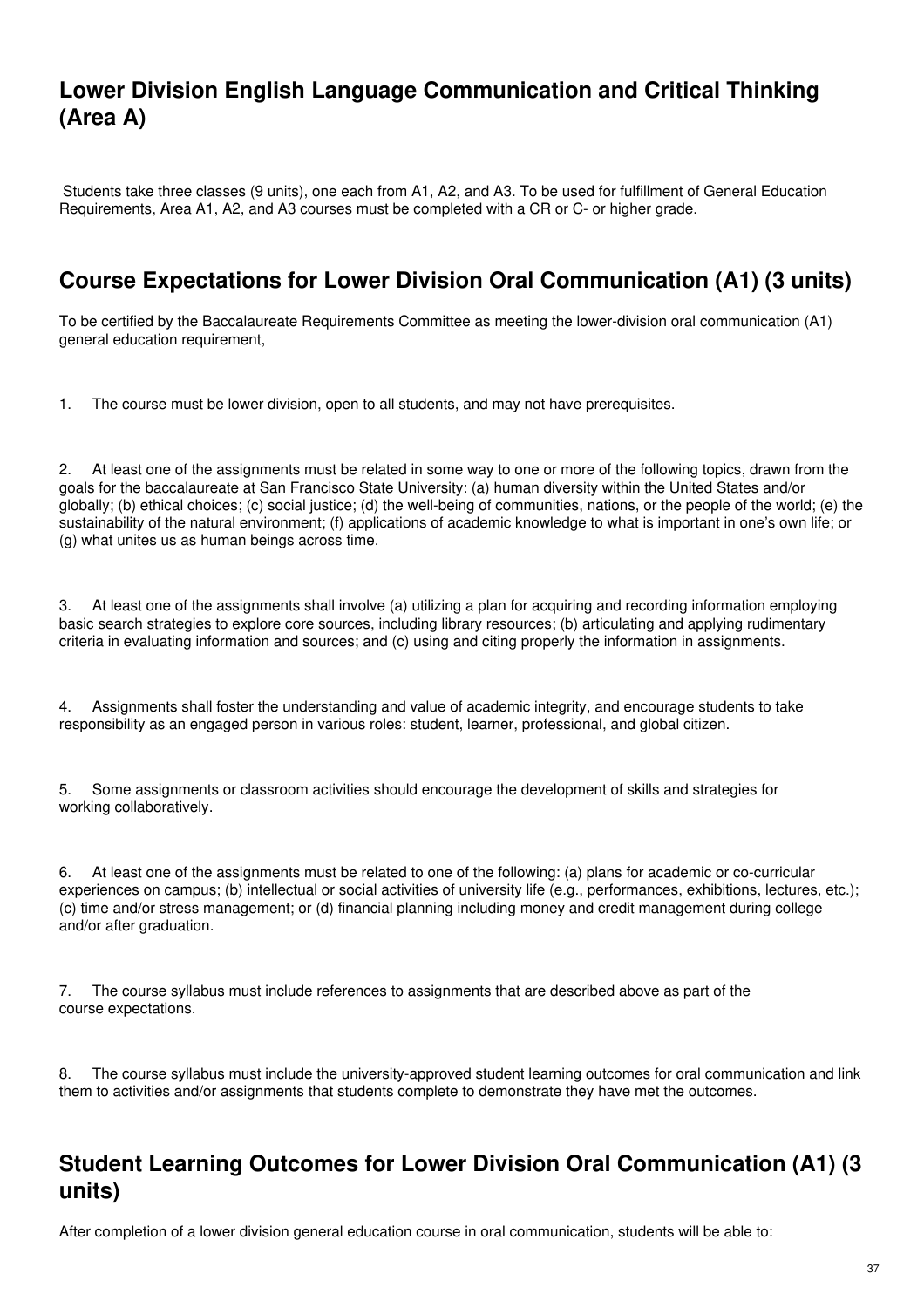1. effectively organize, construct, and deliver prepared and spontaneous presentations to groups of 20 or more, using the following:

• a plan for acquiring and recording information using basic search strategies to explore core sources, including library resources;

• careful assessment of claims, supporting materials, and arguments;

• organizational principles leading to a coherent presentation focused on a main point and a reasonable number of supporting points given time constraints;

- information and strategies that will facilitate listeners' understanding;
- effective delivery techniques for oral communication;

- 2. articulate principles for making effective technologically-enhanced presentations;
- 3. effectively listen to prepared and spontaneous discourse by using the following:
- active listening skills;
- careful assessment of claims, supporting materials, and arguments;

4. demonstrate skills for working collaboratively, including articulating a perspective, rationale, and exchange of ideas in forming a group goal;

- 5. demonstrate perspective-taking skills, both as a speaker and a listener;
- 6. engage in informed civil discourse with persons different from themselves in intellectual and cultural outlook;
- 7. demonstrate ethical conduct in their communication including such practices as
- accurate presentation of information;
- appropriate citation of the ideas and words of others;
- respectful treatment of others even when disagreeing;
- acknowledgment of the importance of the privacy and confidentiality of others; and
- acceptance of responsibility for the consequences of one's discourse;
- 8. reduce their own speech anxiety and project greater confidence as a speaker; and
- 9. apply communication principles in their personal lives and their communities.

#### **Links between Educational Goals and Outcomes for Lower Division Oral**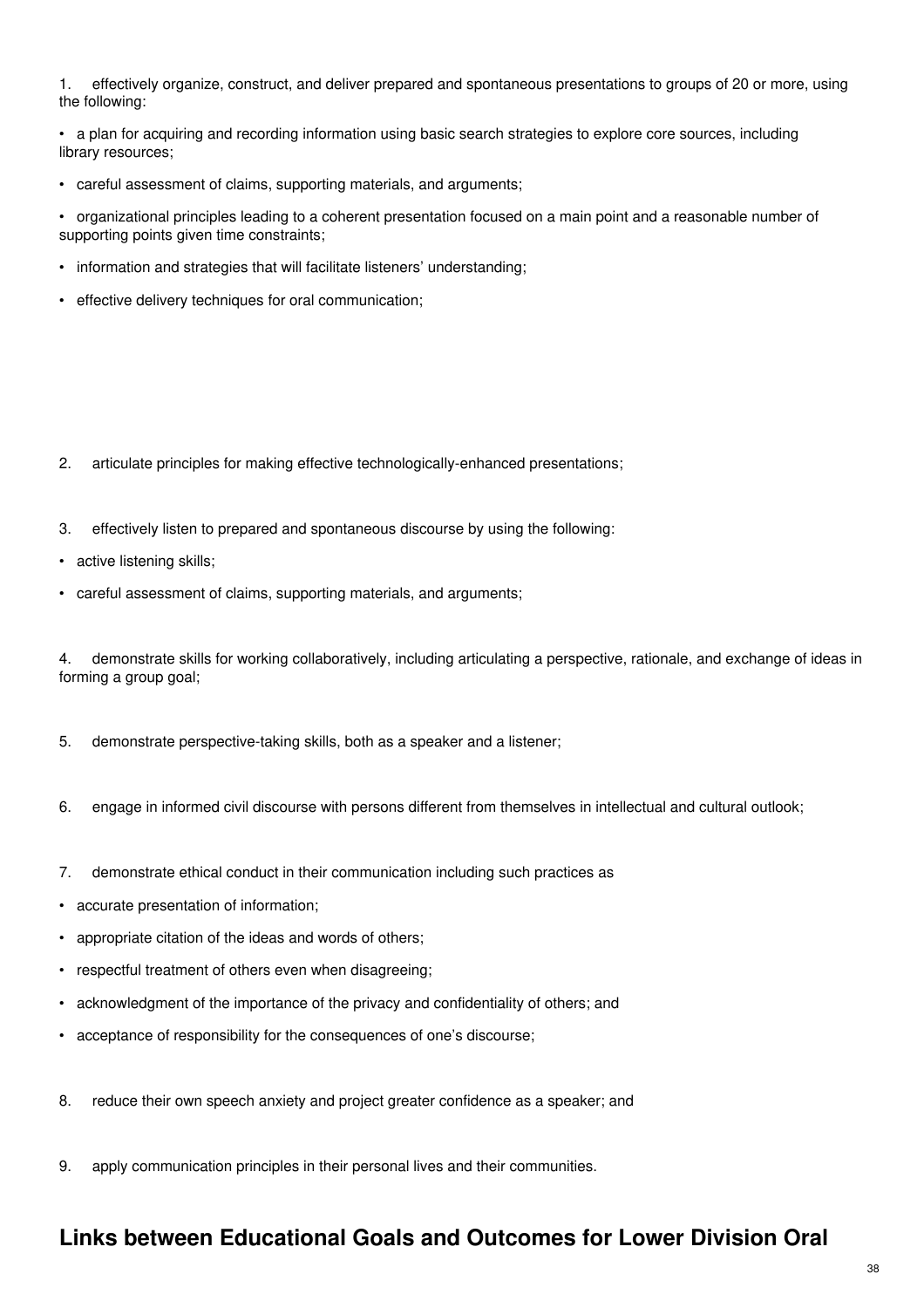# **Communication**

The student learning outcomes were developed in relationship to the "Educational Goals for the Baccalaureate at San Francisco State University." The chart below illustrates that relationship for lower division oral communication. The numbers correspond to the way the educational goals and student learning outcomes are numbered above.

| <b>Educational Goals</b>                              | Student Learning Outcomes for Lower Division Oral<br>Communication |
|-------------------------------------------------------|--------------------------------------------------------------------|
| 1. Competencies for Lifelong Intellectual<br>Endeavor | 1, 2, 3, 4, 5                                                      |
| 3. Appreciation of Diversity                          | 6                                                                  |
| 4. Ethical Engagement                                 | 7                                                                  |
| 5. Integration and Application of Knowledge           | 8, 9                                                               |

# **Course Expectations for Lower Division Written English Communication (A2) (3 units)**

To be certified by the Baccalaureate Requirements Committee and the Committee on Written English Proficiency as meeting the lower-division written English communication (A2) general education requirement and the University Written English Communication Policy,

1. The course must yield a minimum of 6,000 words of formal academic writing, including revisions.

2. The course must be lower division, open to all students, and may not have prerequisites (except for the two-semester "stretch" courses where the first semester course is a prerequisite to the second semester course); Students should use their course decision from the Write to Register (formerly DSP) or Write to Register for Multilingual Students to enroll in the appropriate version of the course.

3. The course must be graded on an A, B, C, NC basis, plus/minus grading allowed. Only grades of a C- or better will fulfill the Area A2 requirement.

4. The course is taught by faculty with expertise in writing pedagogy, a demonstrated commitment to student-centered, collaborative and culturally-responsive teaching, and experience working with first-year students.

5. The course syllabus must include the university-approved student learning outcomes for A2 and link them to activities and/or assignments that students complete to demonstrate they have met theoutcomes.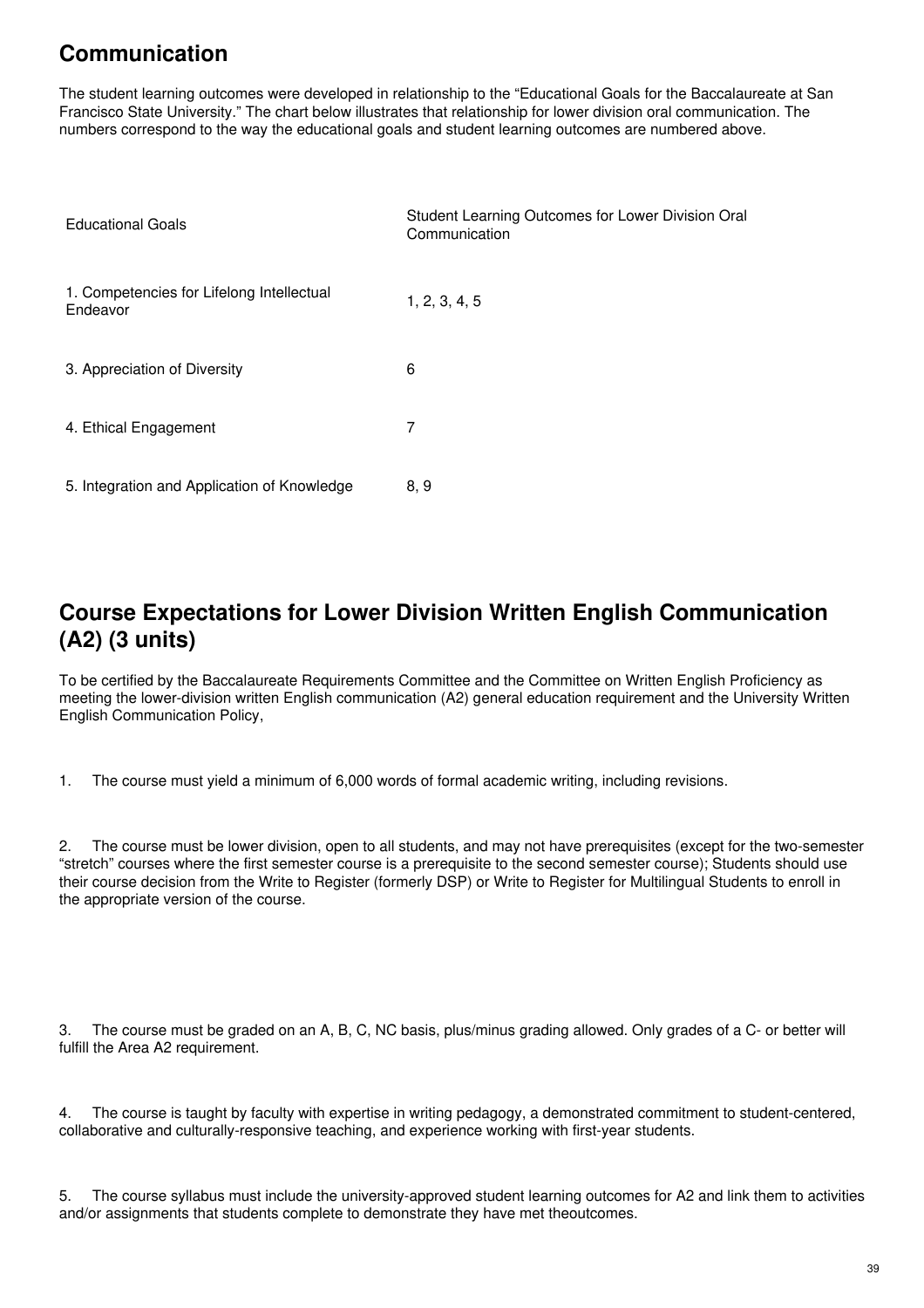# **Writing for Inquiry, Belonging, and Self-Development: First-Year Experience**

Opportunities to discuss students' growth, identity, and self-development

Activities and assignments that involve attending campus events, investigating campus resources, and/or engaging with campus organizations

- Assignments that promote intellectual inquiry and discovery
- Assignments that help students produce written arguments as the result of inquiry and discovery
- Assignments that culminate in a digital or print portfolio of college-level writing
- 7. The course will cover:

# **Rhetorical Knowledge**

- Instruction and practice in academic genres of reading and writing
- Instruction and practice in developing an understanding of audience, genre, and purpose
- Opportunities for students to discover their own rhetorical purpose

#### **Writing Process**

● Opportunities for discovering and practicing the writing process, including significant opportunities for feedback and revision

- Opportunities for collaboration, and an emphasis on how collaboration can lead to new discoveries
- Opportunities for students to discover that writing can lead to new ideas and understanding

# **Information Literacy**

- Assignments that involve incorporating reading into students' writing
- Opportunities to learn about and explore library resources
- Instruction and practice in locating, summarizing, analyzing, evaluating, and ethically using sources

# **Reflection and Metacognition**

- Support for students in identifying strategies for college success
- Support for students as they make the transition to college
- Readings, activities, and assignments that encourage reflection on the self, identity (e.g. social, familial and cultural), purpose, and goals as student and learner

Readings, activities, and assignments that encourage reflection on how personal experiences and goals relate to social justice, equity, and inclusion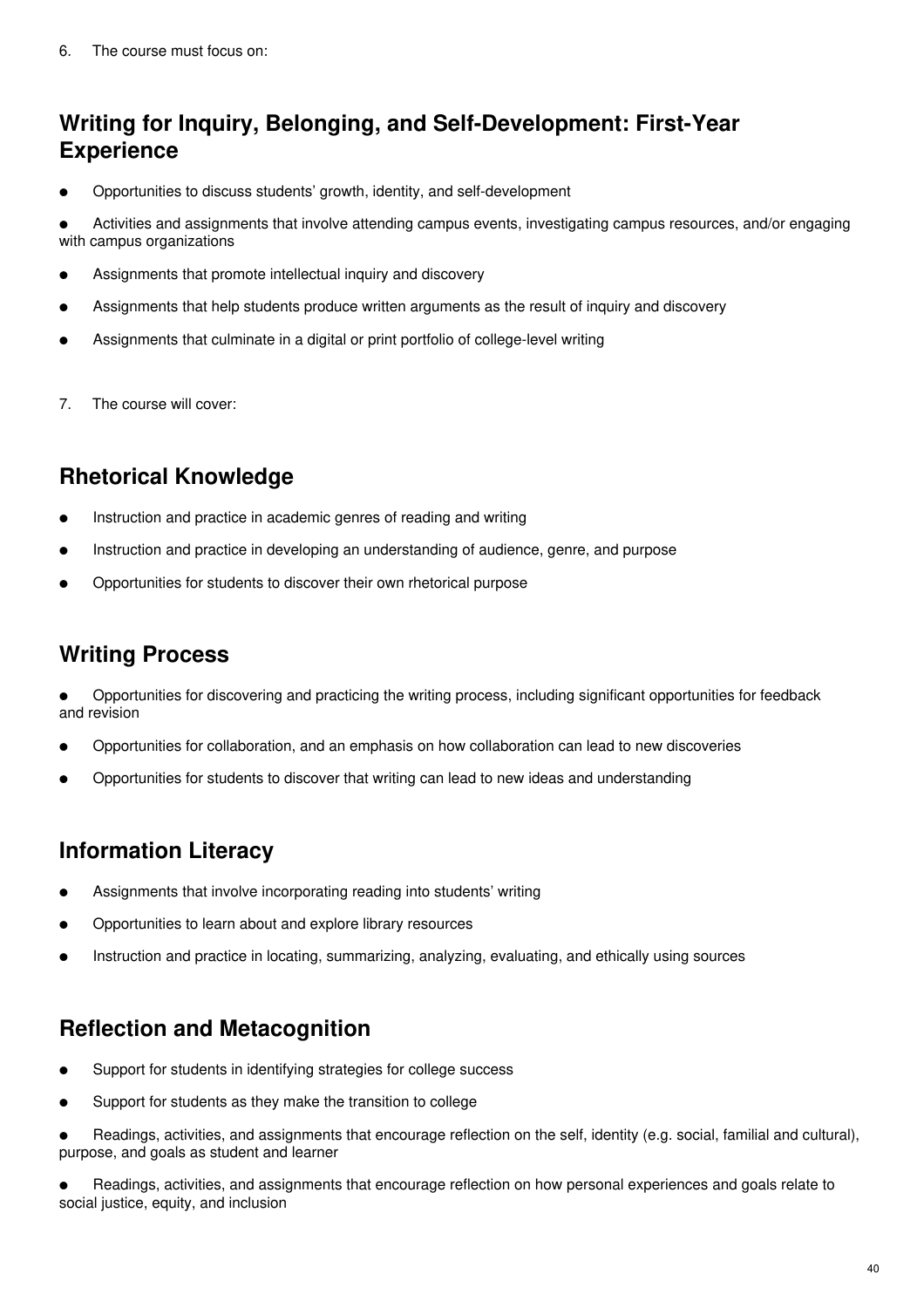# **Student Learning Outcomes for Lower Division Written English Communication A2 (3 units)**

After completion of a lower division general education course in Written English Communication, students will be able to:

1. **Writing for Inquiry, Belonging, and Self-Development**: use writing as a form of inquiry, in order to build inquirydriven academic arguments, culminating in a print or digital portfolio of writing. Assignments should allow students to explore/discover their experiences, goals, interests, and purpose at SFSU.

2. **Rhetorical Knowledge**: demonstrate a familiarity with rhetorical conventions, including purpose, audience, and genre;

3. **Information Literacy**: read actively and use information acquired from readings critically in their own writing; integrate reading effectively into their writing; locate, evaluate, and use information ethically in their writing.

4. **Writing Processes**: Use writing processes and strategies for generating, revising, editing, and proofreading their own and others' work; collaborate with faculty and peers during the writing process and on writing projects; use writing processes and strategies for discovering ideas;

5. **Reflection and Metacognition**: Reflect on and develop student success and writing strategies; identify and practice habits of mind such as curiosity, openness, engagement, persistence, flexibility, and responsibility.

**Links between Educational Goals and Outcomes for Lower Division Written Communication**The student learning outcomes were developed in relationship to the "Educational Goals for the Baccalaureate at San Francisco State University." The chart below illustrates that relationship for lower division written communication. The numbers correspond to the way the educational goals and student learning outcomes are numbered above.

| <b>Educational Goals</b>                              | Student Learning Outcomes for Lower Division Written<br>Communication |
|-------------------------------------------------------|-----------------------------------------------------------------------|
| 1. Competencies for Lifelong Intellectual<br>Endeavor | 1, 2, 3, 4, 5                                                         |
| 4. Ethical Engagement                                 | 3                                                                     |

# **Course Expectations for Lower Division Critical Thinking (A3) (3 units)**

To be certified by the Baccalaureate Requirements Committee as meeting the lower-division critical thinking (A3) general education requirement,

<sup>1.</sup> The course must be lower division, open to all students, and may not have prerequisites.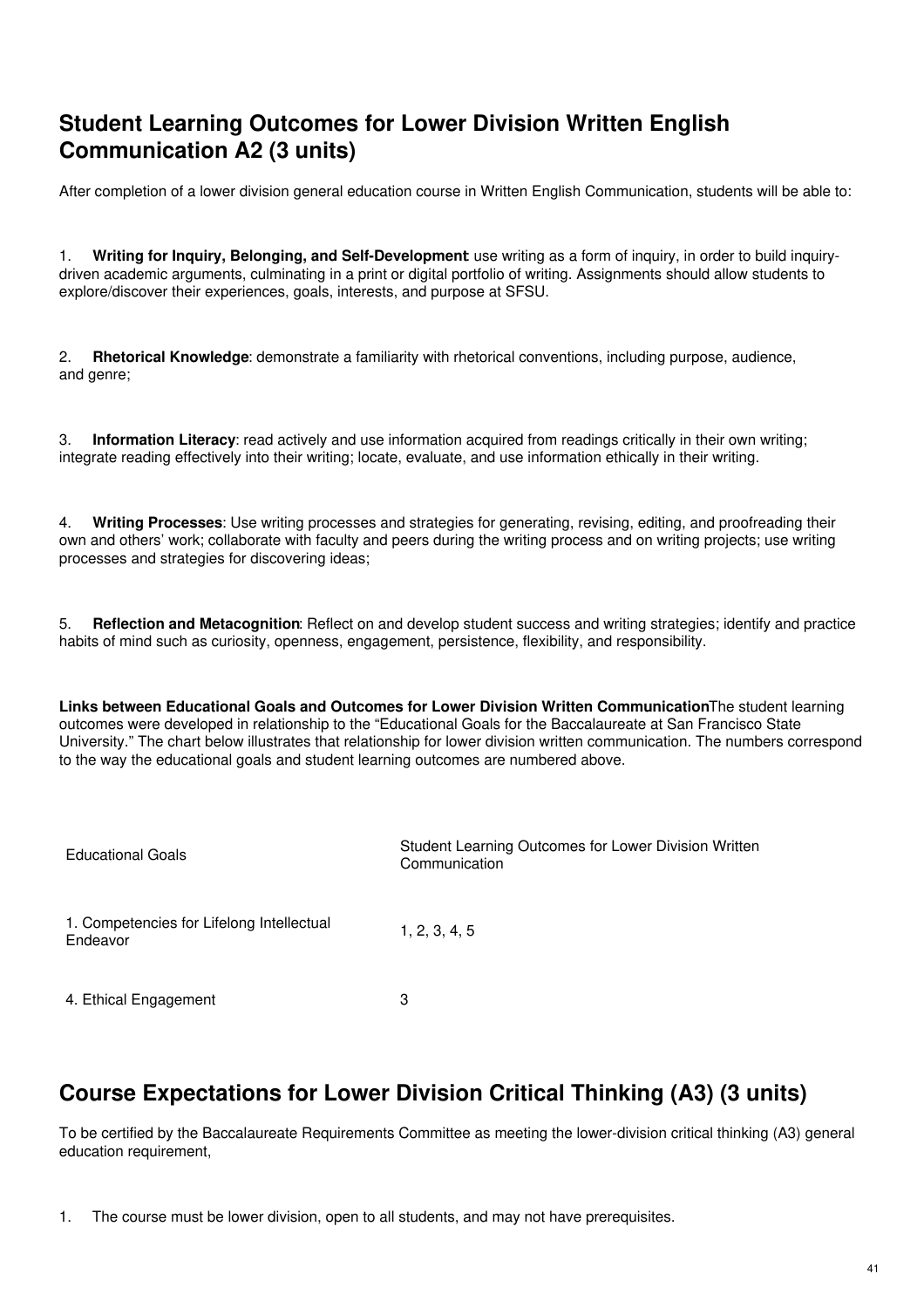2. At least one of the assignments must be related in some way to one or more of the following topics, drawn from the goals for the baccalaureate at San Francisco State University: (a) human diversity within the United States and/or globally; (b) ethical choices; (c) social justice; (d) the well-being of communities, nations, or the people of the world; (e) the sustainability of the natural environment; (f) applications of academic knowledge to what is important in one's own life; or (g) what unites us as human beings across time.

3. At least one of the assignments shall involve (a) utilizing a plan for acquiring and recording information employing basic search strategies to explore core sources, including library resources; (b) articulating and applying rudimentary criteria in evaluating information and sources; and (c) using and citing properly the information in assignments.

4. Assignments shall foster the understanding and value of academic integrity, and encourage students to take responsibility as an engaged person in various roles: student, learner, professional, and global citizen.

5. Some assignments or classroom activities should encourage the development of skills and strategies for working collaboratively.

6. The course syllabus must include references to assignments that are described above as part of the course expectations.

7. The course syllabus must include the university-approved student learning outcomes for critical thinking and link them to activities and/or assignments that students complete to demonstrate they have met the outcomes.

#### **Student Learning Outcomes for Lower Division Critical Thinking (A3) (3 units)**

After completion of a lower division general education course in critical thinking, students will be able to:

1. understand and articulate basic principles of formal reasoning and their relation to language, and be able to communicate in language that meets the standards of logic;

2. analyze, criticize and advocate ideas;

3. identify common formal and informal fallacies of reasoning, both to avoid these in their own thinking and to criticize these in thinking presented to them;

4. construct elementary valid deductive arguments, including being able to identify and assess overtly expressed premises, suppressed premises, and conclusions;

5. construct elementary sound inductive arguments, including being able to identify and assess hypotheses and evidence;

6. distinguish matters of fact from issues of judgment or opinion, and construct arguments that reach valid or wellsupported factual and judgmental conclusions; and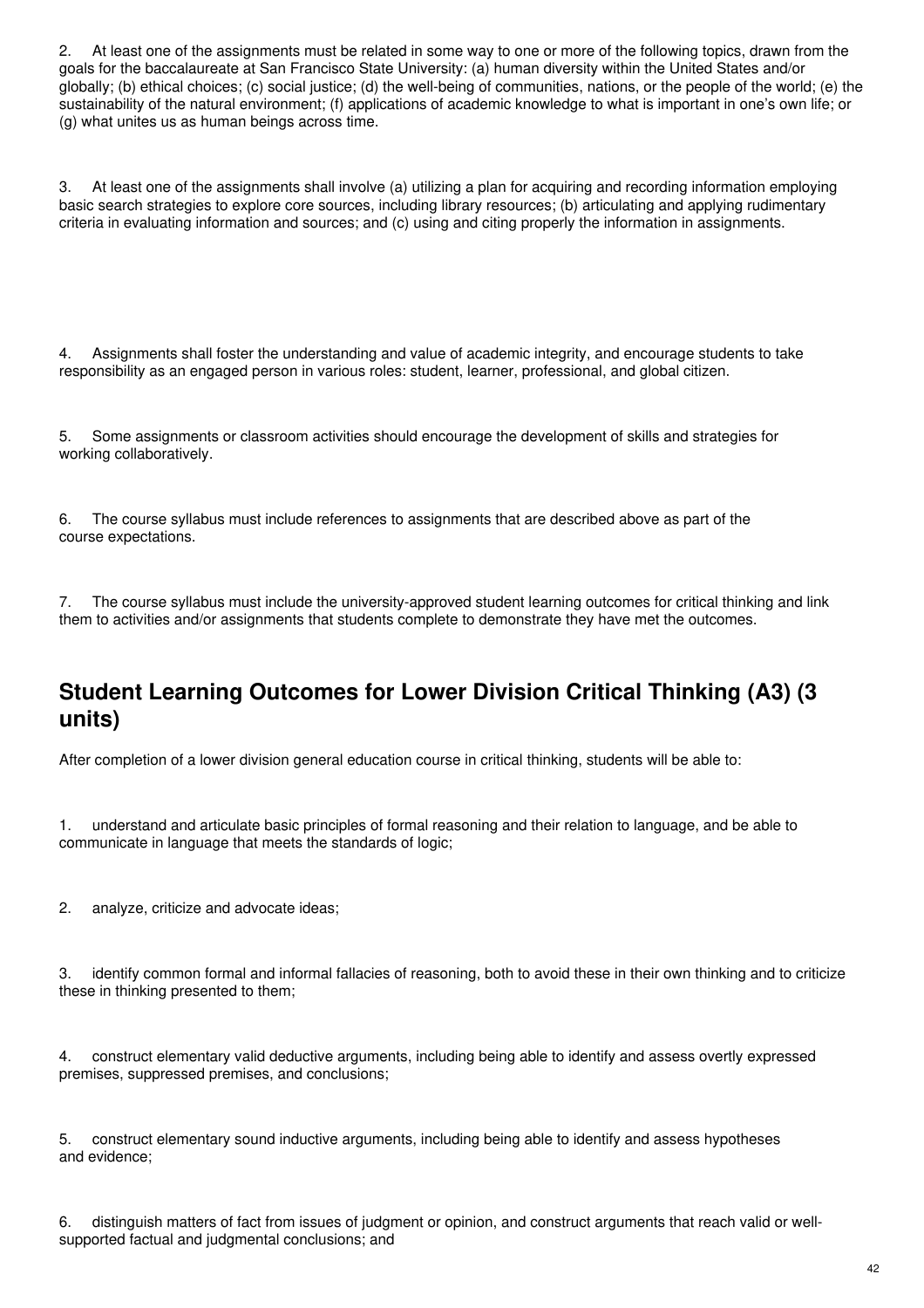7. demonstrate ethical conduct in reasoning, meeting at least the following standards for respectful participation in the community of learners: accurately stating and not misrepresenting the strength of logical connections, not misleading others regarding the truth status of empirical claims, providing full citation or attribution of other people's views, adhering to the "principle of generosity" in reporting or interpreting other people's views.

# **Links between Educational Goals and Outcomes for Lower Division Critical Thinking**

The student learning outcomes were developed in relationship to the "Educational Goals for the Baccalaureate at San Francisco State University." The chart below illustrates that relationship for lower division critical thinking. The numbers correspond to the way the educational goals and student learning outcomes are numbered above.

| <b>Educational Goals</b>                              | Student Learning Outcomes for Lower Division Critical<br>Thinking |
|-------------------------------------------------------|-------------------------------------------------------------------|
| 1. Competencies for Lifelong Intellectual<br>Endeavor | 1, 2, 3, 4, 5, 6                                                  |
| 4. Ethical Engagement                                 | 7                                                                 |

# **Lower Division Scientific Inquiry and Quantitative Reasoning (Area B)**

Students take a minimum of 9 units, including at least one course from B1, B2, B3 and B4. Typically, B3 (a lab course) will be associated with a lecture course in B1 or B2. If not, the course that satisfies Area B3 should be taken concurrently with or following the appropriate lecture course. To be used for fulfillment of General Education Requirements, Area B4 courses must be completed with a CR or C- or higher grade.

# **Course Expectations for Lower Division Physical Science (B1) (3units) [preferably including a lab (see B3) within 3 units]**

To be certified by the Baccalaureate Requirements Committee as meeting the lower-division physical science (B1) general education requirement,

1. The course must be lower division and open to all students. Courses that are numbered between 100 and 199 may not have prerequisites other than passage of an assessment test to determine readiness in the subject (which might include departmental tests). Prerequisite assessments and scores must be available within the first week of the semester. In addition, sample tests or online tutorials must be available to allow students to self-assess their readiness for the course. Courses that are numbered between 200 and 299 may have a single prerequisite, but departments and programs must provide an adequate justification for that prerequisite. Typically, students should be eligible to enroll in lower division general education courses in their first year;

2. The syllabus must list the university-approved student learning outcomes for physical science (B1) and link them to activities and/or assignments that students complete to demonstrate they have met the outcomes;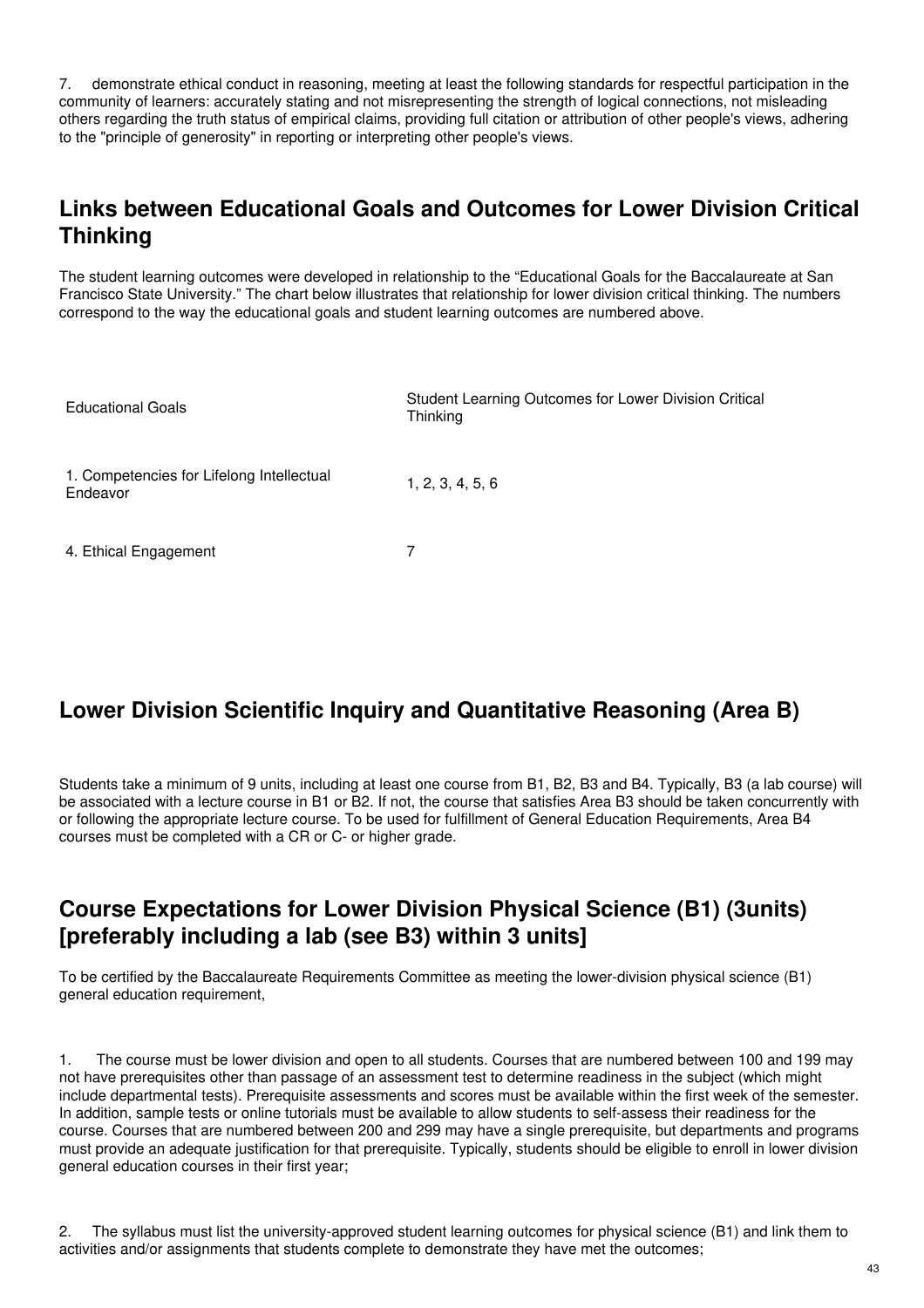3. Students will be taught the steps in the scientific method of inquiry, which involves gathering observable, empirical and measurable evidence subject to specific principles of reasoning. The course will emphasize that the degree of acceptance of a theory by the scientific community grows as the number of reproducible observations of its predictions increases;

4. The utility of alternative scientific hypotheses in the development of scientific theories will be discussed. Examples will be given of how scientific evidence is used to develop hypotheses and theories; and

5. Course content will focus on inquiry into the physical universe.

# **Student Learning Outcomes for Lower Division Physical Science (B1) (3 units)**

1. After completion of a lower division general education course in physical science, students will be able to: gather and interpret scientific information from a variety of sources and use that information to discuss scientific issues;

2. describe ethical or sociological dilemmas arising out of scientific research and applications, which may include those related to social justice, and may have implications for local and/or global communities;

3. use scientific theories and methods of inquiry to explain phenomena observed in laboratory or field settings; and

4. discuss the relevance of major scientific theories and/or research to modern day life. Links between Educational Goals and Outcomes for Lower Division Physical Science The student learning outcomes were developed in relationship to the "Educational Goals for the Baccalaureate at San Francisco State University." The chart below illustrates that relationship for lower division physical science. The numbers correspond to the way the educational goals and student learning outcomes are numberedabove.

| <b>Educational Goals</b>                              | Student Learning Outcomes for Lower Division Physical<br>Science |
|-------------------------------------------------------|------------------------------------------------------------------|
| 1. Competencies for Lifelong Intellectual<br>Endeavor | 3                                                                |
| 2. Intellectual Attainments                           | 1, 2, 4                                                          |
| 4. Ethical Engagement                                 | 5                                                                |
| 5. Integration and Application of Knowledge           | 6, 7                                                             |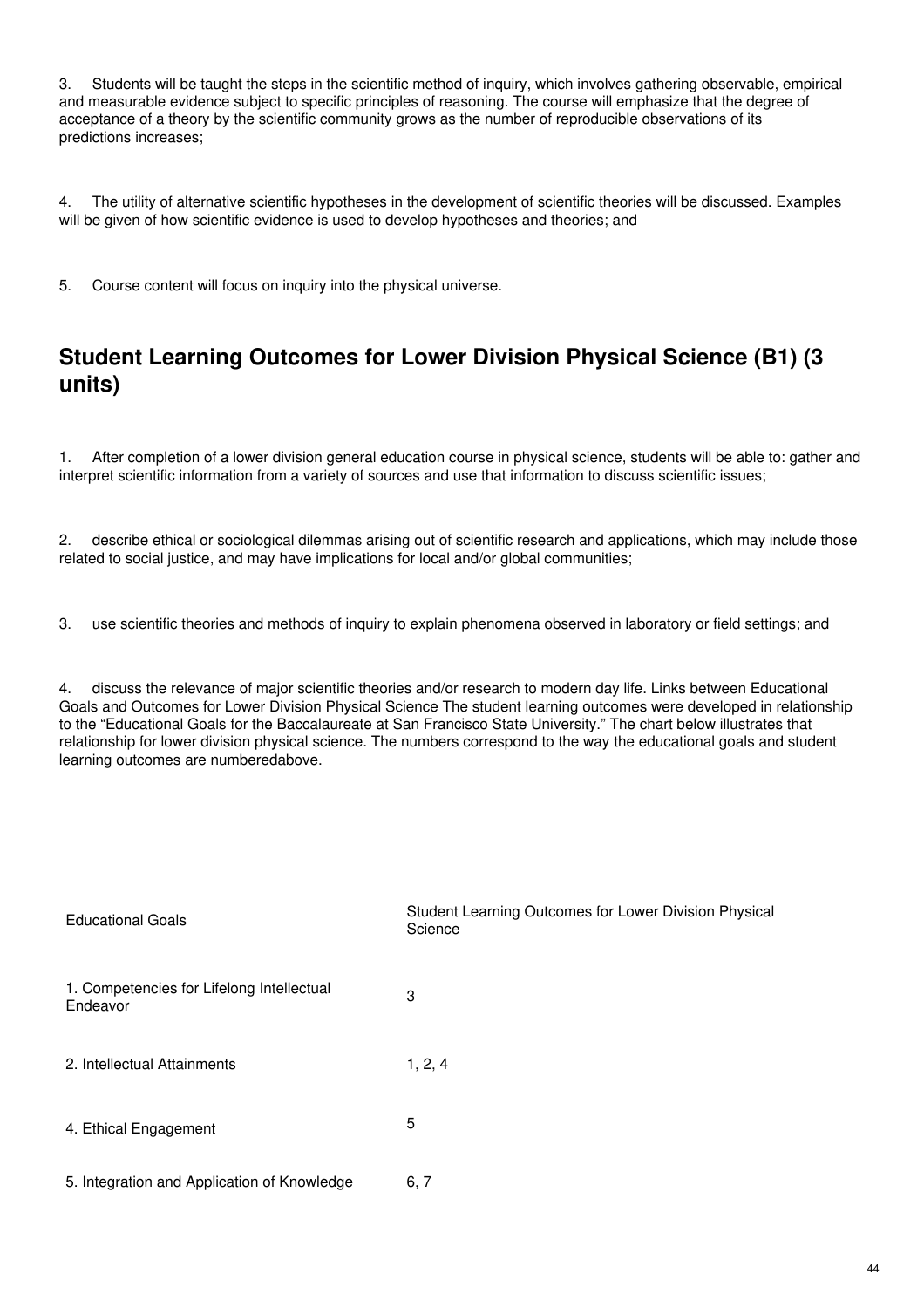# **Course Expectations for Lower Division Life Science (B2) (3 units) [preferably including a lab (see B3) within 3 units]**

To be certified by the Baccalaureate Requirements Committee as meeting the lower-division life science (B2) general education requirement.

1. The course must be lower division and open to all students. Courses that are numbered between 100 and 199 may not have prerequisites other than passage of an assessment test to determine readiness in the subject, (which might include departmental tests). Prerequisite assessments and scores must be available within 7 calendars days from the start of the semester. In addition, sample tests or online tutorials must be available to allow students to self-assess their readiness for the course. Courses that are numbered between 200 and 299 may have a single prerequisite, but departments and programs must provide an adequate justification for that prerequisite. Typically, students should be eligible to enroll in lower division general education courses in their first year.

2. The syllabus must list the university-approved student learning outcomes for life science (B2) and link them to activities and/or assignments that students complete to demonstrate they have met theoutcomes;

3. Students will be taught the steps in the scientific method of inquiry, which involves gathering observable, empirical and measurable evidence subject to specific principles of reasoning. The course will emphasize that the degree of acceptance of a theory by the scientific community grows as the number of reproducible observations of its predictions increases;

4. The utility of alternative scientific hypotheses in the development of scientific theories will be discussed. Examples will be given of how scientific evidence is used to develop hypotheses and theories; and

5. Course content will focus on inquiry into living systems.

# **Student Learning Outcomes for Lower Division Life Science (B2) (3 units)**

After completion of a lower division general education course in life science, students will be able to:

1. gather and interpret scientific information from a variety of sources and use that information to discuss scientific issues;

2. describe ethical or sociological dilemmas arising out of scientific research and applications, which may include those related to social justice, and may have implications for local and/or global communities;

3. use scientific theories and methods of inquiry to explain phenomena observed in laboratory or field settings; and

4. discuss the relevance of major scientific theories and/or research to modern day life.

# **Links between Educational Goals and Outcomes for Lower Division Life Science**

The student learning outcomes were developed in relationship to the "Educational Goals for the Baccalaureate at San Francisco State University." The chart below illustrates that relationship for lower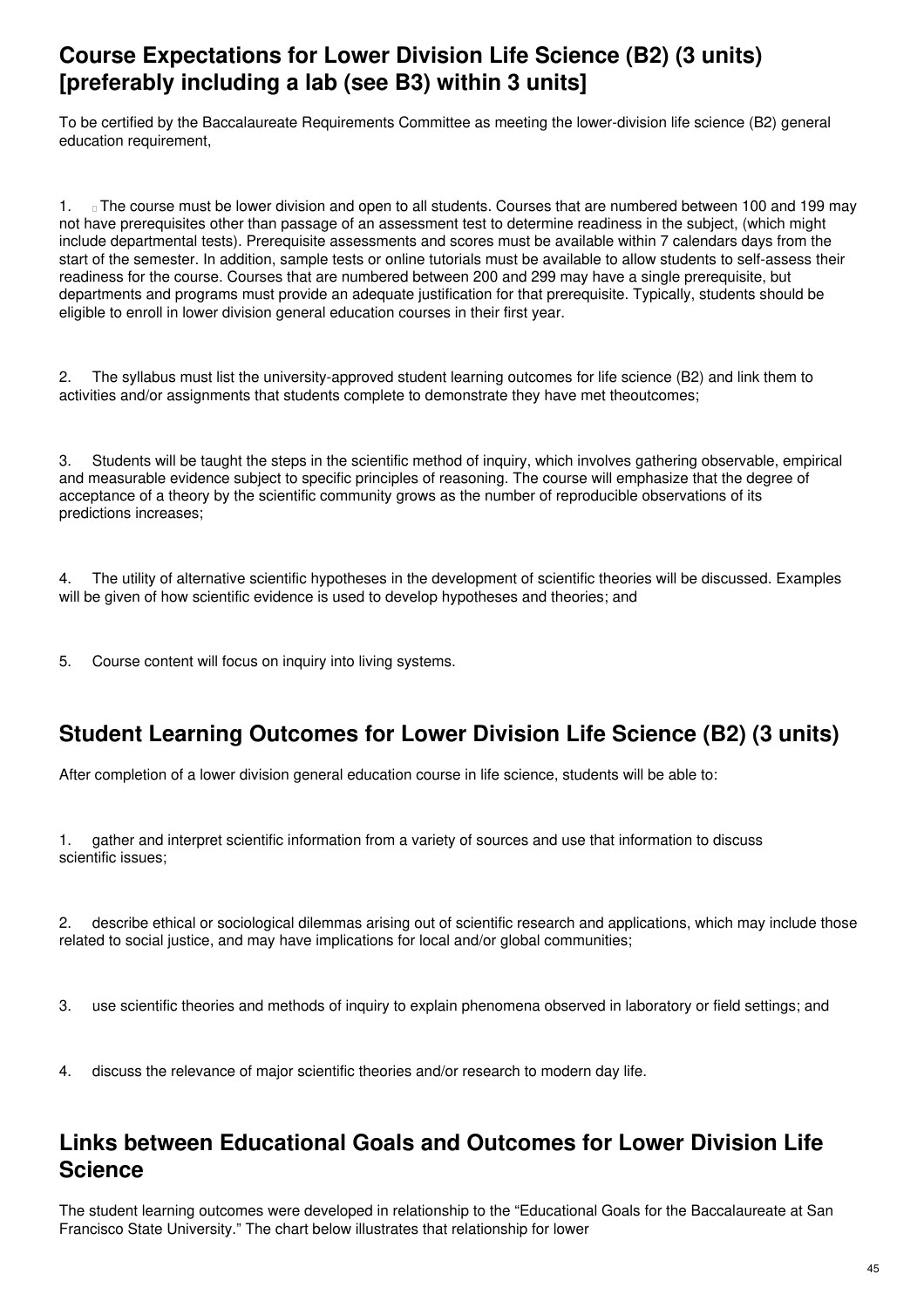division life science. The numbers correspond to the way the educational goals and student learning outcomes are numbered above.

| <b>Educational Goals</b>                              | Student Learning Outcomes for Lower Division Life<br>Science |
|-------------------------------------------------------|--------------------------------------------------------------|
| 1. Competencies for Lifelong Intellectual<br>Endeavor | 3                                                            |
| 2. Intellectual Attainments                           | 1, 2, 4                                                      |
| 4. Ethical Engagement                                 | 5                                                            |
| 5. Integration and Application of Knowledge           | 6, 7                                                         |

# **Course Expectations for Lower Division Laboratory Activity (B3) (1 unit; may be an overlay)**

To be certified by the Baccalaureate Requirements Committee as meeting the lower-division laboratory activity (B3) general education requirement,

1. The course must be lower division and open to all students. Courses that are numbered between 100 and 199 may not have prerequisites other than passage of an assessment test to determine readiness in the subject, (which might include departmental tests). Prerequisite assessments and scores must be available within the first week of the semester. In addition, sample tests or online tutorials must be available to allow students to self-assess their readiness for the course. Courses that are numbered between 200 and 299 may have a single prerequisite, but departments and programs must provide an adequate justification for that prerequisite. Typically, students should be eligible to enroll in lower division general education courses in their first year.

2. Courses satisfying the requirements for Area B3 will typically be associated with a lecture course in Area B1 or B2. They will ideally be embedded in the lecture course so that no additional units are added, but they may be a separate course with additional units. In the case of a separate laboratory course that is a companion to a lecture course in Area B1 or B2, the co- or pre- requisite may be the corresponding lecture course;

3. The syllabus must list the university-approved student learning outcomes for laboratory activity (B3) and link them to activities and/or assignments that students complete to demonstrate they have met the outcomes; and

4. The course will include discussion of how the laboratory work relates to current research in science, the consequences that seemingly minor oversights in accurate recording of data can have, and how scientific principles learned in the lab can apply to situations outside of the laboratory.

# **Student Learning Outcomes for Lower Division Laboratory Activity (B3) (1**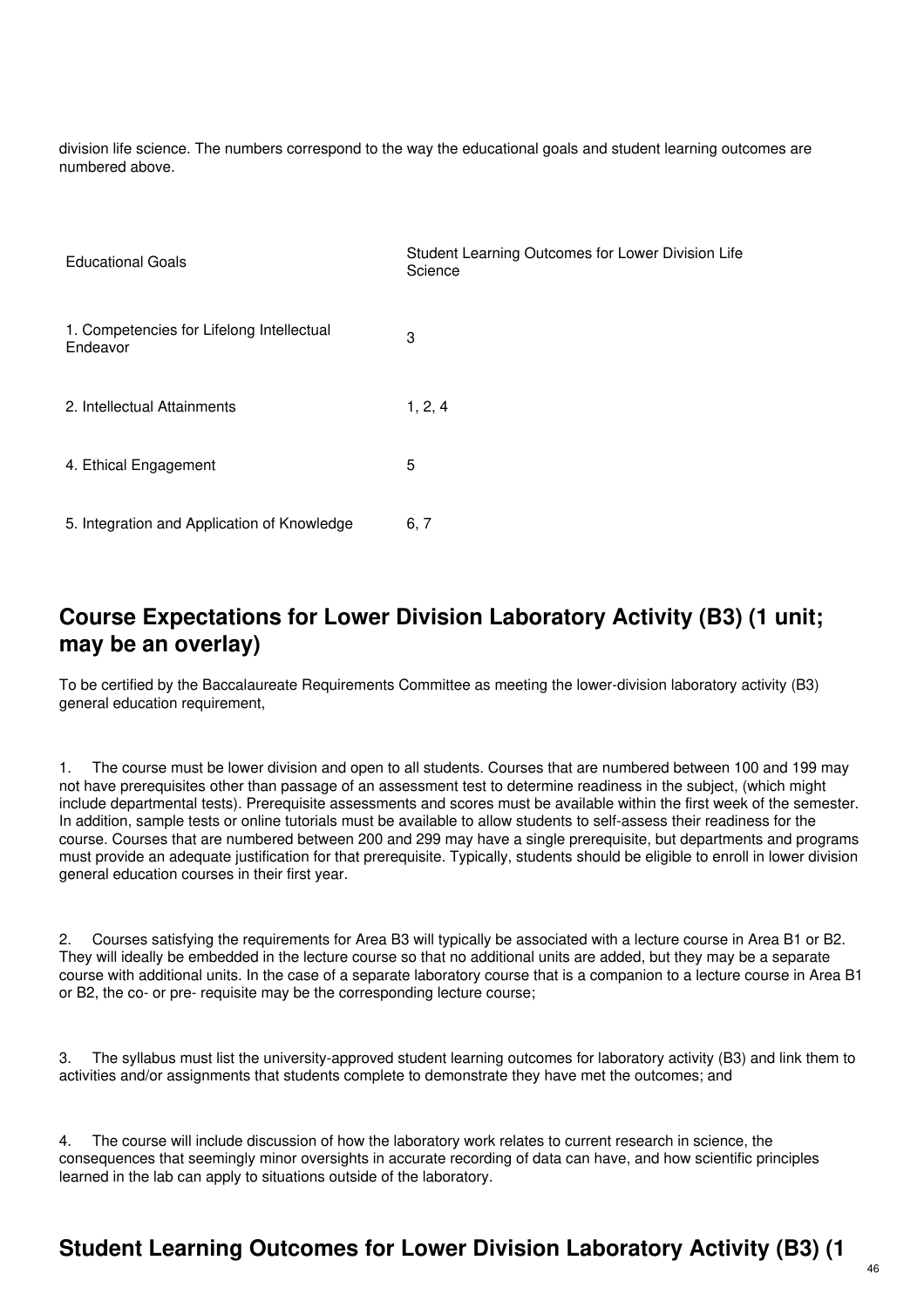## **unit; may be an overlay)**

After completion of a lower division laboratory activity related to a course in Area B1 or B2, students will be able to:

1. apply appropriate methods of analysis to raw data;

2. carry out common laboratory procedures correctly and adhere to instructions on laboratory safety; recognize hazardous situations and act appropriately;

3. maintain a timely, comprehensive laboratory notebook, including any outside or background research, with sufficient detail to permit repeatability of experiments;

4. explain the scientific method, including concepts of hypothesis and experimental controls, and why objectivity is essential; and

5. apply critical thinking in the laboratory and recognize whether results and conclusions make sense.

## **Links between Educational Goals and Outcomes for Lower Division Lab Science**

The student learning outcomes were developed in relationship to the "Educational Goals for the Baccalaureate at San Francisco State University." The chart below illustrates that relationship for lower division lab science. The numbers correspond to the way the educational goals and student learning outcomes are numbered above.

| <b>Educational Goals</b>                              | Student Learning Outcomes for Lower Division Lab<br>Science |
|-------------------------------------------------------|-------------------------------------------------------------|
| 1. Competencies for Lifelong Intellectual<br>Endeavor | 3                                                           |
| 2. Intellectual Attainments                           | 1, 2, 4                                                     |
| 4. Ethical Engagement                                 | 5                                                           |
| 5. Integration and Application of Knowledge           | 6, 7                                                        |

# **Course Expectations for Lower Division Mathematics/Quantitative Reasoning (B4) (3units)**

To be certified by the Baccalaureate Requirements Committee as meeting the lower-division mathematics (Area B4)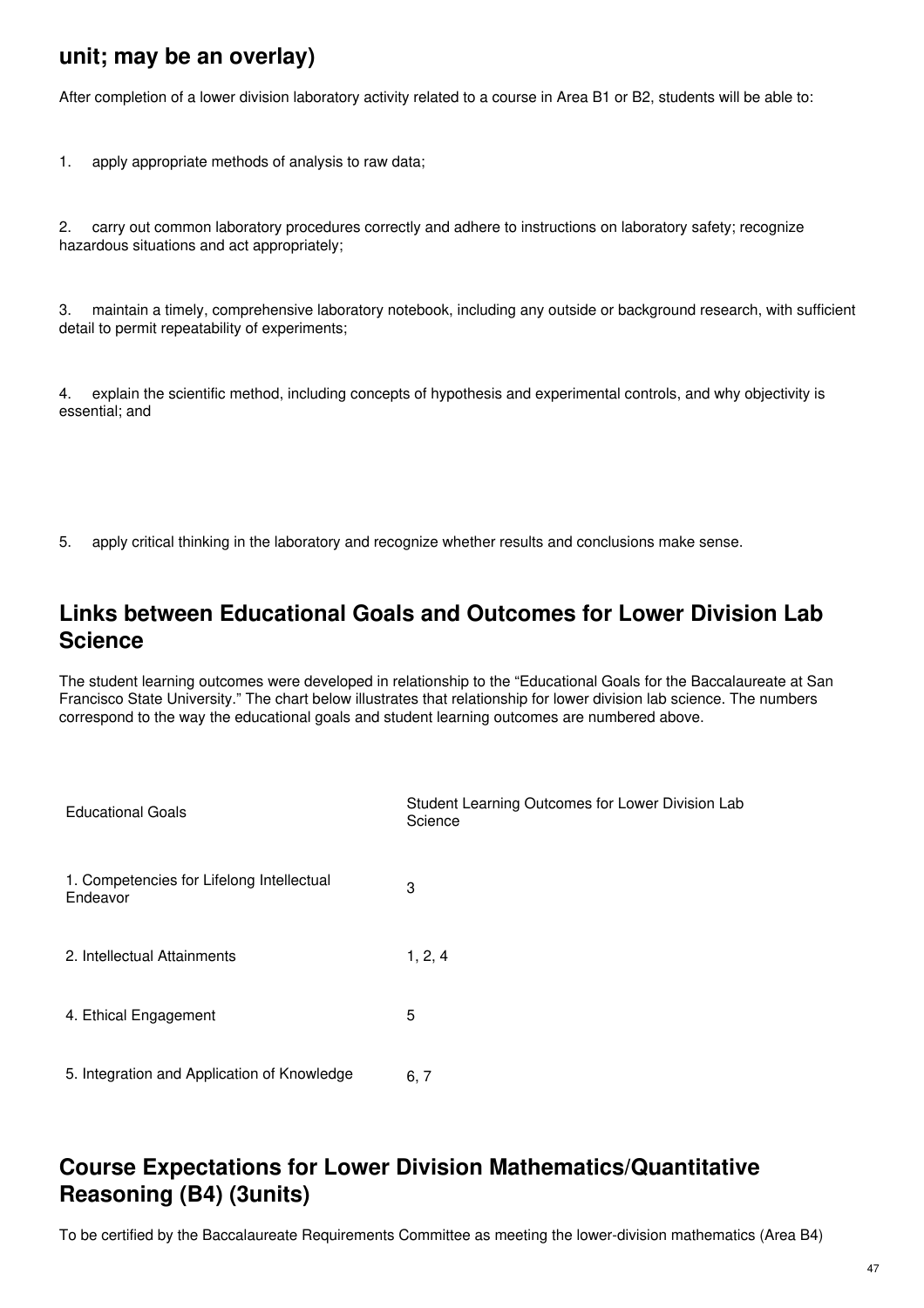1. The course must be lower division and open to all students. Courses that are numbered between 100 and 199 may not have prerequisites (except the two-semester "stretch" courses where the first semester course is a prerequisite to the second semester course) other than passage of an assessment test (which might include departmental tests) to determine placement in the subject. Courses that are numbered between 200 and 299 may have a single prerequisite together with a departmental test to gauge the student's immediate readiness, but departments and programs must provide an adequate justification for that prerequisite. Typically, students should be eligible to enroll in lower division general education courses in their first year. Prerequisite assessments and scores must be available within 7 calendars days from the start of the semester.

2. The course syllabus must list the university-approved student learning outcomes for Mathematics/Quantitative Reasoning (B4) and link them to activities and/or assignments that students complete to demonstrate they have met the outcomes.

3. The course must stress the importance of presenting information accurately, applying mathematical models or methods appropriately, respecting the rights and welfare of others when collecting or disseminating quantitative information, and/or presenting information in a manner suitable for those receiving that information.

**Student Learning Outcomes for Lower Division Mathematics/Quantitative Reasoning (B4) (3 units)**After completion of a lower division general education course in mathematics/quantitative reasoning, students will be able to:

1. interpret mathematical models such as formulae, graphs, tables, and schematics, and draw inferences from them; represent mathematical information symbolically, visually, numerically, and verbally;

2. interpret and draw conclusions from quantitative materials and use those materials to construct mathematical models;

3. use arithmetical, algebraic, geometric and and/or statistical methods to solve problems; explain and apply mathematical concepts; use computational skills and appropriate technology to carry out mathematical operations;

4. estimate and check answers to mathematical problems in order to determine reasonableness, identify alternatives, and select optimal results;

5. identify ways in which use of quantitative methods impacts our society or environment.

## **Links between Educational Goals and Outcomes for Lower Division Mathematics/Quantitative Reasoning**

The student learning outcomes were developed in relationship to the "Educational Goals for the Baccalaureate at San Francisco State University." The chart below illustrates that relationship for lower division mathematics/quantitative reasoning. The numbers correspond to the way the educational goals and student learning outcomes are numbered above.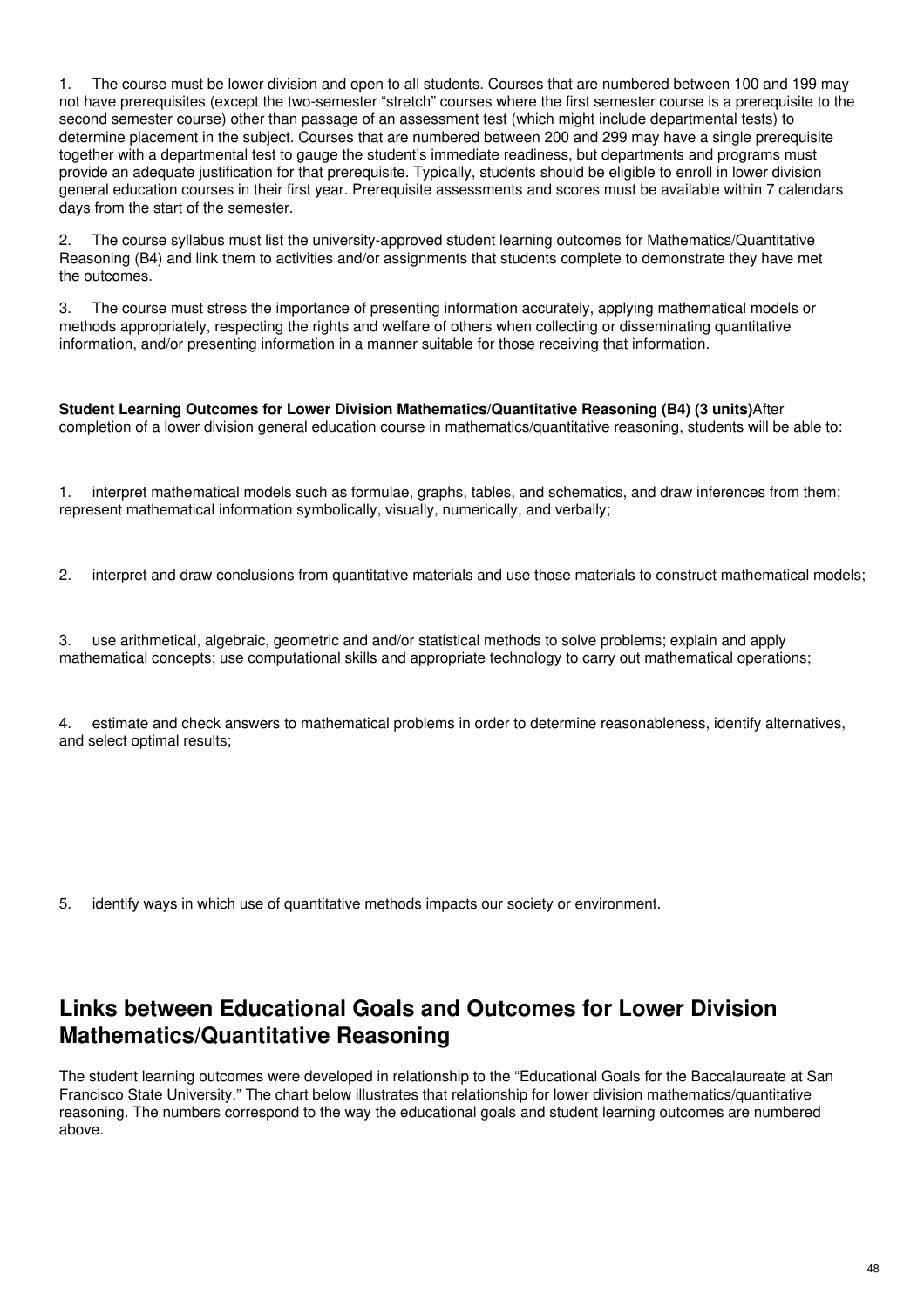| <b>Educational Goals</b>                              | Student Learning Outcomes for Lower Division Mathematics/Quantitative<br>Reasoning |
|-------------------------------------------------------|------------------------------------------------------------------------------------|
| 1. Competencies for Lifelong Intellectual<br>Endeavor | 1, 2, 3, 4                                                                         |
| 2. Intellectual Attainments                           | 1, 2, 3                                                                            |
| 3. Ethical Engagement                                 | 5                                                                                  |
| 4. Integration and Application of Knowledge 4         |                                                                                    |

# **Lower Division Arts and Humanities (Area C)**

Students take a minimum of 9 units, including one course from Area C1, one course from Area C2, one chosen from Area C1 or C2.

# **Course Expectations for Lower Division Arts (C1) (3 units)**

To be certified by the Baccalaureate Requirements Committee as meeting the lower-division arts (C1) general education requirement,

1. The course must be lower division and open to all students. Courses that are numbered between 100 and 199 may not have prerequisites. Courses that are numbered between 200 and 299 may have a single prerequisite, but departments and programs must provide an adequate justification for that prerequisite. Typically, students should be eligible to enroll in lower division general education courses in their first year.

2. The course syllabus must list the university-approved student learning outcomes for arts (C1) and link them to activities and/or assignments that students complete to demonstrate they have met theoutcomes.

# **Student Learning Outcomes for Lower Division Arts (C1) (3 units)**

After completion of a lower division general education course in arts, students will be able to:

1. appreciate and reflect on specific ways of knowing the world involved in the creation, interpretation, and evaluation of artistic works and performances;

2. evaluate information from a variety of sources and use that information to articulate well-reasoned responses to artistic concerns;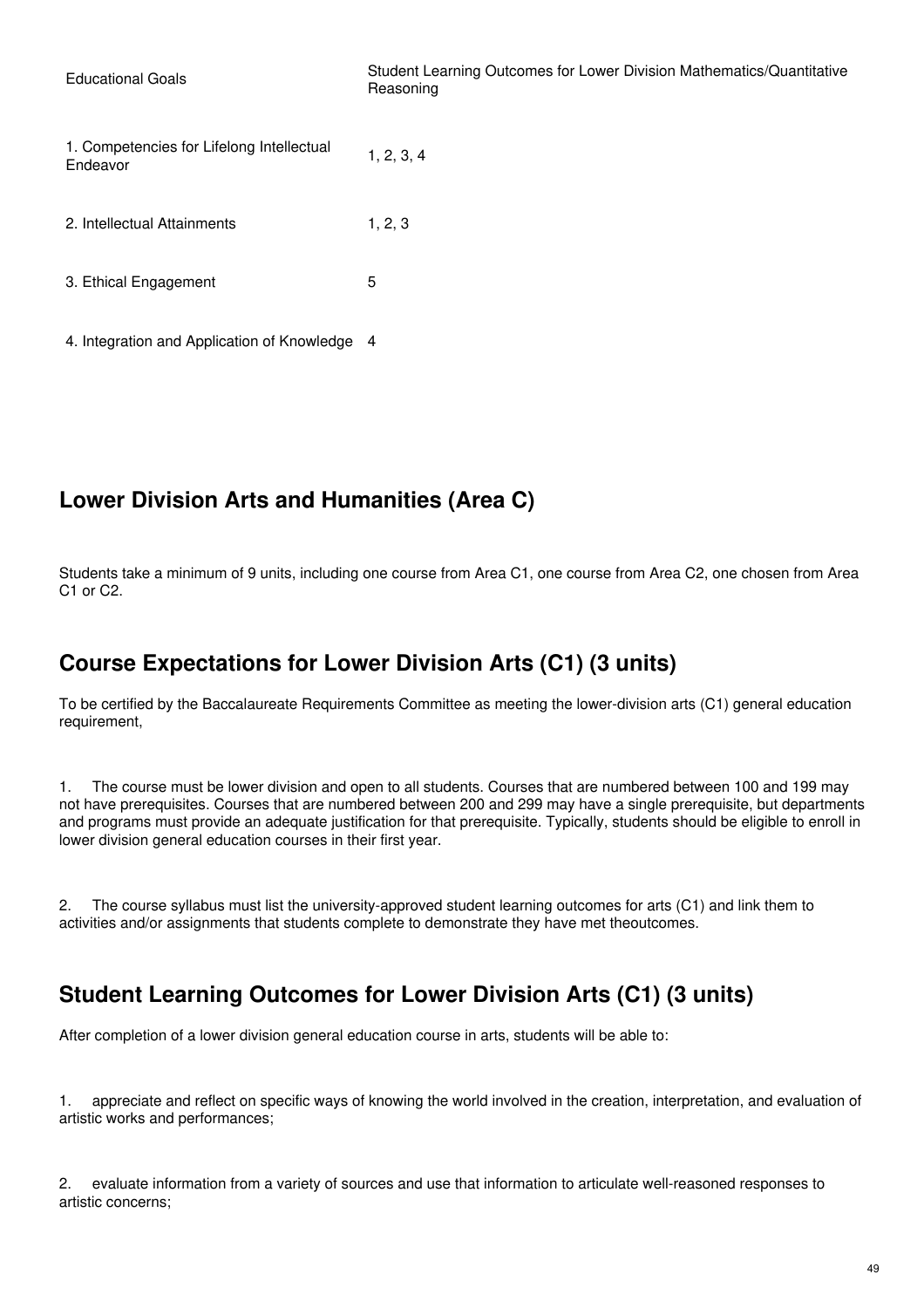4. describe ethical issues arising out of artistic expressions, which may include those related to social justice, and may have implications for local and/or global communities;

- 5. identify local and/or global cultural, historical, and sociopolitical contexts for artistic expressions; and
- 6. articulate the relevance of artistic expressions to their lives.

#### **Links between Educational Goals and Outcomes for Lower Division Arts**

The student learning outcomes were developed in relationship to the "Educational Goals for the Baccalaureate at San Francisco State University." The chart below illustrates that relationship for lower division arts. The numbers correspond to the way the educational goals and student learning outcomes are numbered above.

| <b>Educational Goals</b>                              | Student Learning Outcomes for Lower Division<br>Arts |
|-------------------------------------------------------|------------------------------------------------------|
| 1. Competencies for Lifelong Intellectual<br>Endeavor | $\overline{2}$                                       |
| 2. Intellectual Attainments                           | 1                                                    |
| 3. Appreciation of Diversity                          | 3                                                    |
| 4. Ethical Engagement                                 | 4                                                    |
| 5. Integration and Application of Knowledge           | 5, 6                                                 |

# **Course Expectations for Lower Division Humanities (C2) (3 units)**

To be certified by the Baccalaureate Requirements Committee as meeting the lower-division humanities (C2) general education requirement,

1. The course must be lower division and open to all students. Courses that are numbered between 100 and 199 may not have prerequisites. Courses that are numbered between 200 and 299 may have a single prerequisite, but departments and programs must provide an adequate justification for that prerequisite. Typically, students should be eligible to enroll in lower division general education courses in their first year.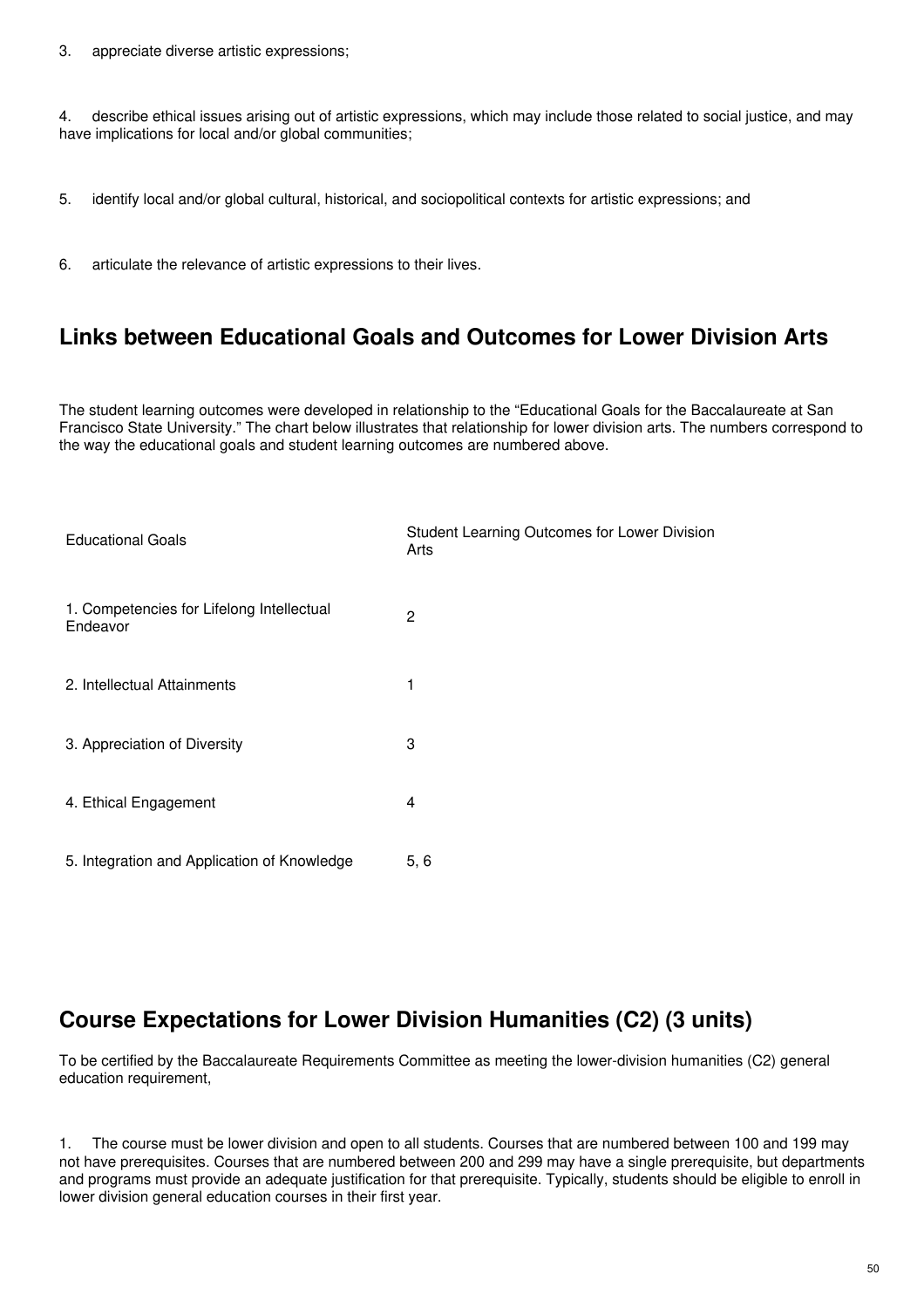2. The course syllabus must list the university-approved student learning outcomes for humanities (Area C2 for Humanities) and link them to activities and/or assignments that students complete to demonstrate they have met the outcomes.

# **Student Learning Outcomes for Lower Division Humanities (C2) (3 units)**

After completion of a lower division general education course in humanities, students will be able to:

1. Understand or apply humanistic methods of inquiry, analysis, and interpretation to contest knowledge claims about expressive forms, cultural traditions, belief systems, or communicative practices while encouraging reflection on big ideas such as the nature of the good life, how and why cultural traditions change, and the power of imagination to enlarge and invigorate experience;

2. evaluate information from a variety of sources and use this information to formulate well-reasoned responses to major ideas, concerns, and/or debates that animate humanistic study or literary works;

3. appreciate various expressive or literary forms/styles, cultural traditions, belief systems, diverse human experiences/perspectives, or communicative practices;

4. identify ethical issues or themes that arise in expressive forms, literary works, cultural traditions, belief systems, or communicative practices, particularly in relation to demands for social justice and in terms of their implications for local and/or global communities:

5. situate expressive forms, literary works, cultural traditions, belief systems, or communicative practices in the local and/or global cultural, historical, and sociopolitical contexts in which they were produced; and

6. articulate the relevance of expressive forms, literature and literary studies, cultural traditions, belief systems, or communicative practices to their own lives.

# **Links between Educational Goals and Outcomes for Lower Division Humanities**

The student learning outcomes were developed in relationship to the "Educational Goals for the Baccalaureate at San Francisco State University." The chart below illustrates that relationship for lower division humanities. The numbers correspond to the way the educational goals and student learning outcomes are numbered above.

| <b>Educational Goals</b>                              | Student Learning Outcomes for Lower Division<br><b>Humanities</b> |
|-------------------------------------------------------|-------------------------------------------------------------------|
| 1. Competencies for Lifelong Intellectual<br>Endeavor | 2                                                                 |
| 2. Intellectual Attainments                           |                                                                   |
| 3. Appreciation of Diversity                          | 3                                                                 |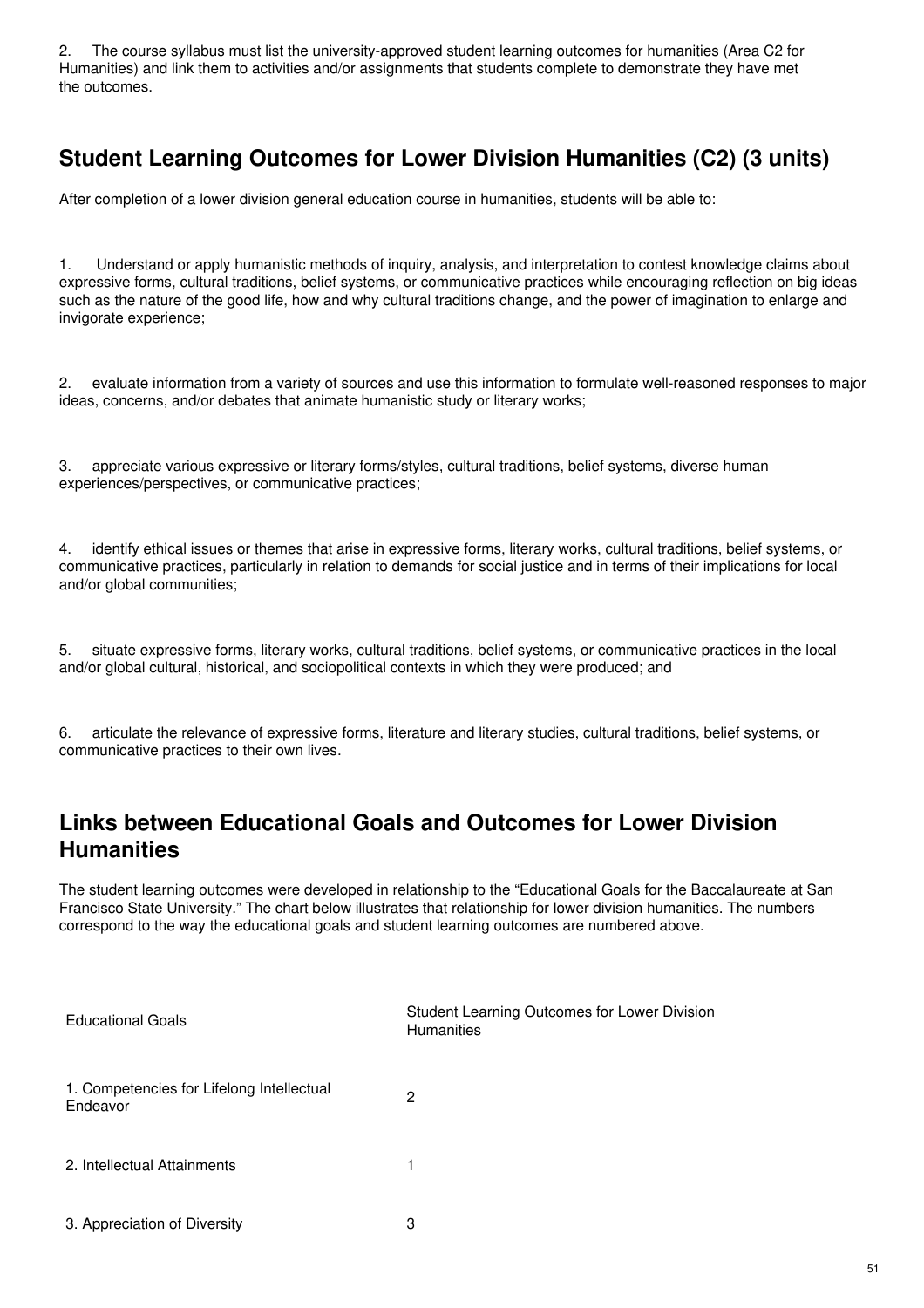5. Integration and Application of Knowledge 5, 6

## **Lower Division Social Sciences (Area D)**

Students take a minimum of 6 units, including one course from Area D1 and one from Area D2.

## **Course Expectations for Lower Division Social Sciences (D1) (3 units)**

To be certified by the Baccalaureate Requirements Committee as meeting the lower-division social sciences (D1) general education requirement,

1. The course must be lower division and open to all students. Courses that are numbered between 100 and 199 may not have prerequisites. Courses that are numbered between 200 and 299 may have a single prerequisite, but departments and programs must provide an adequate justification for that prerequisite. Typically, students should be eligible to enroll in lower division general education courses in their first year.

2. The course syllabus must list the university-approved student learning outcomes for social sciences (D1) and link them to activities and/or assignments that students complete to demonstrate they have met the outcomes.

## **Student Learning Outcomes for Lower Division Social Sciences (D1) (3 units)**

After completion of a lower division general education course in social sciences, students will be able to:

1. understand how the methods of inquiry and analysis characteristic of one or more of the behavioral and social sciences are used to produce and contest knowledge claims about large- scale issues and questions related to human behavior, socially constructed identities, institutions, economic, political, or social systems, or human societies within and/or across cultures and civilizations;

2. evaluate information from a variety of sources and use this information to formulate well-reasoned responses to major ideas, concerns, and debates in the social sciences;

3. appreciate diversity in human behavior, socially constructed identities, institutions, economic, political, or social systems, and human societies within and/or across cultures and civilizations;

4. identify potential ethical issues related to social scientific research and application, including effects of those issues on research practices and evaluation, individuals, society, and the environment, and where appropriate, implications for social justice and the well-being of local and/or globalcommunities;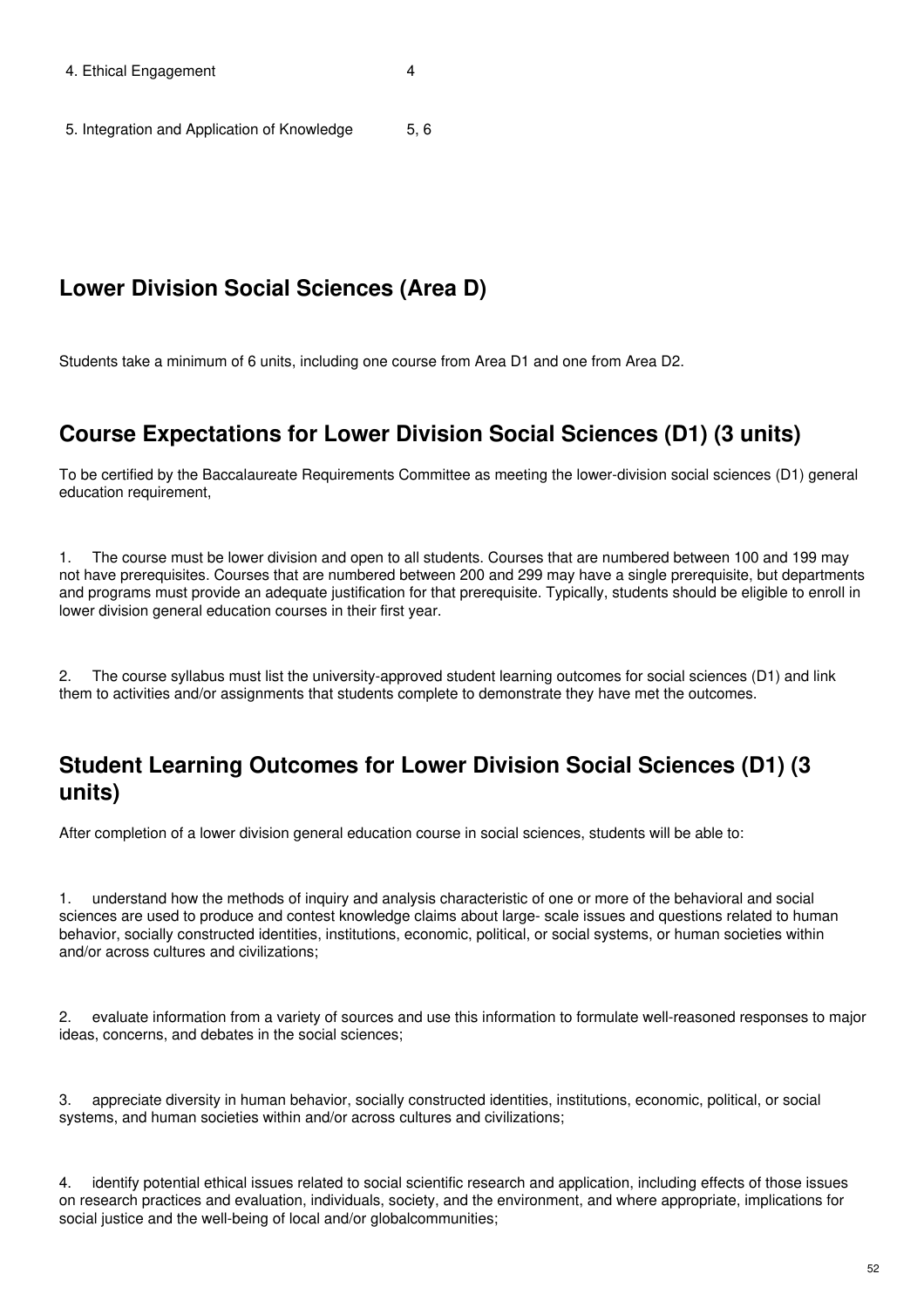5. situate human behavior and social systems in the local and/or global, cultural, historical, and sociopolitical contexts in which they occur; and

6. articulate the relevance of social science theories and research to their lives.

## **Links between Educational Goals and Outcomes for Lower Division Social Sciences**

The student learning outcomes were developed in relationship to the "Educational Goals for the Baccalaureate at San Francisco State University." The chart below illustrates that relationship for lower division social sciences. The numbers correspond to the way the educational goals and student learning outcomes are numbered above.

| <b>Educational Goals</b>                              | Student Learning Outcomes for Lower Division Social<br>Sciences |
|-------------------------------------------------------|-----------------------------------------------------------------|
| 1. Competencies for Lifelong Intellectual<br>Endeavor | $\overline{2}$                                                  |
| 2. Intellectual Attainments                           | 1                                                               |
| 3. Appreciation of Diversity                          | 3                                                               |
| 4. Ethical Engagement                                 | $\overline{\mathbf{4}}$                                         |
|                                                       |                                                                 |
|                                                       |                                                                 |
| 5. Integration and Application of<br>5,6<br>Knowledge |                                                                 |

## **Course Expectations for Lower Division Social Sciences: US History (D2) (3 units)**

To be certified by the Baccalaureate Requirements Committee as meeting the lower-division social sciences: US History (D2) general education requirement,

1. The course must be lower division and open to all students. Courses that are numbered between 100 and 199 may not have prerequisites. Courses that are numbered between 200 and 299 may have a single prerequisite, but departments and programs must provide an adequate justification for that prerequisite. Typically, students should be eligible to enroll in lower division general education courses in their first year.

2. As mandated by CSU Executive Order 405, the US History component of the American Institutions requirement may be met either by examination (AP, CLEP, or SF State competency exam) or by taking a course meeting the following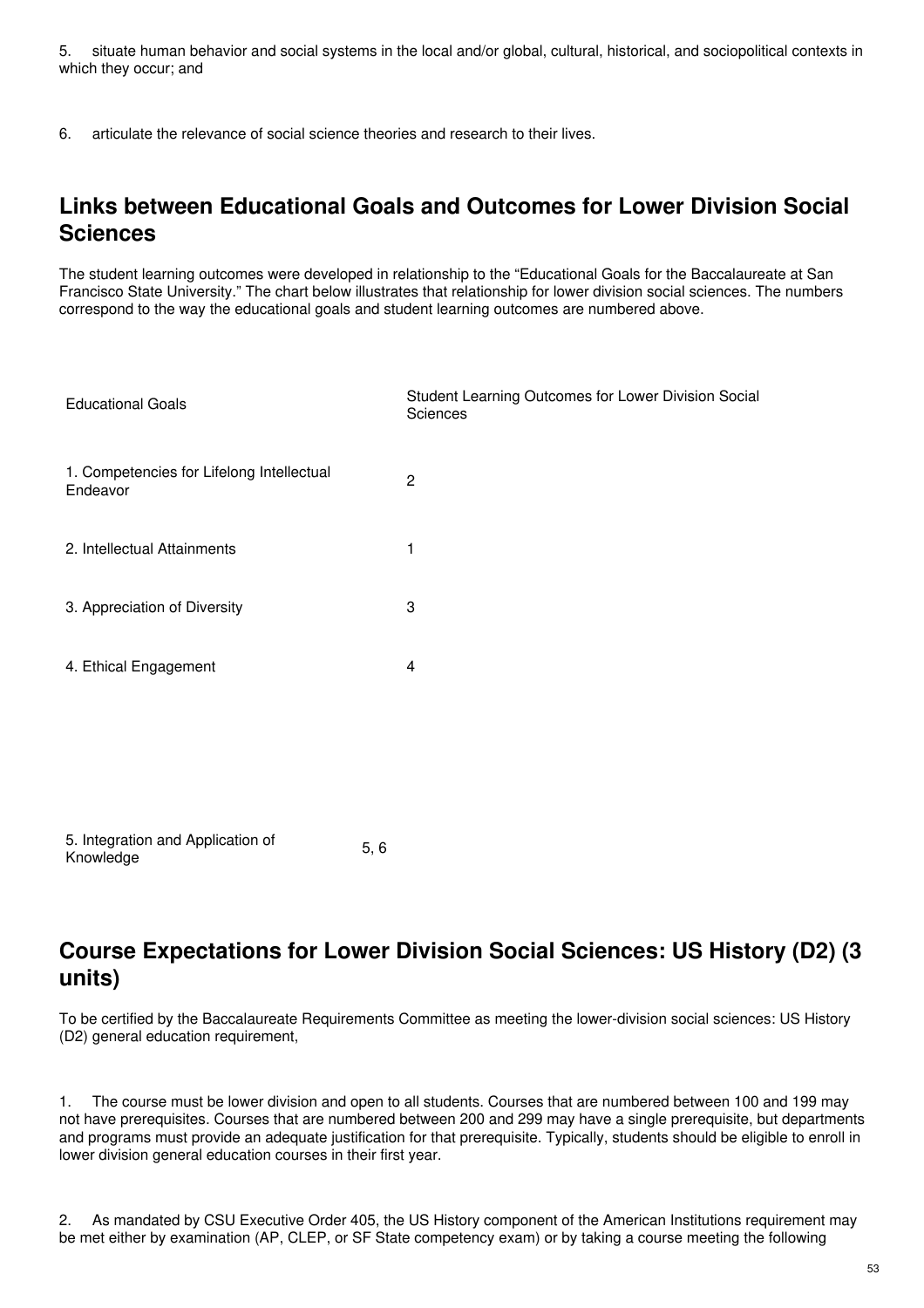content requirements and their corresponding student learning outcomes. All courses approved for the US History requirement must cover:

• significant events occurring in the entire area now included in the United States of America during a period of "a minimum time space of approximately 100 years," including the relationships among regions within that area and with external regions and states;

• the role of major ethnic and social groups in such events and the contexts in which the events have occurred, with attention to the multiple heritages of US culture, including Native American peoples and cultures;

• the events presented within a framework which illustrates the continuity of American experience and its derivation from other cultures including consideration of three or more of the following: politics, economics, social movements, and geography; and

• basic American values and ideals, including freedom; equality of opportunity, equality before the law, equality of moral regard for each other; and social fairness.

3. The course syllabus must list the university-approved student learning outcomes for US history (D2) and link them to activities and/or assignments that students complete to demonstrate they have met the outcomes.

## **Student Learning Outcomes for Lower Division Social Sciences: US History (D2) (3 units)**

After completion of a lower division general education course in US History, students will be able to:

1. understand the interaction and evolution of economic, political, social and cultural processes in the development of the United States;

2. evaluate information from a variety of sources and use this information to formulate well-reasoned responses to major ideas, concerns, and debates in the study of US history;

3. describe the role of major ethnic and social groups in such events and the contexts in which the events have occurred, with attention to the multiple heritages of US culture;

4. identify and appreciate ethical issues related to US history and its study and interpretation, including the treatment of the diversity of American peoples and cultures;

5. situate significant historical events, across "a minimum time space of approximately 100 years," in their cultural and sociopolitical contexts within and beyond the US; and

6. articulate the relevance of events in US history to their own lives.

**Links between Educational Goals and Outcomes for Lower Division Social Sciences: US History**The student learning outcomes were developed in relationship to the "Educational Goals for the Baccalaureate at San Francisco State University." The chart below illustrates that relationship for lower division social sciences: US history. The numbers correspond to the way the educational goals and

student learning outcomes are numbered above.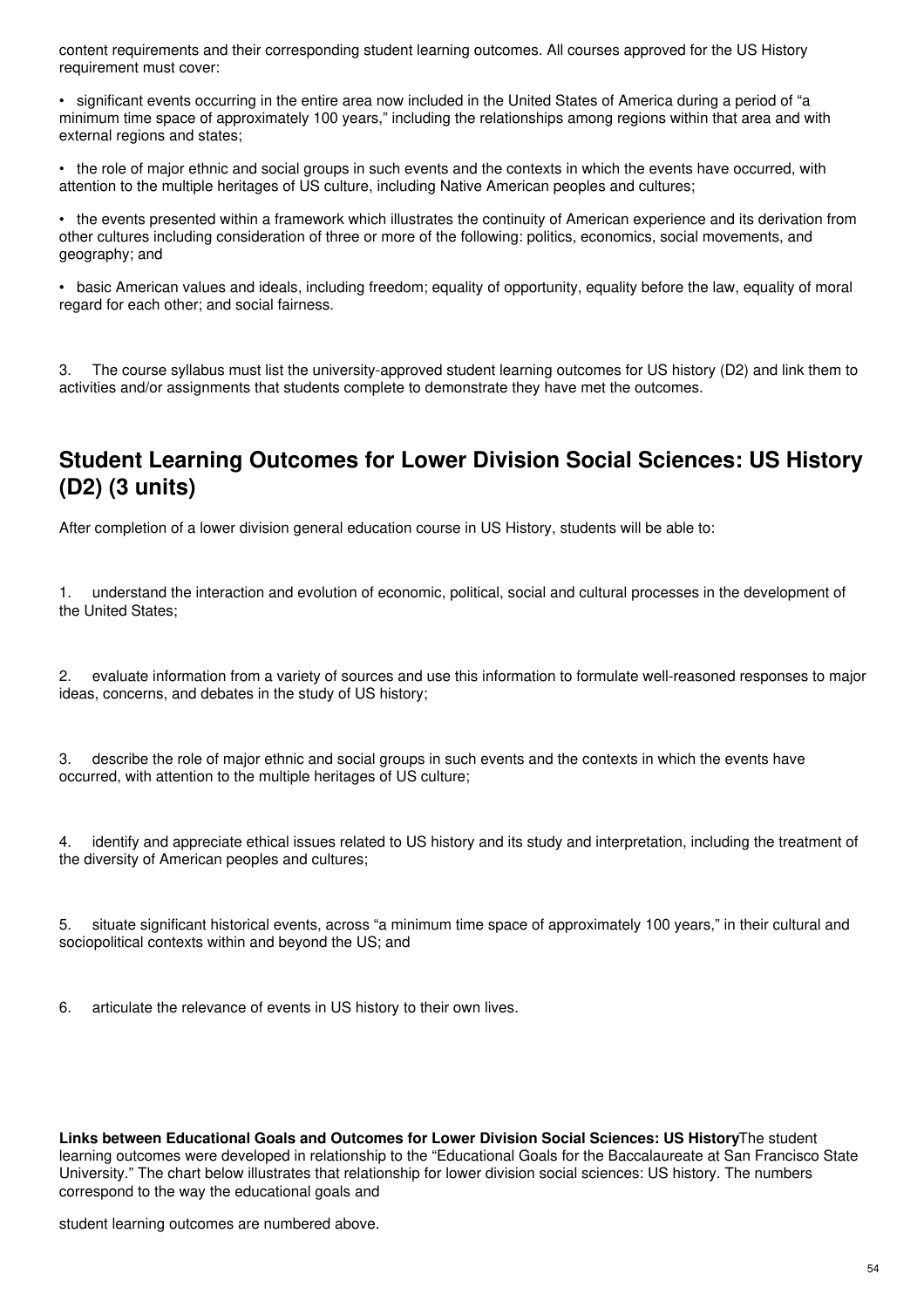| <b>Educational Goals</b>                              | Student Learning Outcomes for Lower Division Social Sciences: US<br>History |
|-------------------------------------------------------|-----------------------------------------------------------------------------|
| 1. Competencies for Lifelong Intellectual<br>Endeavor | $\overline{2}$                                                              |
| 2. Intellectual Attainments                           | 1                                                                           |
| 3. Appreciation of Diversity                          | 3                                                                           |
| 4. Ethical Engagement                                 | 4                                                                           |
| 5. Integration and Application of Knowledge           | 5, 6                                                                        |

# **Lifelong Learning and Self-Development (LLD) (Area E) (3 units) Course Expectations for Lifelong Learning and Self-Development (3 units)**

To be certified by the Baccalaureate Requirements Committee and the Committee on Written English Proficiency as meeting the lifelong learning and self-development (Area E) general education requirement, the course will meet the following course expectations:

1. The course must be lower division and open to all students who have completed Written English Communication or its equivalent with a CR or C- or higher.

2. The course must yield a minimum of 6,000 words, including revisions.

3. The course should be student-centered, collaborative, culturally-responsive, and focused on the goals of the firstyear experience outcomes. Assignments will be centered on the development of students' voices in a variety of genres and contexts.

4. The course syllabus must include the university-approved student learning outcomes for Area E and link them to activities and/or assignments that students complete to demonstrate they have met theoutcomes.

5. The course must focus on:

# **Persuasion, Participation, Lifelong Learning, and Self-Development: First-Year Experience**

● Opportunities to discuss social justice, equity, and inclusion valued at SF State as it relates to their own histories, experiences, and goals.

● Opportunities for participation in scholarly and professional conversations on topics that relate to students' interests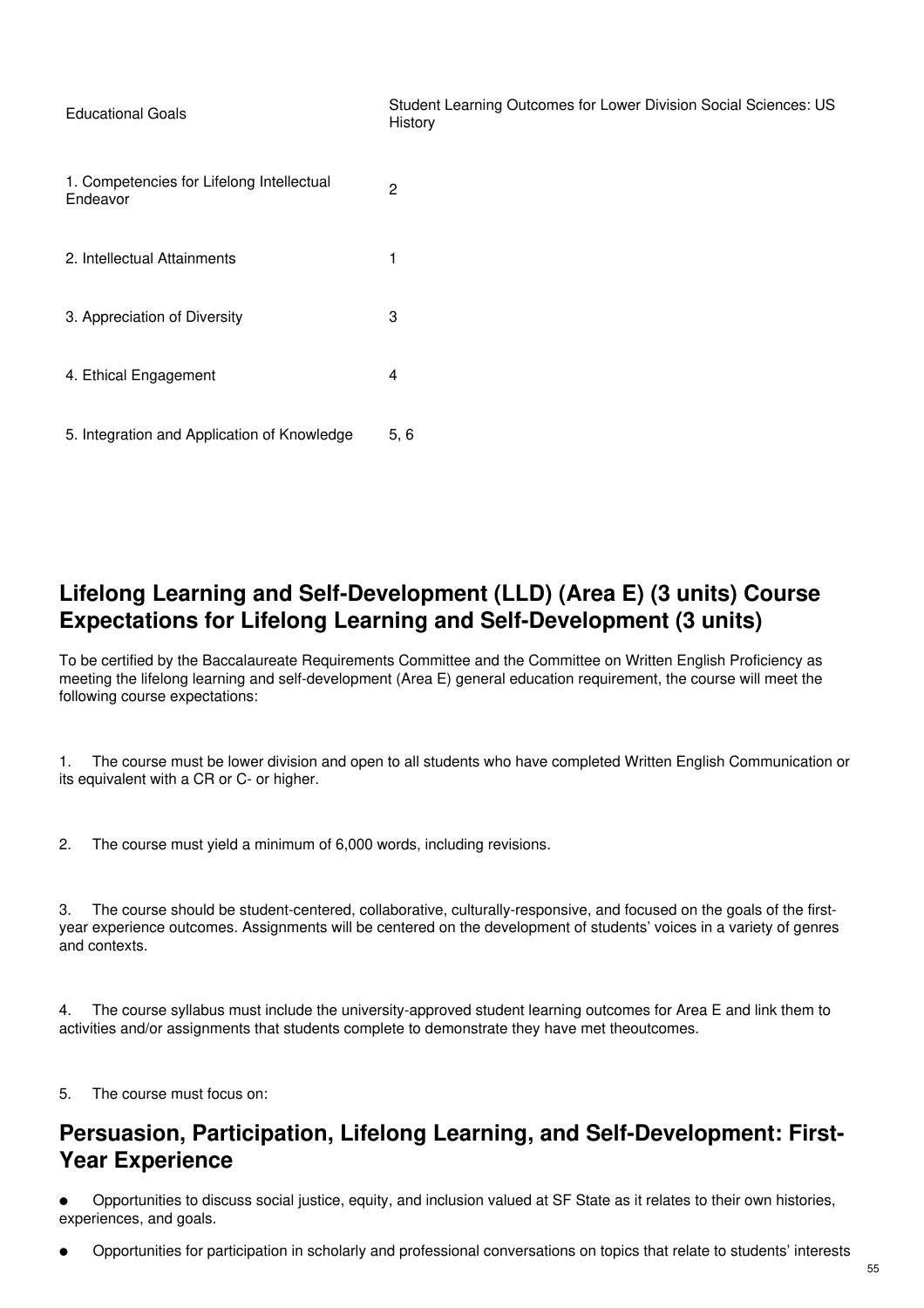#### and goals

● Opportunities to discover and apply concepts related to lifelong learning and self- development, including identity, social justice, and well-being

● Opportunities to create professional arguments in appropriate genres on topics that are meaningful to students

● Opportunities to explore pathways (e.g. career selection, leadership development, research opportunities, cocurricular activities, etc)

Assignments that culminate in a digital or print portfolio.

6. The course will cover:

## **Rhetorical Knowledge**

- Opportunities to address rhetorical situations and use writing as a form of action/involvement
- Instruction and practice in analyzing the audience, purpose and genres of writing

Instruction and practice in using writing to participate in professional / scholarly conversations regarding authentic social issues chosen by students, including Area E topics and issues drawn from biology, sociology, and physiology, and covering human behavior and culture, health and wellness, social sciences, death and dying, social justice, the environment, science and technology

## **Writing Process**

- Opportunities for practicing the writing process, including significant opportunities for feedback and revision
- Practice in using collaboration, feedback, and revision to discover more effective ways to persuade one's audience

● Opportunities to learn that writing is a goal-driven practice but that goals can evolve through collaboration and through the writing process

# **Information Literacy**

- Opportunities for employing research strategies and critically evaluating digital and print sources;
- Opportunities to learn and practice the ethical and rhetorical purposes of citation;
- Instruction and practice in integrating the ideas of others meaningfully in one's own writing; using others' ideas to challenge and deepen one's own understanding

# **Reflection and Metacognition**

● Opportunities to reflect on themselves as integrated physiological, social, psychological, and aesthetic beings

Opportunities to explore how their values, interests and identities create pathways toward their academic, social, and professional future

## **Student Learning Outcomes for Lifelong Learning and Self-Development (3 units)**

After completion of a lower division general education course in Lifelong Learning and Development, students will be able to: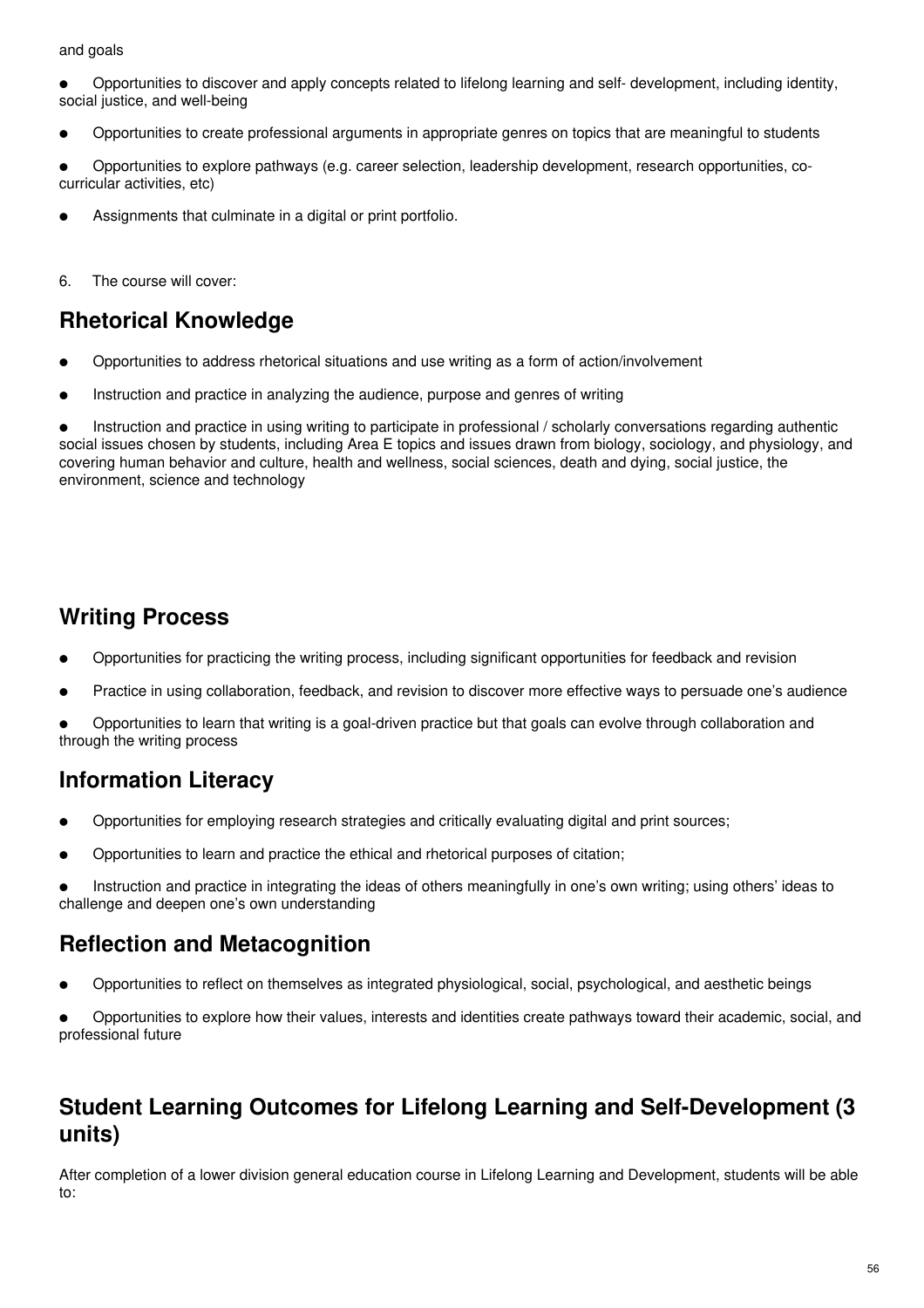1. **Persuasion, Participation, Lifelong Learning and Self-Development**: Employ concepts related to lifelong learning and self-development, including identity development, social justice, and well-being; Use writing and where appropriate, other forms of disciplinary communication, in ways that are responsive to personal and professional goals, culminating in a digital or print portfolio.

2. **Rhetorical Knowledge**: compose rhetorically-aware, purposeful prose in a variety of genres and platforms (print, digital, visual, multimedia) matched to purpose, audience, and context;

3. **Information Literacy**: learn and use search strategy skills to locate a wide variety of relevant print and digital sources; critically evaluate sources; use and cite information ethically;

4. **Writing Process**: adopt task-specific strategies for generating ideas, drafting, editing and proofreading, and revise mindfully, learn and practice giving and receiving feedback from peers and faculty; reflect on their own and others' literacy practices;

5. **Metacognition and Self Reflection**: Reflect on their own first-year experiences inside and outside the university, in order to foster lifelong learning and development, including all of the following:

- *a. Employ techniques and strategies that promote the development of well-being and identity;*
- *b. Reflect on campus experiences and relationships with peers, staff and faculty;*
- *c. Identify strategies for their academic success.*

## **Links between Educational Goals and Outcomes for Lifelong Learning and Self-Development**

The student learning outcomes were developed in relationship to the "Educational Goals for the Baccalaureate at San Francisco State University." The chart below illustrates that relationship for lifelong learning and self-development. The numbers correspond to the way the educational goals and student learning outcomes are numbered above.

| <b>Educational Goals</b>                              | Student Learning Outcomes for Lifelong Learning and Self-<br>Development |
|-------------------------------------------------------|--------------------------------------------------------------------------|
| 1. Competencies for Lifelong Intellectual<br>Endeavor | 1, 2, 3, 5                                                               |
| 2. Intellectual Attainments                           | 1, 5                                                                     |
| 5. Integration and Application of Knowledge           | 4, 5                                                                     |

#### **Appendix D**

#### **Course Expectations, Student Learning Outcomes, and Links to Goals for Area F Ethnic Studies**

Area F became part of the system-wide GE curriculum by action of the Board of Trustees in revisions to Title 5. It was the CSU's response to AB 1460, which required all students to take an Ethnic Studies course prior to graduating. The course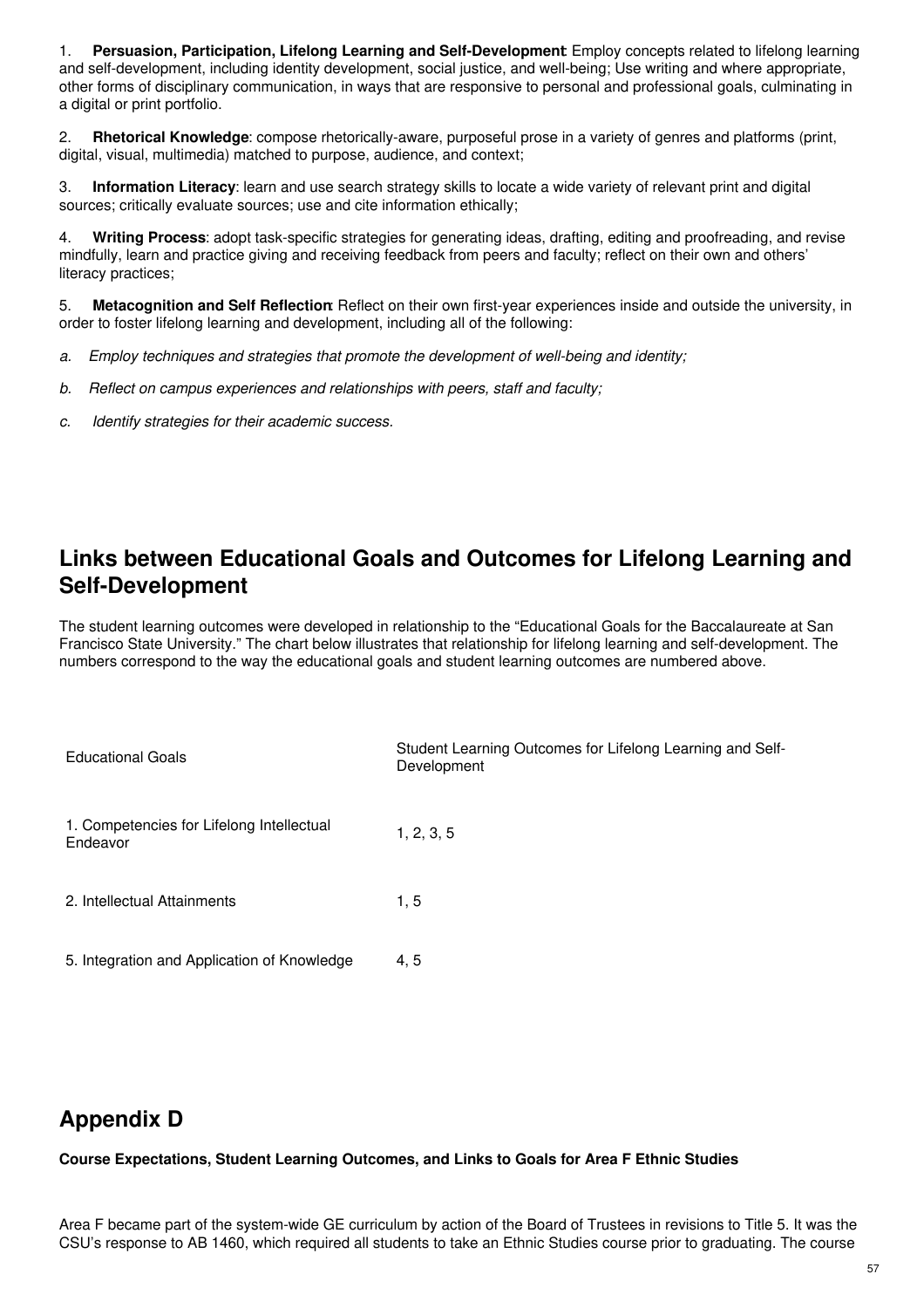expectations and learning outcomes meet the requirements of the legislation and education code.

# **Course Expectations for Area F Ethnic Studies**

1. Be offered by a department in the College of Ethnic Studies or be cross-listed with a course offered by the College of Ethnic Studies.

2. Have any modifications or adaptations to the student learning outcomes approved through peer evaluation by faculty in the College of Ethnic Studies.

- 3. Fulfill a *minimum of three out of the following five*learning objectives as appropriate to their status.
- 4. Area F may include both upper division and lower division courses.

# **Outcomes for Area F Ethnic Studies**

1. Analyze and articulate concepts such as race and racism, racialization, ethnicity, equity, ethno- centrism, eurocentrism, white supremacy, self- determination, liberation, decolonization, sovereignty, imperialism, settler colonialism, and antiracism as analyzed in any one or more of the following: American Indian Studies, Africana Studies, Asian American Studies, Latina/Latino Studies, Race and Resistance Studies.

2. Apply theory and knowledge produced by Ethnic studies scholarship to describe the critical events, histories, cultures, intellectual traditions, contributions, lived-experiences and social struggles of BIPOC Communities and indigenous nations located within US-occupied territories, with a particular emphasis on agency and group-affirmation

3. Critically analyze the intersection of race and racism as they relate to class, gender, sexuality, religion, spirituality, national origin, immigration status, ability, tribal citizenship, sovereignty, language, and/or age in BIPoC Communities and indigenous nations located within in US occupied territories.

4.Explain and assess how struggle, resistance, racial and social justice, solidarity, and liberation, as experienced, enacted, and studied by BIPOC communities and indigenous nations located within US- occupied territories are relevant to current and structural issues such as communal, national, international, and transnational politics as, for example, in immigration, reparations, settler- colonialism, multiculturalism, language policies.

5. Describe and actively engage with anti-racist and anti-colonial issues and practices and movements in BIPOC Communities and indigenous nations located within US-occupied territories to build a just and equitable society.

# **Appendix E**

#### **Course Expectations, Student Learning Outcomes, and Links to Goals for American Ethnic and Racial Minorities (AERM) (3 units)**

SF State Studies courses are expected to engage students with the core values of San Francisco State University. Courses approved to satisfy SF State Studies requirements are expected to meet the spirit of these requirements. The theme of the designation should be infused into the course but is not required to be the primary theme or topic of the course. Although some assignments must address the theme, it is not required that all assignments do so.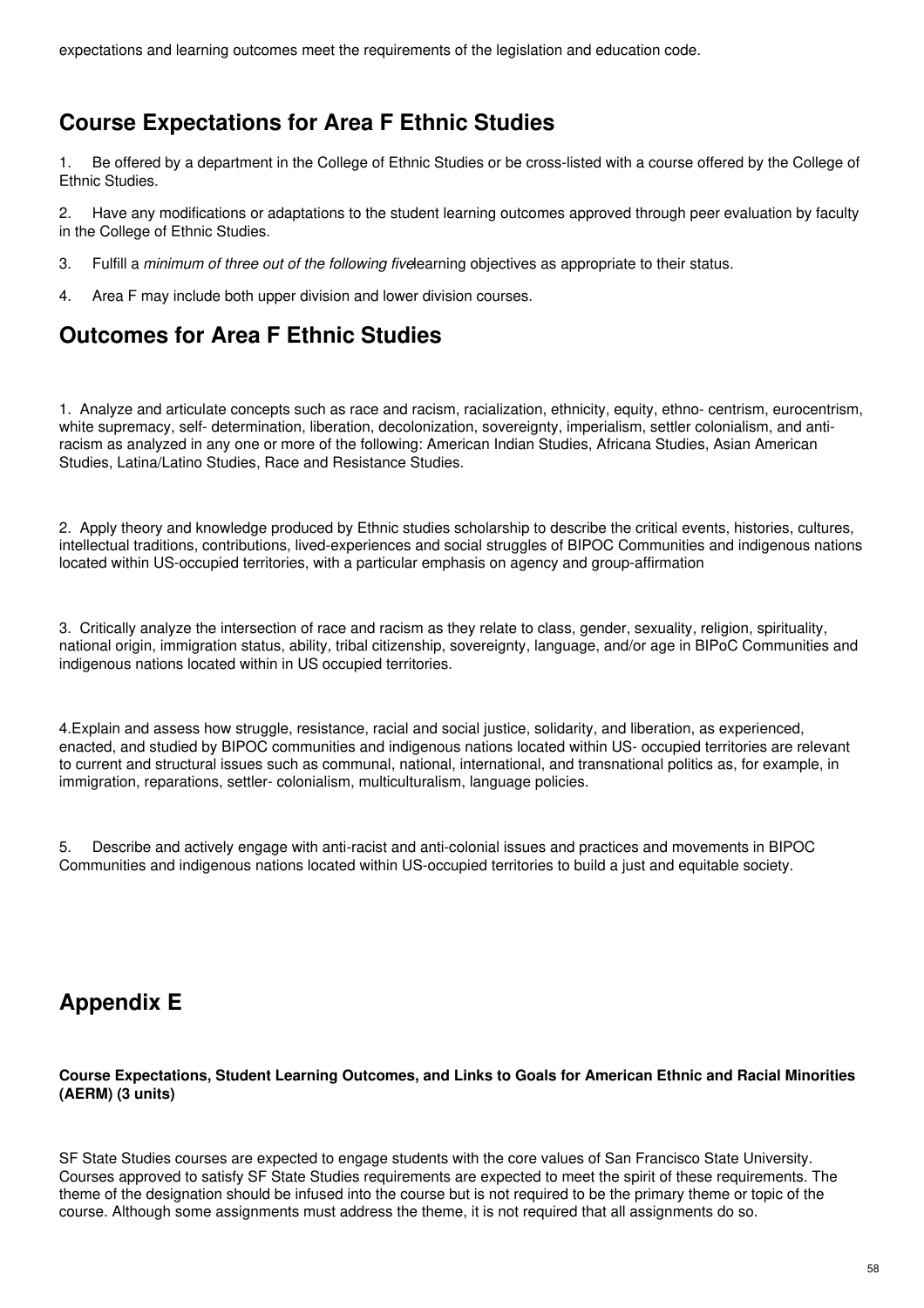Students earning baccalaureate degrees from San Francisco State University must complete a three-unit course that is designated as an American Ethnic and Racial Minorities (AERM) course. Any course (one in general education, a major, a minor, a certificate, complementary studies, or an elective) that is designated an AERM course may meet this requirement. Students may use the same course to fulfill more than one requirement, if the course is designated as meeting more than one requirement, but the units will be counted only once.

Recognizing that "race" is a historically and socially constructed category, American ethnic and racial minority populations are defined as those that are:

• excluded from the dominant majority community or culture;

• excluded from sustained influence on, access to, and participation in structures and institutions in the United States and the privilege of power deriving from such exclusions;

• identify with or see themselves as members of a distinct ethnic or racial minority group; and

• racialized as members of that (or another racialized) group and as such, have been systematically oppressed by the dominant society's institutions and ideologies.

# **Course Expectations for American Ethnic and Racial Minorities (3 units; may be an overlay)**

To be certified by the Baccalaureate Requirements Committee as meeting the American Ethnic and Racial Minorities (AERM) university requirement,

1. The course may be a lower or upper division course, with or without prerequisites, a transfer course or a course taken in residence, and it may be anywhere in the curriculum (e.g., GE, major, minor, certificate, electives, etc.). Each student earning a baccalaureate degree from San Francisco State University is required to complete at least one American Ethnic and Racial Minorities class.

2. Course syllabi must include the university approved student learning outcomes for American Ethnic and Racial Minorities (AERM) and link them to activities and/or assignments that students complete to demonstrate they have met the outcomes.

- 3. Assignments that correspond to the assignment expectations stated below.
- 4. Courses approved for the American Ethnic and Racial Minorities Requirement should:

• present views of one or more groups of American Ethnic and Racial Minorities both from the perspective of the group and as an integral part of American society;

• encourage the study of values, attitudes, behaviors and/or creative endeavors that acknowledge and respect the dignity of all groups; and

• present a thorough analysis of the historical experiences, social stratification processes, political activism, basic cultural patterns, aesthetic experiences and/or ideologies, and include one or more of the oppressed groups of color: African Americans, American Indians, Asian Americans, Pacific Islander Americans, US Latinas/Latinos, South West Asian/North African Americans, and people of mixed racialized heritages. Student Learning

# **Outcomes for American Ethnic and Racial Minorities (3 units; may be an overlay)**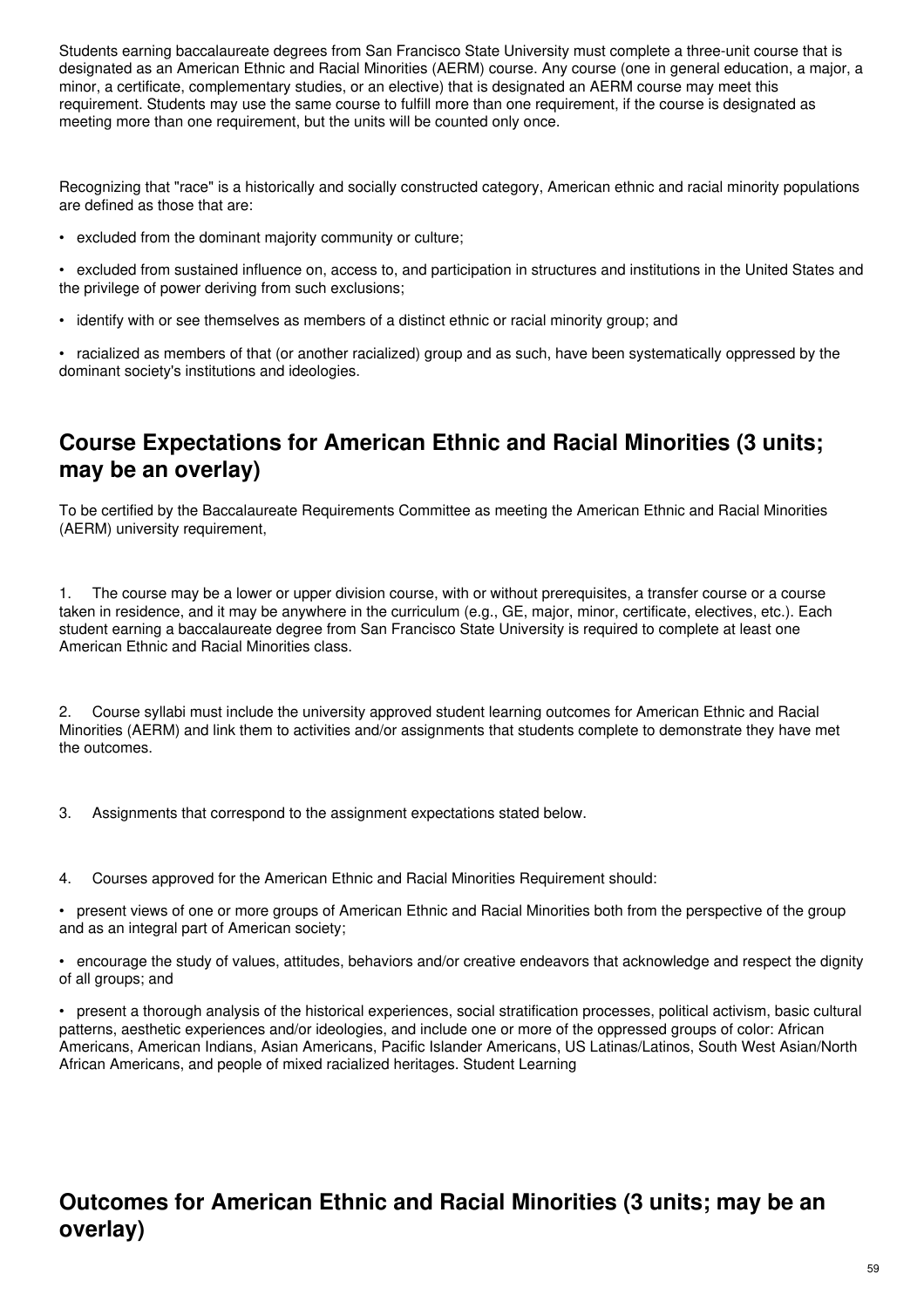After successfully completing a course designated as fulfilling the American Ethnic and Racial Minorities requirement, students will be capable of applying scholarship in the study of American Ethnic and Racial Minorities and will be able to do at least two of the following:

1. identify the historical, political, and/or cultural and aesthetic experiences and actions of one or more US ethnic/racial minority groups;

2. identify the value systems and/or styles of creative expression of one or more

3. ethnic/racial minority groups of the United States;

4. develop social and cultural participation skills, decision-making abilities, and political awareness in order to be citizens in an ethnically and racially diverse nation; and

5. develop the understandings and behavioral competencies necessary for effective interpersonal and inter-ethnic group interactions such as the following:

- recognizing the dynamics of racial hierarchies and power relations,
- recognizing the dynamics of interpersonal interactions,
- recognizing the problems of ethnic and racial minority stereotypes, and
- recognizing the diversity of attitudes and values which are projected in verbal and nonverbal behavior.

**Links between Educational Goals and Outcomes for American Ethnic and Racial Minorities**The student learning outcomes were developed in relationship to the "Educational Goals for the Baccalaureate at San Francisco State University." The chart below illustrates that relationship for American Ethnic and Racial Minorities. The numbers correspond to the way the educational goals and student learning outcomes are numbered above.

Educational Goals

Student Learning Outcomes for American Ethnic and Racial **Minorities** 

3. Appreciation of Diversity

1, 2, 3 and/or 4

# **Appendix F**

#### **Course Expectations, Student Learning Outcomes, and Links to Goals for Environmental Sustainability (3 units)**

SF State Studies courses are expected to engage students with the core values of San Francisco State University. Courses approved to satisfy SF State Studies requirements are expected to meet the spirit of these requirements. The theme of the designation should be infused into the course but is not required to be the primary theme or topic of the course. Although some assignments must address the theme, it is not required that all assignments do so.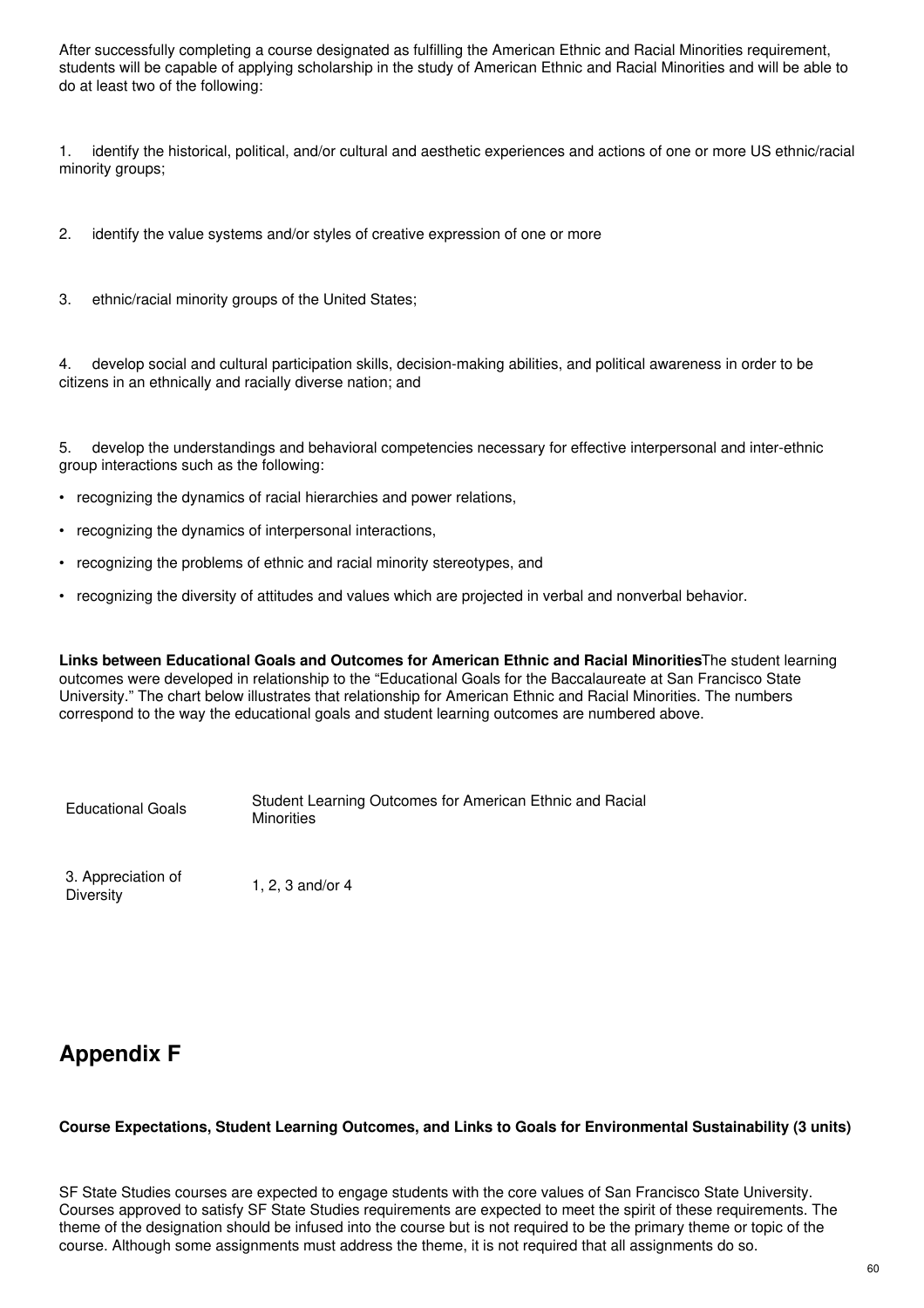Students earning baccalaureate degrees from San Francisco State University must complete a three-unit course that is designated as an Environmental Sustainability (ES) course. Any course (one in general education, a major, a minor, a certificate, complementary studies, or an elective) that is designated an ES course may meet this requirement. Students may use the same course to fulfill more than one requirement, if the course is designated as meeting more than one requirement, but the units will be counted only once.

# **Course Expectations for Environmental Sustainability (3 units; may be an overlay)**

To be certified by the Baccalaureate Requirements Committee as meeting the Environmental Sustainability (ES) university requirement,

1. The course may be a lower or upper division course, with or without prerequisites, a transfer course or a course taken in residence, and it may be anywhere in the curriculum (e.g., GE, major, minor, certificate, electives, etc.). Each student earning a baccalaureate degree from San Francisco State University is required to complete at least one Environmental Sustainability class.

2. The course must examine some aspect of environmental sustainability. The perspective can be from social sciences, natural sciences, arts, humanities, business, engineering, etc.

3. The course syllabus must list the university-approved student learning outcomes for environmental sustainability and link them to activities and/or assignments that students complete to demonstrate they have met the outcomes.

## **Student Learning Outcomes for Environmental Sustainability (3 units; may be an overlay)**

After completion of a course designated as fulfilling the environmental sustainability requirement, students will be able to do at least two of the following:

1. demonstrate how their personal activities impact the environment, and as a result affect the health and well-being of themselves and society.

2. analyze how the well-being of human society is dependent on ecosystems and the materials and services they provide to humanity.

3. explain the interconnectivity of economic prosperity, social equity and environmental quality.

4. identify the most serious environmental problems globally and locally and explain their underlying causes and possible consequences.

5. students will be able to create models, products, designs or creative representations that highlight an understanding of the connections between people, processes and the environment.

# **Links between Educational Goals and Outcomes for Environmental**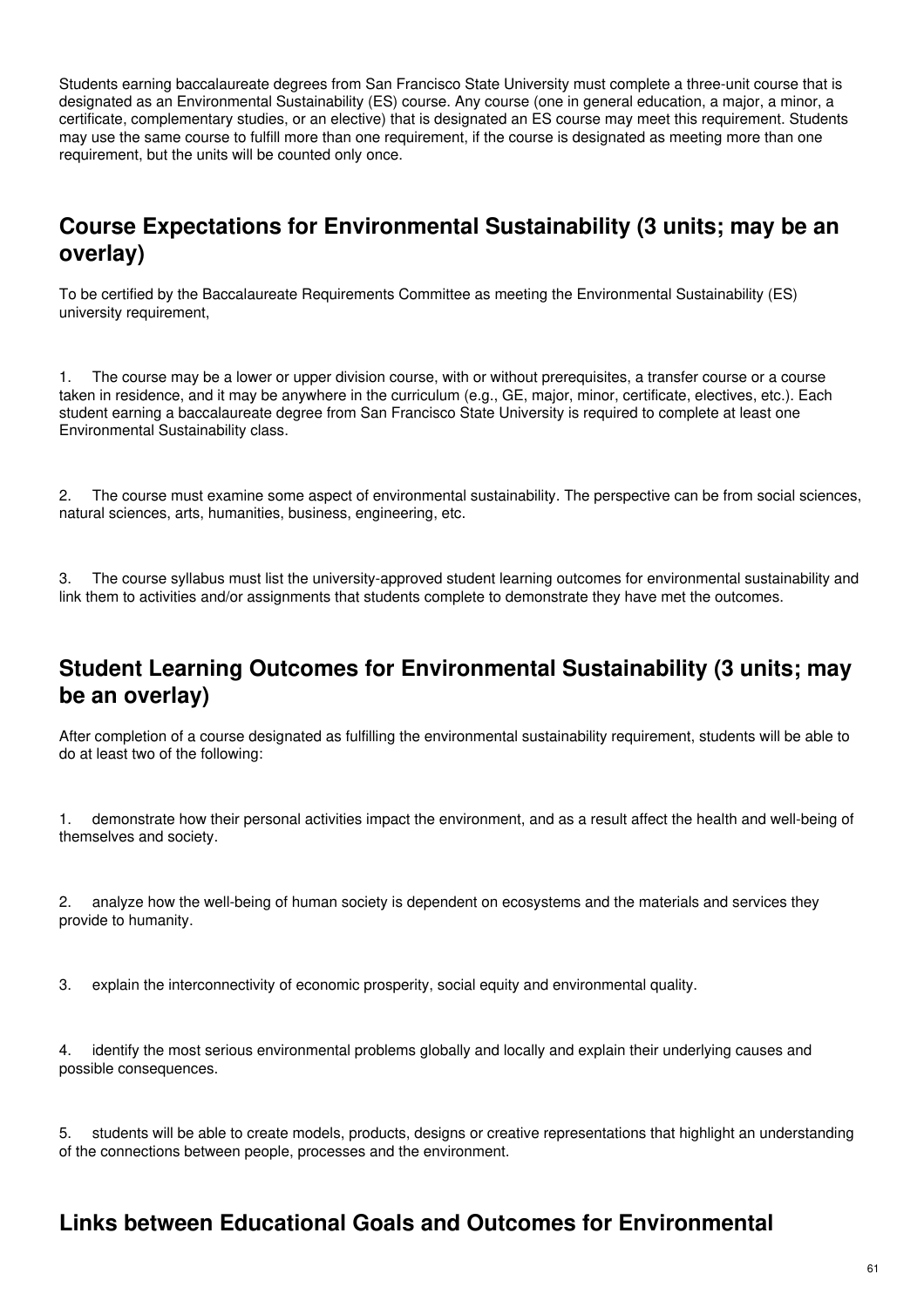# **Sustainability**

The student learning outcomes were developed in relationship to the "Educational Goals for the Baccalaureate at San Francisco State University." The chart below illustrates that relationship for Environmental Sustainability. The numbers correspond to the way the educational goals and student

learning outcomes are numbered above.

| <b>Educational Goals</b>                       | Student Learning Outcomes for Environmental<br>Sustainability |
|------------------------------------------------|---------------------------------------------------------------|
| 4. Ethical Engagement                          | 1, 2, 3, 4                                                    |
| 5. Integration and Application of<br>Knowledge | 3, 5                                                          |

# **Appendix G**

#### **Course Expectations, Student Learning Outcomes, and Links to Goals for Global Perspectives (GP) (3 units)**

SF State Studies courses are expected to engage students with the core values of San Francisco State University. Courses approved to satisfy SF State Studies requirements are expected to meet the spirit of these requirements. The theme of the designation should be infused into the course but is not required to be the primary theme or topic of the course. Although some assignments must address the theme, it is not required that all assignments do so.

Students earning baccalaureate degrees from San Francisco State University must complete a three-unit course that is designated as a Global Perspectives (GP) course. Any course (one in general education, a major, a minor, a certificate, complementary studies, or an elective) that is designated a GP course may meet this requirement. Students may use the same course to fulfill more than one requirement, if the course is designated as meeting more than one requirement, but the units will be counted only once.

# **Course Expectations for Global Perspectives (3 units; may be an overlay)**

To be certified by the Baccalaureate Requirements Committee as meeting the Global Perspectives (GP) university requirement,

1. The course may be a lower or upper division course, with or without prerequisites, a transfer course or a course taken in residence, and it may be anywhere in the curriculum (e.g., GE, major, minor, certificate, electives, etc.). Each student earning a baccalaureate degree from San Francisco State University is required to complete at least one global perspectives class.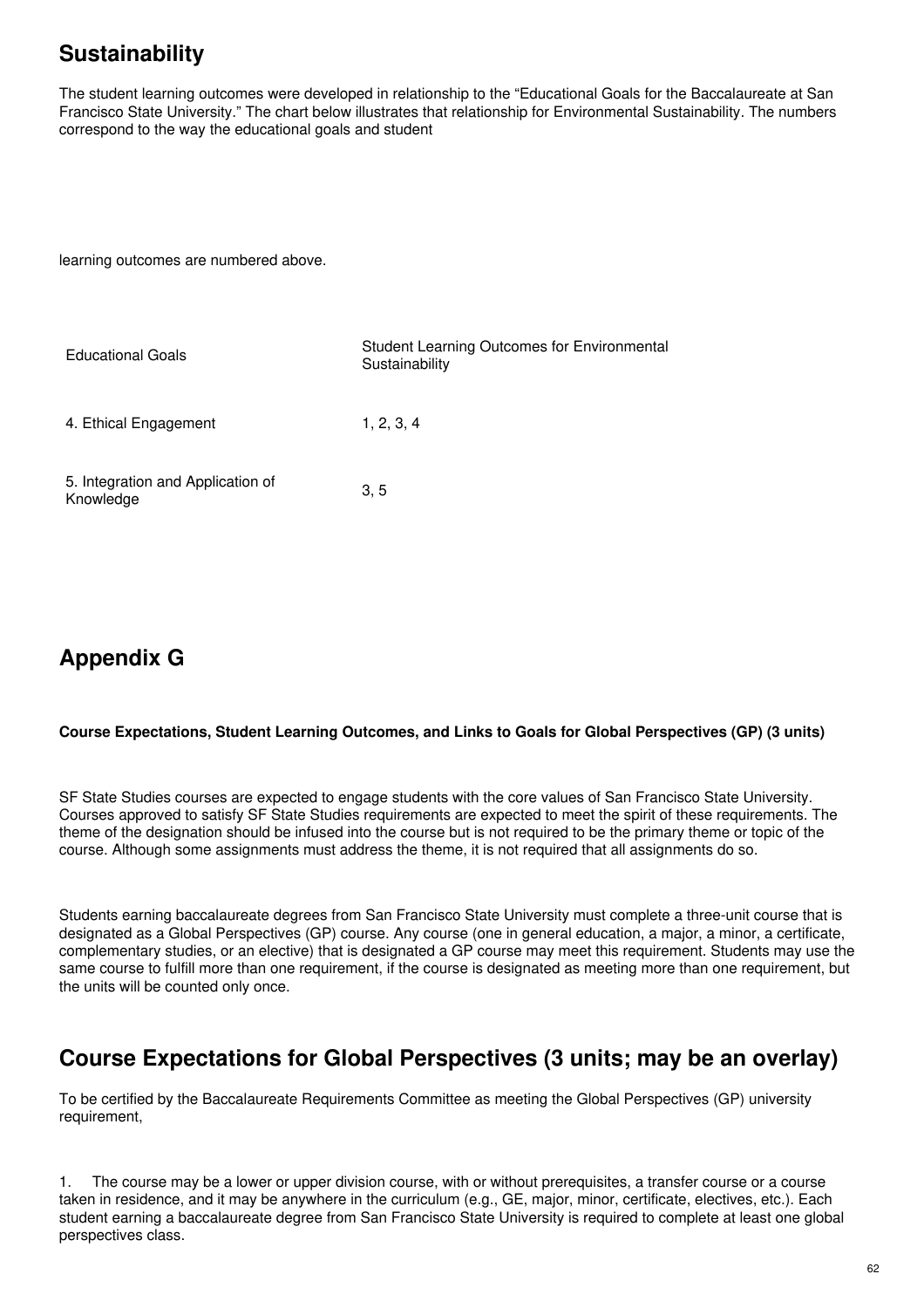2. The course must examine topics that are global in scope (i.e., that involve different parts of the world), and must compare and contrast human experiences and perspectives, whether in the present or thepast.

3. Any course taken in an approved CSU study-abroad program will automatically fulfill this requirement.

4. The course syllabus must list the university-approved student learning outcomes for global perspectives and link them to activities and/or assignments that students complete to demonstrate they have met the outcomes.

#### **Student Learning Outcomes for Global Perspectives (3 units; may be an overlay)**

After completion of a course designated as fulfilling the Global Perspective requirement, students will be able to at least two of the following:

1. recognize that one's view of the world is not universally shared and that others may have profoundly different perceptions;

2. analyze similarities and differences among human experiences and perspectives in different parts of the world and draw conclusions about the significance and consequences of these similarities anddifferences;

3. understand how the world's systems are interdependent and how local economic and social patterns have global impact beyond their effects on individual lives; and

4. describe factors that contribute to or threaten the well-being of individuals and/or communities in several areas of the world, or factors that did so in the past.

# **Links between Educational Goals and Outcomes for Global Perspectives**

The student learning outcomes were developed in relationship to the "Educational Goals for the

Baccalaureate at San Francisco State University." The chart below illustrates that relationship for global perspectives. The numbers correspond to the way the educational goals and student learning outcomes are numbered above.

Educational Goals

Student Learning Outcomes for Global **Perspectives** 

- 3. Appreciation of Diversity 1, 2
- 4. Ethical Engagement 4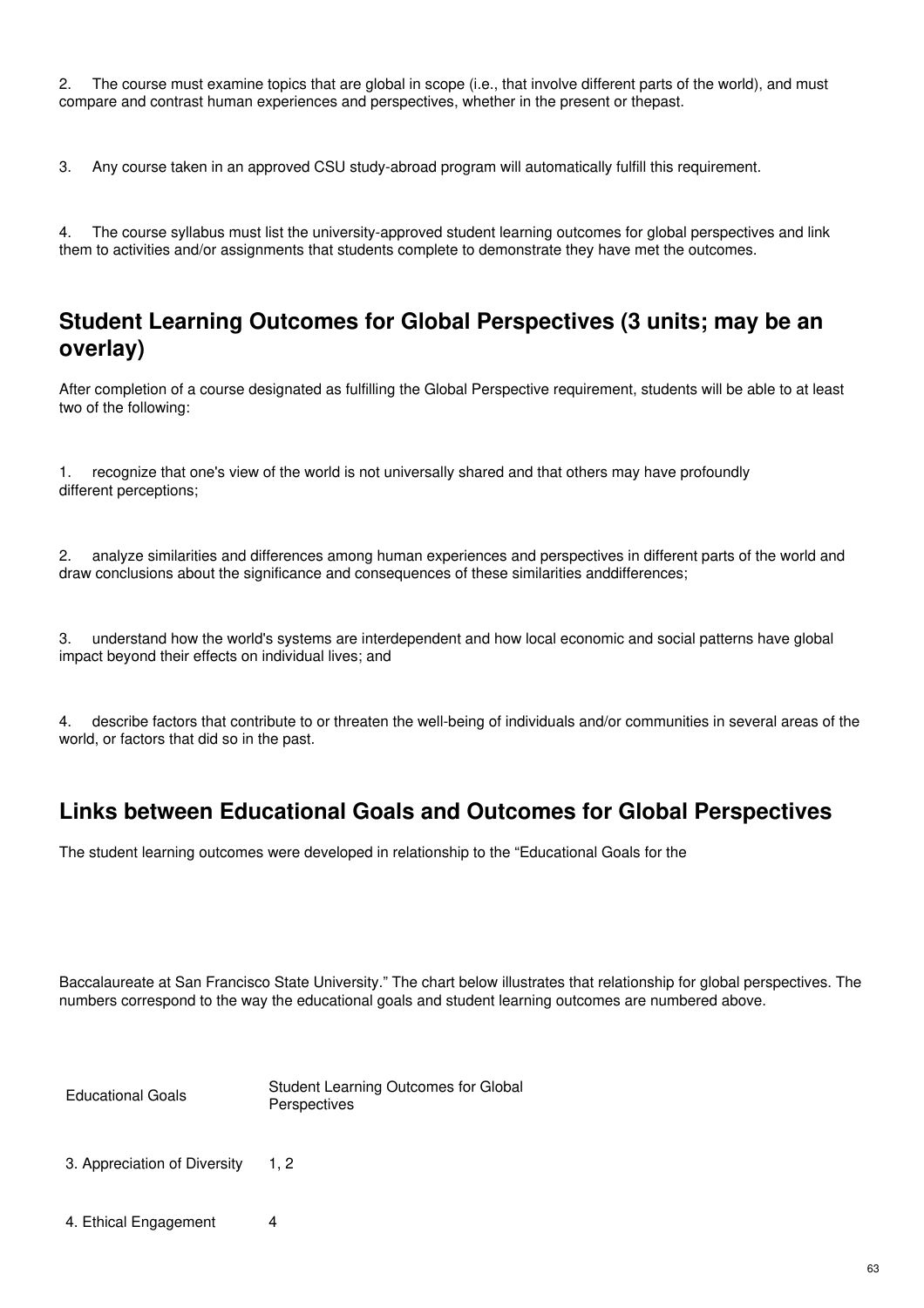# **Appendix H**

#### **Course Expectations, Student Learning Outcomes, and Links to Goals for Social Justice (SJ) (3 units)**

SF State Studies courses are expected to engage students with the core values of San Francisco State University. Courses approved to satisfy SF State Studies requirements are expected to meet the spirit of these requirements. The theme of the designation should be infused into the course but is not required to be the primary theme or topic of the course. Although some assignments must address the theme, it is not required that all assignments do so.

Students earning baccalaureate degrees from San Francisco State University must complete a three-unit course that is designated as a Social Justice (SJ) course. Any course (one in general education, a major, a minor, a certificate, complementary studies, or an elective) that is designated an SJ course may meet this requirement. Students may use the same course to fulfill more than one requirement, if the course is designated as meeting more than one requirement, but the units will be counted only once.

#### **Course Expectations for Social Justice (3 units; may be an overlay)**

To be certified by the Baccalaureate Requirements Committee as meeting the Social Justice (SJ) university requirement,

1. The course may be a lower or upper division course, with or without prerequisites, a transfer course or a course taken in residence, and it may be anywhere in the curriculum (e.g., GE, major, minor, certificate, electives, etc.). Each student earning a baccalaureate degree from San Francisco State University is required to complete at least one social justice class.

2. The course must address social constructions of identity, hierarchy, power, and privilege; community resistance and empowerment; and social justice. The social constructions may be related to variations among humans, including such factors as abilities, ages, cultures, genders, geographic locations, histories, immigration statuses, languages, national and ethnic identities, racializations, religions, sexualities, socio-economic classes.

3. The course syllabus must list the university-approved student learning outcomes for social justice and link them to activities and/or assignments that students complete to demonstrate they have met theoutcomes.

#### **Student Learning Outcomes for Social Justice (3 units; may be an overlay)**

After completion of a course designated as fulfilling the Social Justice requirement, students will be able to:

1. analyze, articulate, and apply principles of social justice in addressing social constructions of identity, hierarchy, power, and privilege; and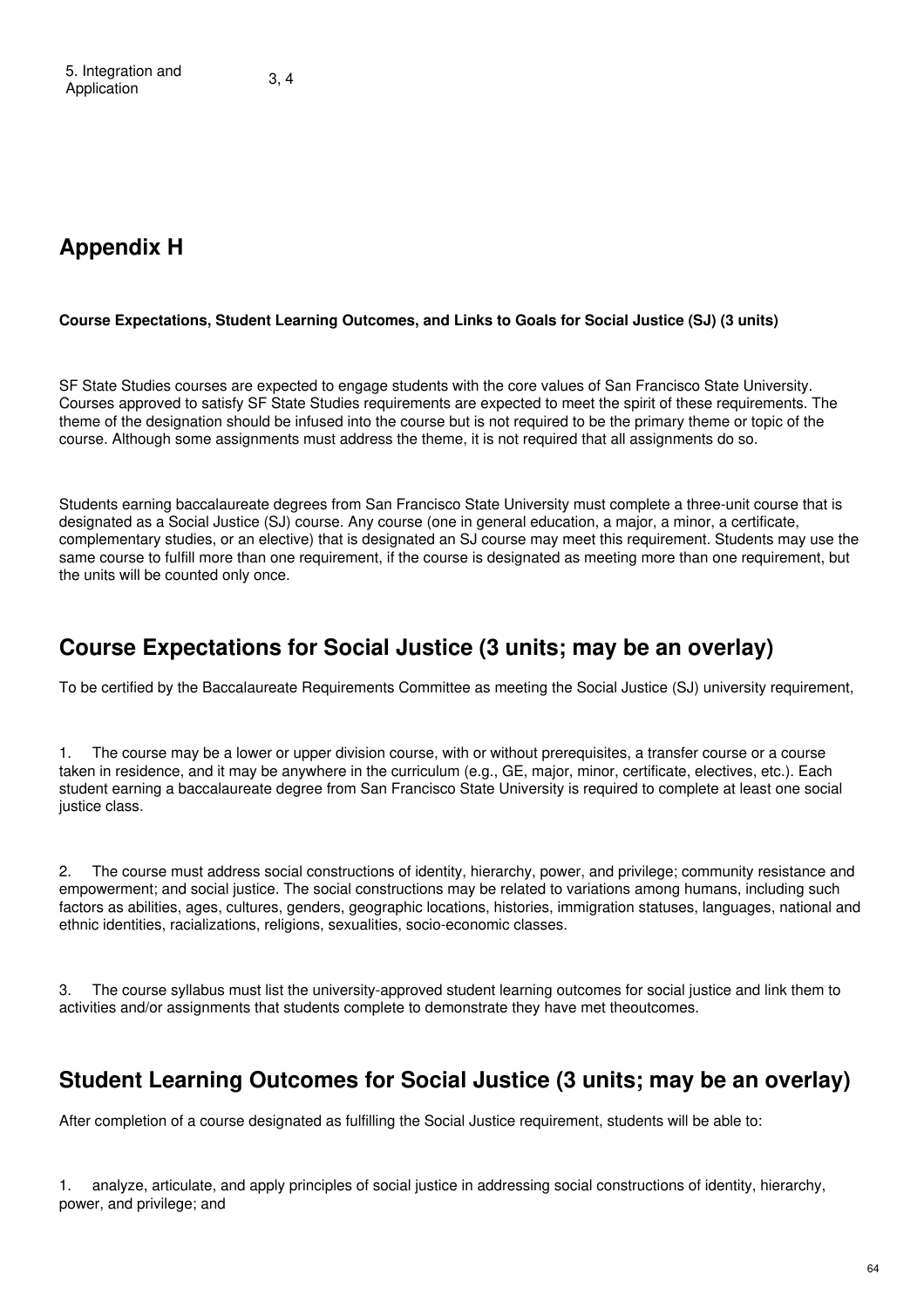2. identify ways in which they can contribute to social justice within local communities, nations, or theworld.

# **Links between Educational Goals and Outcomes for Social Justice**

The student learning outcomes were developed in relationship to the "Educational Goals for the Baccalaureate at San Francisco State University." The chart below illustrates that relationship for social justice. The numbers correspond to the way the educational goals and student learning outcomes are numbered above.

Educational Goals Student Learning Outcomes for Social Justice

4. Ethical Engagement 1, 2

# **Appendix I**

#### **Course Expectations, Student Learning Outcomes, and Links to Goals for Upper-Division General Education**

All students must complete a total of nine units with one course in each of the following CSU- mandated groupings of domains of knowledge and inquiry: (1) Upper Division Physical and/or Life Sciences (Area UD – B), (2) Upper Division Arts and/or Humanities (Area UD – C), and (3) Upper Division Social Sciences (Area UD – D). These subject designations come from Executive Order 1033, "CSU General Education Breadth Requirements," which governs general education requirements in the California State University system. We interpret the subject area distinctions of EO 1033 as domains of knowledge with distinct methods of inquiry rather than categories that can be defined by college, department, or program designations. Courses that meet the student learning outcomes identified for an area will be approved for that area, regardless of the disciplinary designation of the unit originating the proposal.

There are three options for students to complete the Upper Division General Education Requirement: Integrated Studies, Study Abroad, and Disciplinary Perspectives. Details about each of these options appear in the section below titled "Three Options for Completing Upper Division General Education," but immediately following is a list of course expectations and student learning outcomes, which pertain to all three options.

To be certified by the Baccalaureate Requirements Committee as meeting the Upper Division General Education requirement,

1. Courses must be open to all students, regardless of major, who meet the prerequisites. Students shall not be held to prerequisites that are not specified in the current online University Bulletin. Prerequisites must not unduly restrict access, and are restricted to upper division standing, or one of the followingcategories:

- lower division general education course(s);
- other upper division general education courses when the courses are sequenced;
- individual course placement tests;
- generic course prerequisites (e.g., a psychology course, a biology course, a history course, and so forth);
- equivalents to the above;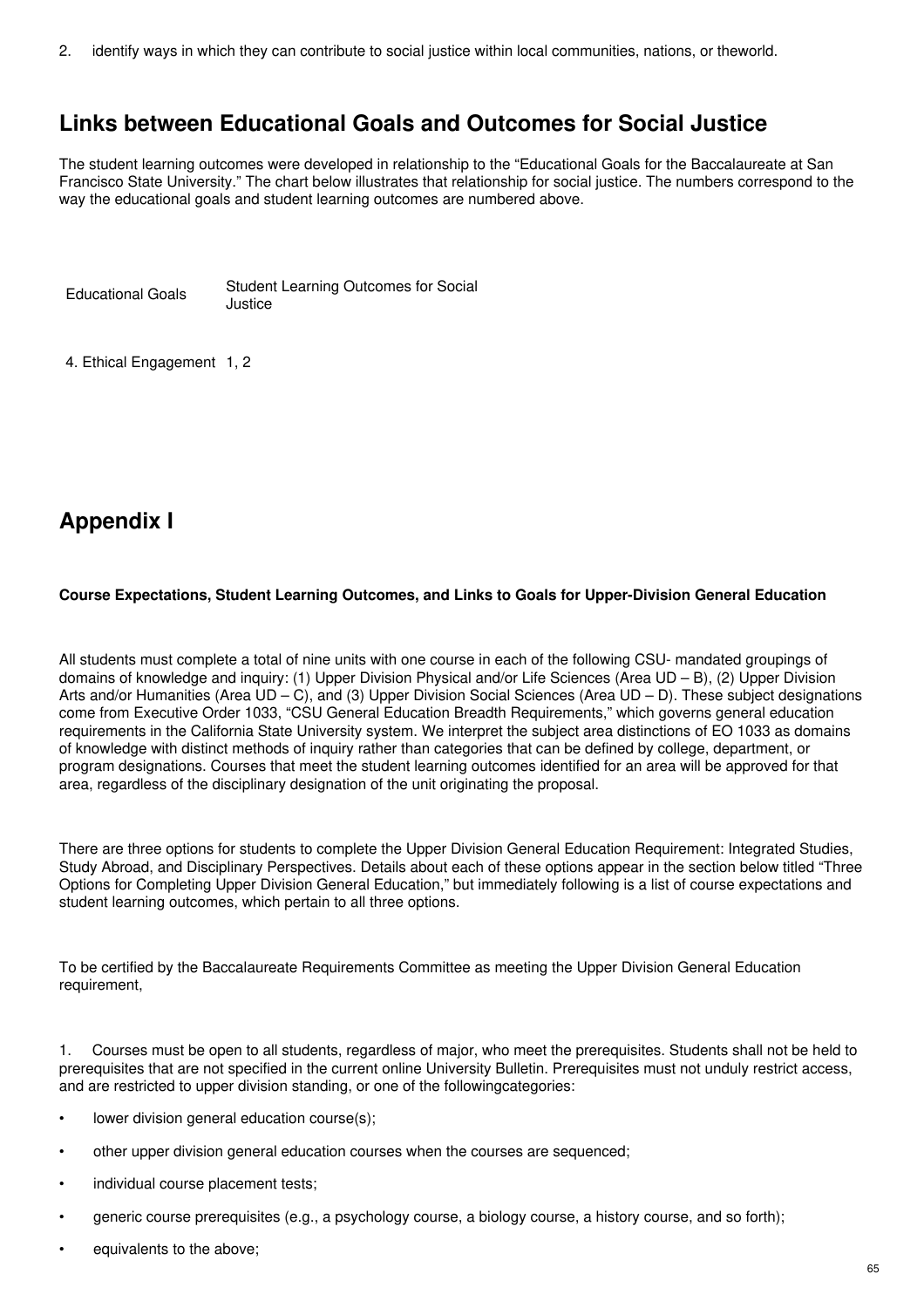Upper Division General Education courses may require proficiency in a language other than English in addition to one of the options above.

2. At least one of the assignments shall involve (a) utilizing a plan for acquiring and recording information employing advanced search strategies to examine a wide variety of potential sources, including library resources; (b) articulating and applying advanced criteria in evaluating information and sources, including distinguishing scholarly/non- scholarly information and primary/secondary sources; (c) properly using and citing the information in assignments; and (d) formulating arguments and/or theories supported by information from multiple sources;

3. The course syllabus must include references to assignments that are described above as part of the course expectations;

4. The course syllabus must list the university-approved student learning outcomes for upper division area for which the course is certified and link them to activities and/or assignments that students complete to demonstrate they have met the outcomes;

# **I. Upper Division Physical and/or Life Science (Area UD – B)**

To be certified by the Baccalaureate Requirements Committee as meeting the upper-division physical and/or life science (UD – B) general education requirement,

1. Students will be given an opportunity to explore how scientific knowledge can be applied to their own lives and to ways in which they could contribute purposefully to the well-being of their local communities, their nations, or the people of the world; to social justice; and/or to the sustainability of the natural environment; and

2. Students in the course will develop knowledge of the physical universe and/or its life forms.

# **Student Learning Outcomes for Upper Division Physical and/or Life Science (3 units)**

After completion of an upper division general education course in physical and/or life sciences, students will be able to:

1. apply scientific methods of inquiry and analysis (such as hypothesis testing, systematic and reproducible observations, and the analysis of measurable data) to the physical universe, including either living or nonliving systems;

2. articulate how scientific theories and practices come to be accepted, contested, changed, or abandoned by the scientific community;

3. evaluate the quality of scientific information and claims on the basis of their source and the methods used to generate the information or claims;

4. construct coherent and sound arguments with support from multiple sources, including library resources and proper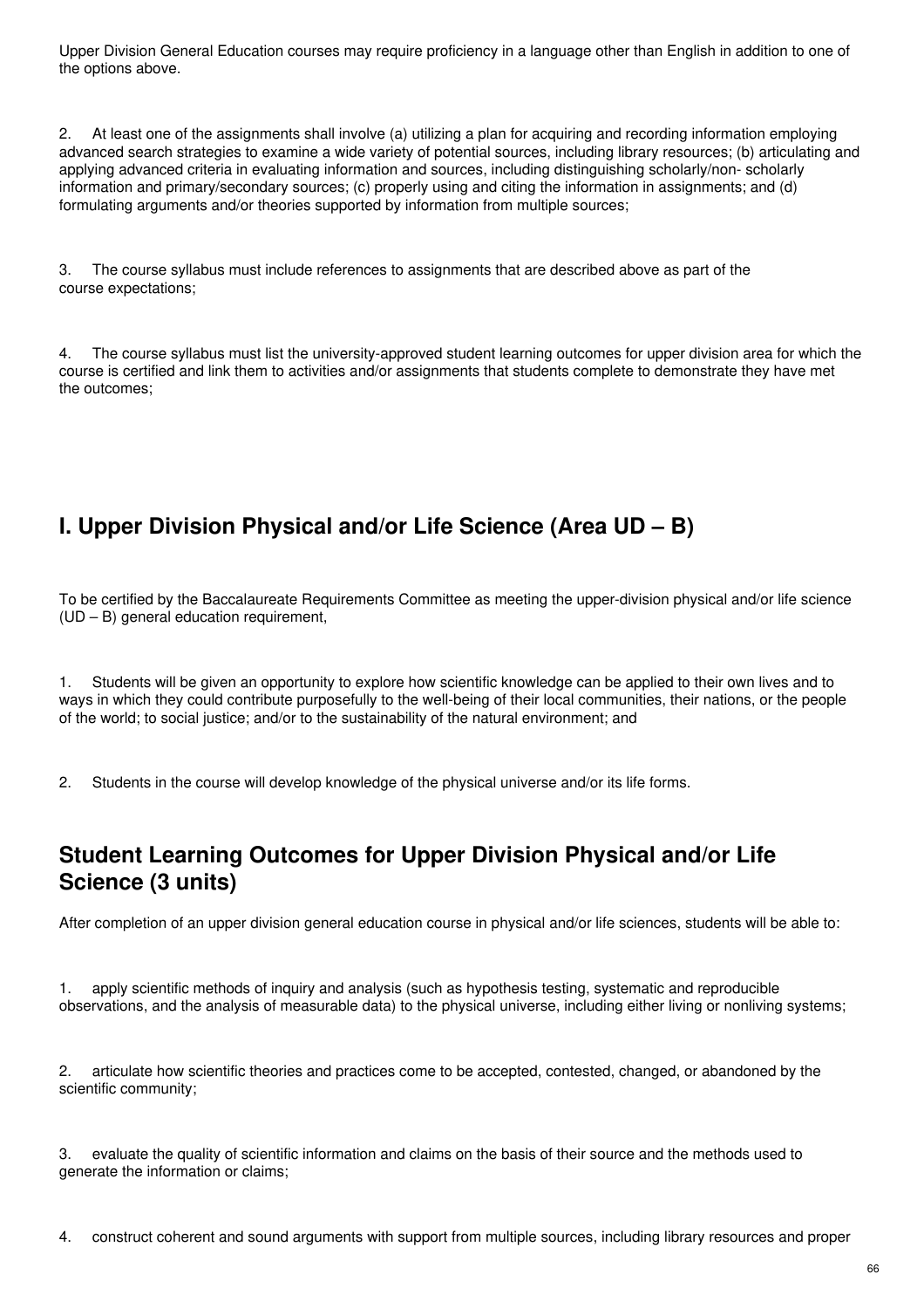5. analyze the connection of scientific research, discoveries and applications to personal, social or ethical issues in the modern world.

# **Links between Educational Goals and Outcomes for Upper Division Physical and/or Life Science**

The student learning outcomes were developed in relationship to the "Educational Goals for the Baccalaureate at San Francisco State University." The chart below illustrates that relationship for upper division physical and/or life science. The numbers correspond to the way the educational goals and student learning outcomes are numbered above.

| <b>Educational Goals</b>                              | Student Learning Outcomes for Upper Division Physical and/or Life<br>Science |
|-------------------------------------------------------|------------------------------------------------------------------------------|
| 1. Competencies for Lifelong Intellectual<br>Endeavor | 3, 4                                                                         |
| 2. Intellectual Attainments                           | 1, 2                                                                         |
| 4. Ethical Engagement                                 | 5                                                                            |
| 5. Integration and Application of Knowledge           | 6                                                                            |

# **II. Upper Division Arts and/or Humanities (Area UD – C)**

#### **Student Learning Outcomes for Upper Division Arts and/or Humanities (3 units)**

After completion of an upper division general education course in arts and/or humanities, students will be able to:

1. apply artistic or humanistic methods of inquiry and analysis (including creation, interpretation, and evaluation) to study aesthetic experiences, expressive forms, belief systems, or communicative practices and relate them to the social and cultural contexts in which they are rooted;

2. articulate how theories and practices in the arts and/or humanities come to be accepted, contested, changed, or abandoned by the scholarly or artistic communities;

3. evaluate the quality of information, claims, expressions, and interpretations;

4. construct coherent and sound arguments with support from multiple sources, including library resources and proper citations, that communicate what students have discovered;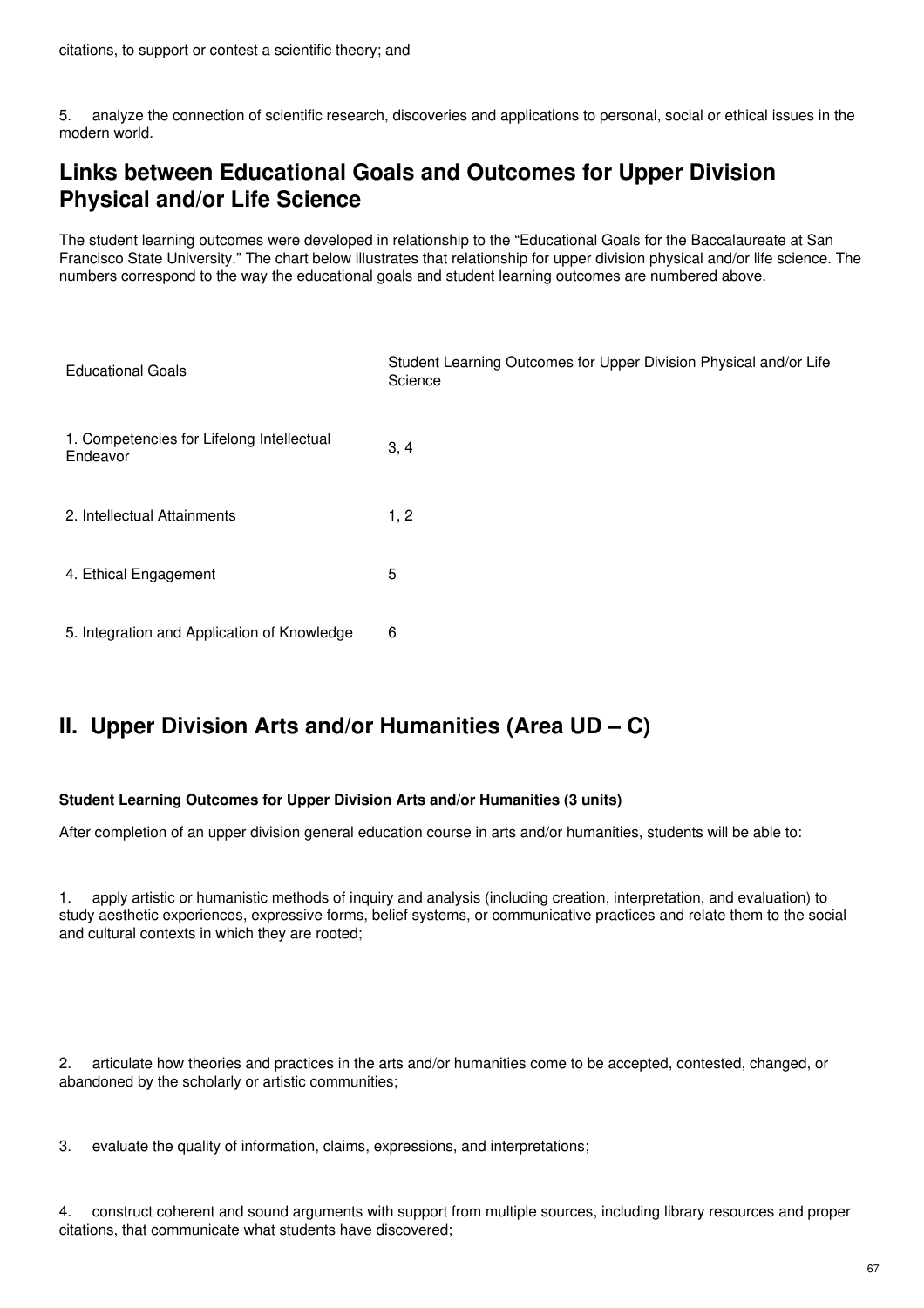5. analyze social issues as well as ethical dilemmas and choices that arise out of artistic or humanistic research, discoveries, and applications; and 6. analyze multiple forms and variations of human diversity found in aesthetic experiences, expressive forms, belief systems, or communicative practices, and apply that knowledge to their own lives and to ways in which they could contribute purposefully to the well- being of their local communities, their nations, and the people of the world; to social justice; and/or to the sustainability of the natural environment.

# **Links between Educational Goals and Outcomes for Upper Division Arts and/or Humanities**

The student learning outcomes were developed in relationship to the "Educational Goals for the Baccalaureate at San Francisco State University." The chart below illustrates that relationship for upper division arts and/or humanities. The numbers correspond to the way the educational goals and student learning outcomes are numbered above.

| <b>Educational Goals</b>                              | Student Learning Outcomes for Upper Division Arts and/or<br><b>Humanities</b> |
|-------------------------------------------------------|-------------------------------------------------------------------------------|
| 1. Competencies for Lifelong Intellectual<br>Endeavor | 3, 4                                                                          |
| 2. Intellectual Attainments                           | 1, 2                                                                          |
| 3. Appreciation of Diversity                          | 6                                                                             |
| 4. Ethical Engagement                                 | 5                                                                             |
| 5. Integration and Application of Knowledge           | 6                                                                             |

# **III. Upper Division Social Sciences (Area UD – D)**

#### **Student Learning Outcomes for Upper Division Social Sciences (3 units)**

After completion of an upper division general education course in social sciences, students will be able to:

1. apply the methods of inquiry and analysis characteristic of one or more of the behavioral and social science disciplines to the study of human behavior, institutions, or socio- economic systems as related to the appropriate economic, ethnic, geographic, historical, political, social, or cultural contexts;

2. articulate how theories and practices in one or more of the behavioral and social science disciplines come to be accepted, contested, changed, or abandoned by the scholarly community;

3. evaluate the quality of behavioral and social scientific information and claims on the basis of their sources and the methods used to generate that information;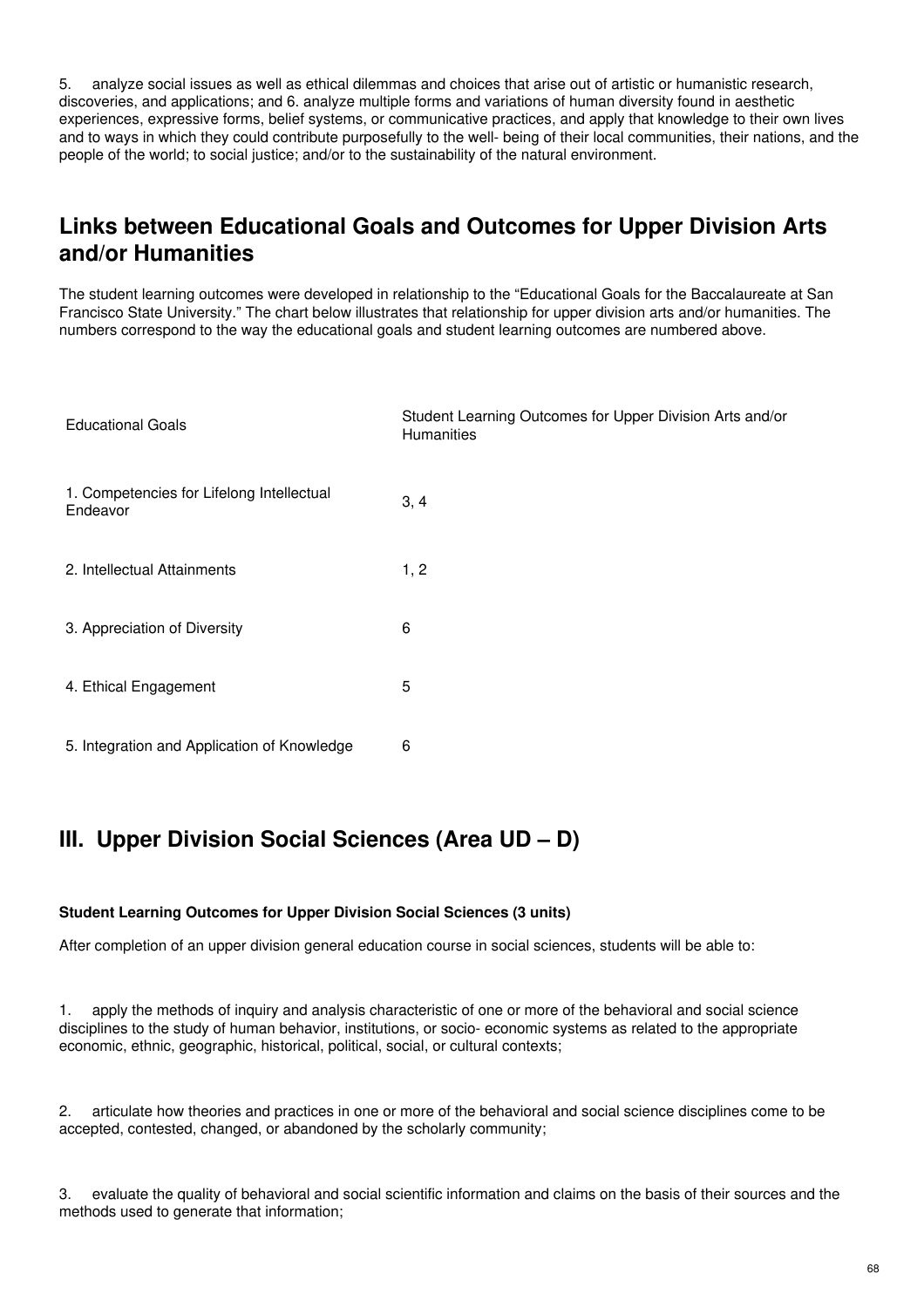4. construct coherent and sound arguments with support from multiple sources, including library resources and proper citations, that communicate what students have discovered;

5. analyze economic, political, social, or cultural issues as well as ethical dilemmas and choices that arise out of behavioral or social scientific research, discoveries, and applications; and

6. analyze issues of equity and discrimination related to human behavior or to economic, political, social, or cultural institutions or systems, in the present or in the past, and, as appropriate, apply that knowledge to their own lives and to ways in which they could contribute purposefully to the well-being of their local communities, their nations, and the people of the world; to social justice;

and/or to the sustainability of the natural environment.

## **Links between Educational Goals and Outcomes for Upper Division Social Sciences**

The student learning outcomes were developed in relationship to the "Educational Goals for the Baccalaureate at San Francisco State University." The chart below illustrates that relationship for upper division social sciences. The numbers correspond to the way the educational goals and student learning outcomes are numbered above.

| <b>Educational Goals</b>                              | Student Learning Outcomes for Upper Division Social<br><b>Sciences</b> |
|-------------------------------------------------------|------------------------------------------------------------------------|
| 1. Competencies for Lifelong Intellectual<br>Endeavor | 3, 4                                                                   |
| 2. Intellectual Attainments                           | 1, 2                                                                   |
| 3. Appreciation of Diversity                          | 6                                                                      |
| 4. Ethical Engagement                                 | 5                                                                      |
| 5. Integration and Application of Knowledge           | 6                                                                      |

# **IV. Three Options for Completing Upper Division General Education**

All students must complete a total of nine units with one course in each of the following CSU-mandated groupings of domains of knowledge and inquiry: (1) physical and/or life sciences, (2) arts and/or humanities, and (3) social sciences. There are three options for students to complete the Upper Division General Education Requirement: UDGE Disciplinary Perspectives, Integrated Studies, and Study Abroad.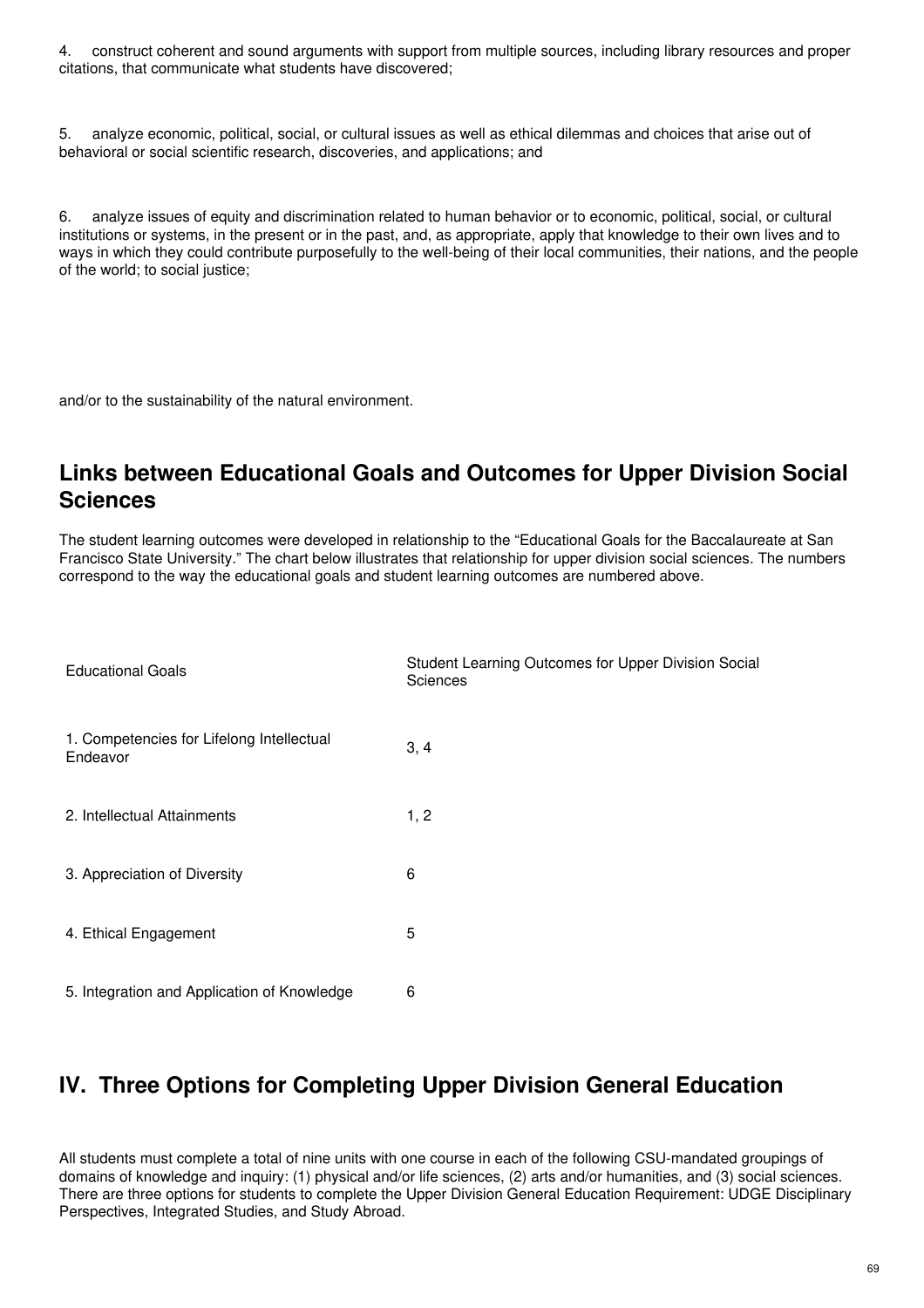## **V. Upper Division GE Disciplinary Perspectives (9 units minimum; must be taken in residence at San Francisco State University)**

Students who complete the upper division general education requirement through the Disciplinary Perspectives Option must complete one course in each of the following groupings of domains of knowledge and inquiry: (1) physical and/or life sciences, (2) arts and/or humanities, and (3) social sciences. Faculty teaching an upper division general education course from one of these domains (e.g. sciences, arts, humanities, or social sciences), are encouraged to draw connections to the others as appropriate. Each course will be designed to meet six student learning outcomes for the designated domain of knowledge and inquiry. A course may not be in more than one domain of knowledge.

#### **VI. Integrated Studies Option (9 units minimum; must be taken in residence at San Francisco State University)**

Integrative Course Expectations Students must complete three courses that have been devised by a faculty team into a coherent, integrative program of study; one course in each of the following groupings of domains of knowledge and inquiry: (1) physical and/or life sciences, (2) arts and/or humanities, and (3) social sciences. In order to receive credit for the Upper Division General Education Requirement through the Integrated Studies Option, students must complete a minimum of 9 units on the same theme. (Courses must also meet the course expectations for upper division general education courses indicated earlier. Though the courses must be open to students from any major, the courses can be restricted to cohorts of students taking a particular set of integrated courses.) Student Learning Outcomes After successfully completing the integrated studies upper division general education program, students will be able to:

• make connections among different types of knowledge and modes of inquiry across academic disciplines and among domains of knowledge and inquiry; and

• meet the student learning outcomes for upper division general education courses in the following domains of knowledge and inquiry: (1) physical and/or life sciences, (2) arts and/or humanities, and

(3) social sciences.

**AU 401: Integrated Studies: Physical and/or Life Sciences (3-4 units; see note below) Description**: Physical and/or life science investigation of a selected topic that is integrated with study of

an allied subject in the arts and/or humanities and the social sciences.

# **AU 402: Integrated Studies: Arts and/or Humanities (3-4 units; see note below)**

**Description**: Artistic and/or humanistic investigation of a selected topic that is integrated with study of an allied subject in the physical and/or life sciences and the social sciences.

#### **AU 403: Integrated Studies: Social Sciences (3-4 units; see note below)**

**Description**: Social scientific investigation of a selected topic that is integrated with study of an allied subject in the physical and/or life sciences and the arts and/or humanities.

#### **Note on the units requirement for AU 401, 402, and 402**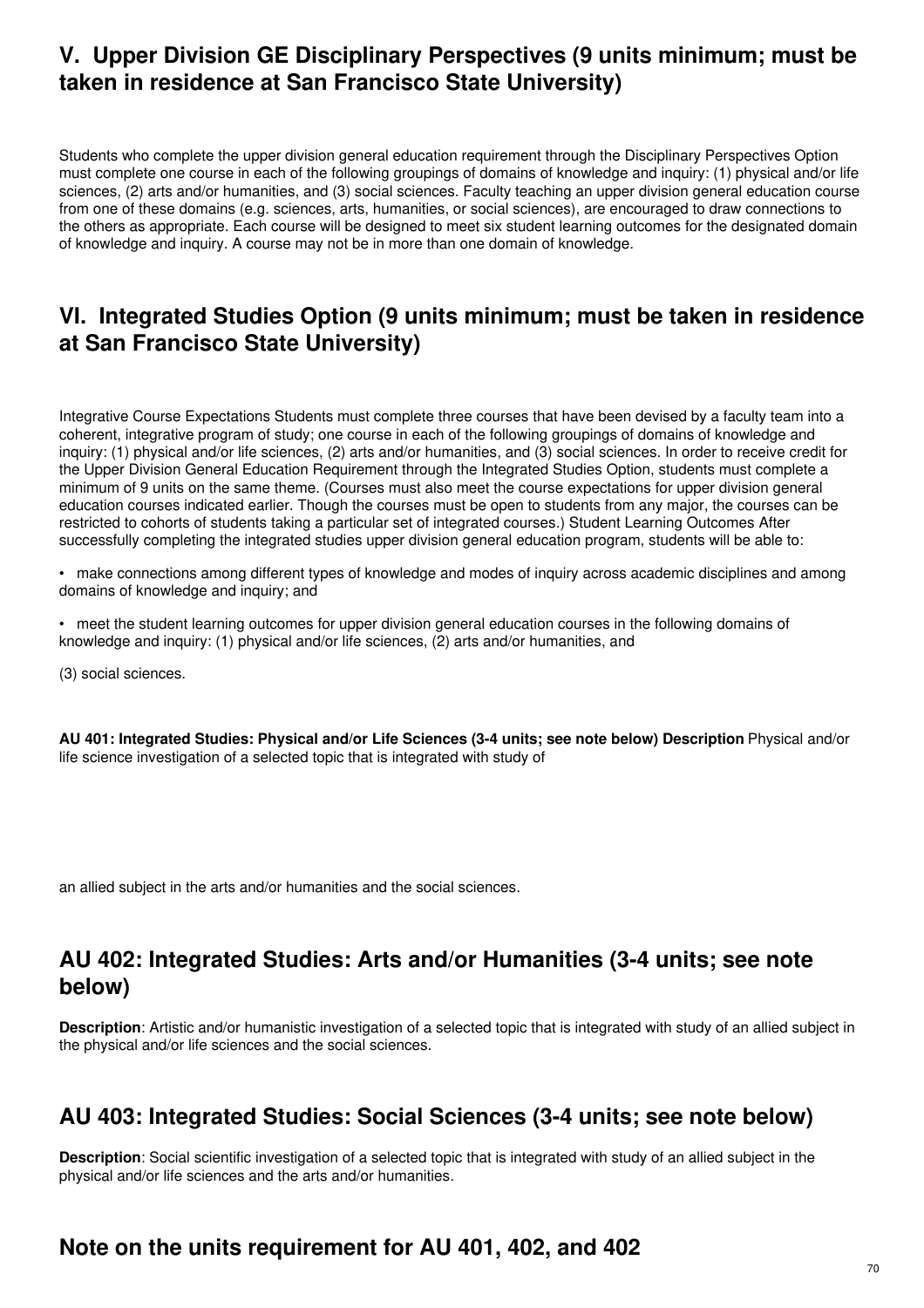The units of integrated studies may be more closely integrated or more interdisciplinary than is suggested by the three separate courses listed above, but the course of study should adhere to the spirit of providing the equivalent of at least three units in each of the following groupings of domains of knowledge and inquiry: (1) physical and/or life sciences, (2) arts and/or humanities, and (3) social sciences. The titles listed here are generic ones for thematically linked courses. The actual courses would have specific titles that correspond to the theme. Faculty teams would be responsible for developing courses that meet the student learning outcomes. Ordinarily, students should be able to complete the integrated studies option in three or fewer semesters. Faculty proposing integrated studies options must provide contingency plans for how students can complete the upper division general education requirement, if some unforeseen circumstance makes it impossible for them to complete an integrated studies program they have started. In the initial certification phase, the Initial Certification Committee will evaluate proposals for a set of integrated courses. After the initial phase, the Upper Division Certification Committee will conduct this evaluation (the process for review is described in the section titled, "Process for Approving Courses to Fulfill University-Wide Requirements").

# **VII. Study Abroad Option**

#### (9 units minimum; must be taken in residence at either a CSU-approved Study Abroad institution or at San **Francisco State University)**

#### **Study Abroad Course Expectations**

Students must complete a minimum of three courses, which total at least nine semester units, with a minimum of five units taken in another nation in a CSU-approved Study Abroad program. Courses used to meet the upper division general education requirements through Study Abroad must be approved by a faculty advisor assigned by the Office of International Programs before a student leaves San Francisco State University. The three courses must be selected in the three CSU-mandated domains of knowledge and inquiry: (1) physical and/or life sciences, (2) arts and/or humanities, and (3) social sciences. One to three of the courses may be completed abroad, with any remaining course(s) being completed at San Francisco State University, if necessary to equal at least nine units.

For the study abroad program for upper division general education, courses should focus on the host nation [e.g., a course on the geology, flora and fauna, environment, or scientific research of that nation (science), a course on the arts and/or literatures of that nation (arts and humanities), or a course on the histories, geographies, economies, or politics of that nation (social science)]. San Francisco State University courses, taught on campus or elsewhere, should focus on the other nation, region, or continent where students have studied, and address relationships between that area and the United States, and/or on descendants from that area who are now in the United States (e.g., a San Francisco State University course in Asian American Studies on the experience of Chinese Americans as a complement to courses taken about China.).

# **Student Learning Outcomes**

After successfully completing the study abroad upper division general education program, students will be able to:

• make connections across academic disciplines and among domains of knowledge and inquiry as they relate to the host nation where the student studied, on relationships between that nation and the United States, and/or on descendants from that nation who are now in the United States; and

• meet the student learning outcomes for upper division general education courses in the following

domains of knowledge and inquiry: (1) physical and/or life sciences, (2) arts and/or humanities, and

(3) social sciences.

# **VIII. Upper Division American Institutions: U.S. History Requirement**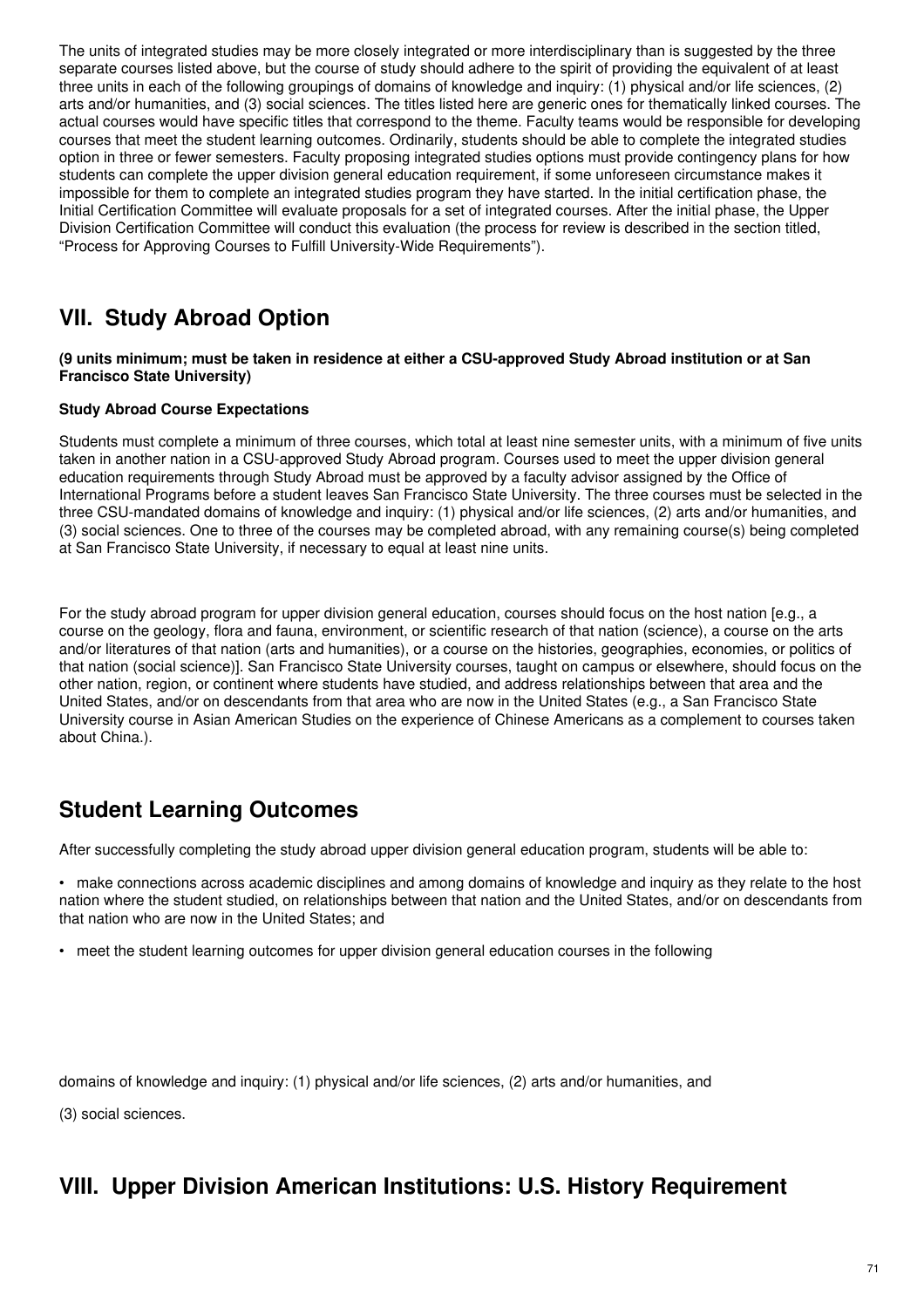The following Course Expectations and Student Learning Outcomes will be used to approve and assess upper division courses fulfilling the American Institutions (AI) requirement. The Area D sub-committee of the Baccalaureate Requirements Committee (BRC) or the Lower Division Certification Committee (LDCC) will use this document to approve courses for use in meeting the AI U.S. History requirement. Courses meeting the AI U.S. History requirement may be in upper division GE, the major, minor or an elective.

# **Course Expectations for Upper Division American Institutions: U.S. History Requirement**

To be certified by the Baccalaureate Requirements Committee as an upper-division course that meets the Graduation Requirements in United States History, Constitution and American Ideals (as stipulated in CSU EO 1061):

1. The course must be upper division and open to all students. Courses in American Institutions should meet one or more of the following requirements: U.S. History, U.S. Constitution, and/or CaliforniaGovernment.

2. As mandated by CSU Executive Order 1061, the U.S. History component of the American Institutions requirement may be met either by examination (AP, CLEP, or SF State competency exam) or by taking a course meeting the following content requirements and their corresponding student learning outcomes. All courses approved for the US History requirement must cover:

• Significant events over a minimum time span of approximately one hundred years and occurring in the entire area now included in the United States of America, including the relationships of regions within the area and with external regions and powers as appropriate to the understanding of those events within the United States during the period under study.

• The role of major ethnic and social groups in such events and the contexts in which the events have occurred.

• The events presented within a framework that illustrates the continuity of the American experience and its derivation from other cultures, including consideration of three or more of the following: politics, economics, social movements, and geography.

3. The course syllabus must list the university-approved student learning outcomes for the U.S. History component and link them to activities and/or assignments that students complete to demonstrate they have met the outcomes.

## **Student Learning Outcomes for Upper Division American Institutions: U.S. History**

Courses in American Institutions should meet one or more of the following requirements: U.S. History,

After completion of a course in upper division U.S. History to meet the American Institutions requirement, students will be able to:

• demonstrate an understanding of the significant events of an approximately one hundred year time- span, and occurring in the entire United States, including relationships of regions within that area as well as with external regions and powers as appropriate to the understanding of those events within the US during the period under study;

• explain the role of major ethnic and social groups in the significant events during the one hundred year time span, and the contexts in which the events occurred; and

• analyze the significant events within a framework that illustrates the continuity of the American experience and its derivation from other cultures, including consideration of three of more of the following: politics, economics, social movements, and geography.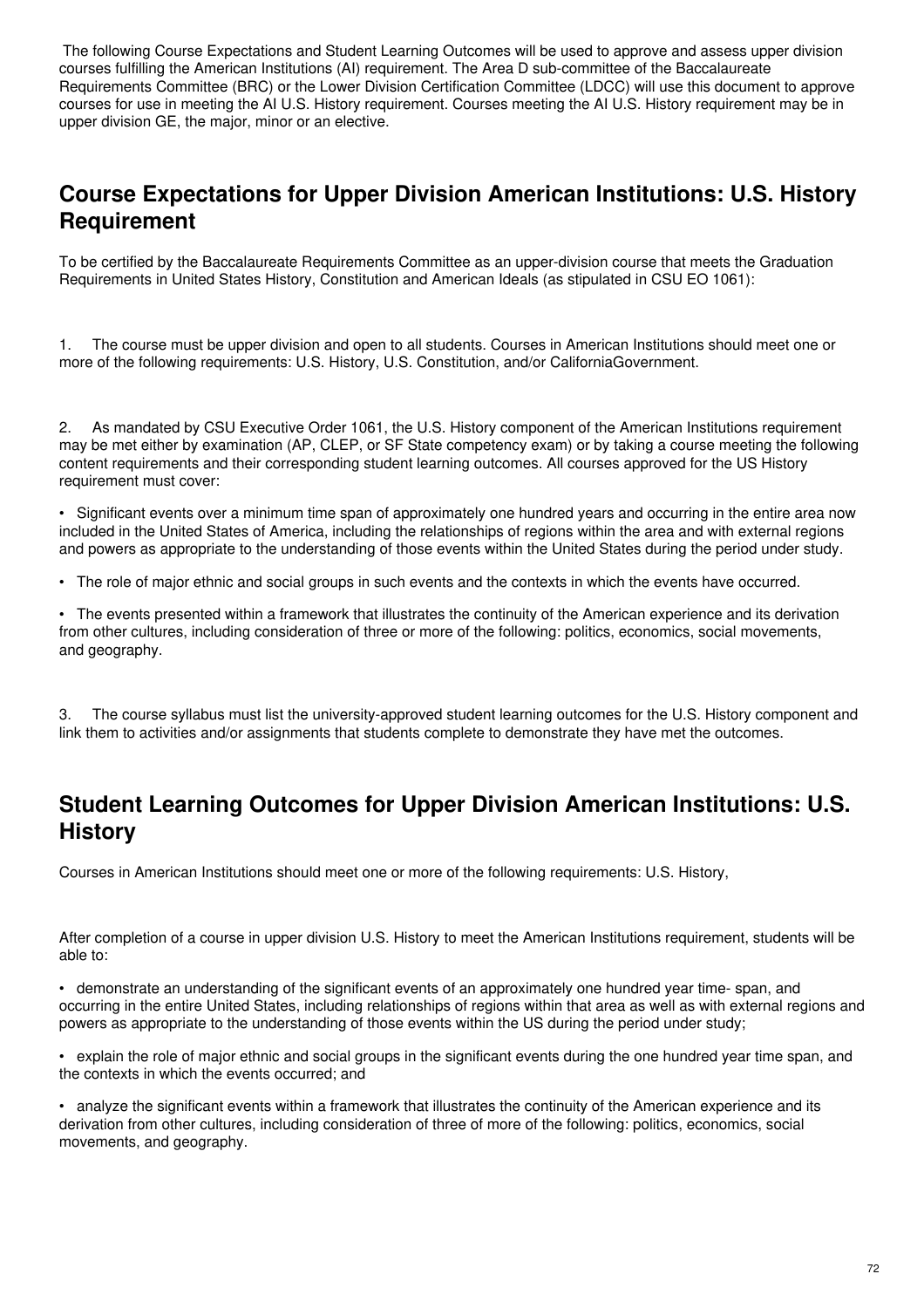# **Appendix J Complementary Studies Requirement**

Because the Bachelor of Science and the Bachelor of Music degrees are meant to be more specialized degrees with higher units required in the major (~60), units beyond university-wide requirements (48 units) and those in the major should be reserved for elective units (~12) selected by the student.

On the other hand, because the Bachelor of Arts degree should represent a broad liberal arts education, with fewer units required in the major, and because students in these majors are likely to change careers and to have multiple interests, Bachelor of Arts students must complete at least twelve units of complementary studies outside of the primary prefix for the major. Completion of university-wide requirements (48 units), the major  $(\sim 45)$ , and the complementary studies requirement (12) should still leave BA students with at least as many or more units for electives (~15) as BS or BM students. Unlimited double counting among requirements will also yield additional elective units for BS, BM, and BA students.

Complementary studies units may come from languages other than English, minors, certificates, or a coherent group of courses approved by a major advisor as complementary to the major. With the approval of an advisor in the major, courses which fulfill complementary studies units may be lower or upper division units, resident or transfer units, or units taken in approved study abroad programs. BA programs may decide how many, if any, of the complementary units may be counted in the major, and they may designate specific courses to be taken for complementary studies credit or they may develop advising protocols to guide students through this process. Students who complete two majors or a major and a minor automatically complete the complementary studies requirement.

The Complementary Studies Requirement contributes to many campus goals, including the CUSP Goal of increasing the number of graduates who are able to communicate in more than one language and Educational Goal #5: "Integration and Application of Knowledge: Graduates will know how to make connections among apparently disparate forms of knowledge and modes of inquiry across academic disciplines and between the principal domains of knowledge and their majors."

## **Five Examples of Different Ways to Fulfill Complementary Studies**

Below are five examples to illustrate various ways the Complementary Studies Requirement could be fulfilled (these hypothetical examples are not meant to pre-empt different choices that the programs listed below may make for themselves in fulfilling the Complementary Studies Requirement).

# **Complementary Studies Requirement in Bachelor of Arts in Anthropology**

Students completing a Bachelors of Arts in Anthropology must complete at least twelve units in complementary studies with a prefix other than ANTH. These units may be in one or more languages other than English, a minor, a certificate, or a coherent group of courses approved by a major advisor as complementary to the major. All complementary studies units must be approved by an advisor in the major and all of the units must be separate from units counted in the major. With the approval of an advisor in the major, courses which fulfill complementary studies units may be lower or upper division units, resident or transfer units, or units taken in approved study abroad programs.

## **Complementary Studies Requirement in Bachelor of Arts in Chemistry**

Students completing a Bachelors of Arts in Chemistry must complete sixteen units in designated courses in math and physics. The completion of these sixteen units fulfills the complementary studies requirement in the BA in Chemistry and these units are counted in the major.

**Complementary Studies Requirement in Bachelor of Arts in Communication Studies**Students completing a Bachelors of Arts in Communication Studies must complete at least twelve units in complementary studies with a prefix other than COMM. These units may be in one or more languages other than English, a minor, a certificate, or a coherent group of courses approved by a

major advisor as complementary to the major. If approved by an advisor in the major, up to eight units of complementary